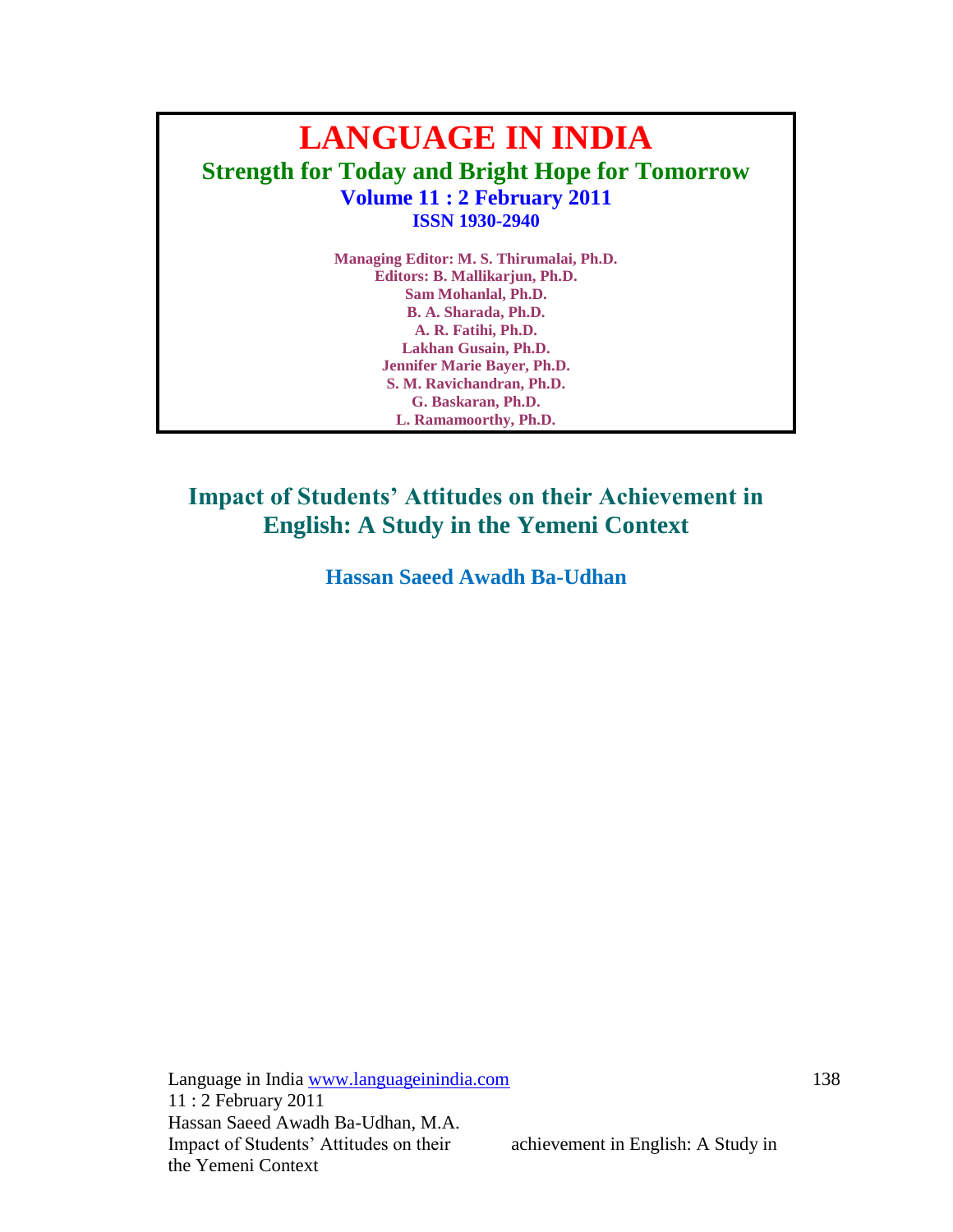# **Impact of Students' Attitudes on their Achievement in English: A Study in the Yemeni Context**

# **Hassan Saeed Awadh Ba-Udhan H-861**

=================================================

Supervisor

Dr K. Padmini Shankar Reader, Dept. of ESL Studies

A dissertation submitted in partial fulfillment of the requirements for the Master"s Degree in TESL



English and Foreign Languages University

Hyderabad 500 605 India

April 2010

Language in India www.languageinindia.com 139 11 : 2 February 2011 Hassan Saeed Awadh Ba-Udhan, M.A. Impact of Students" Attitudes on their achievement in English: A Study in the Yemeni Context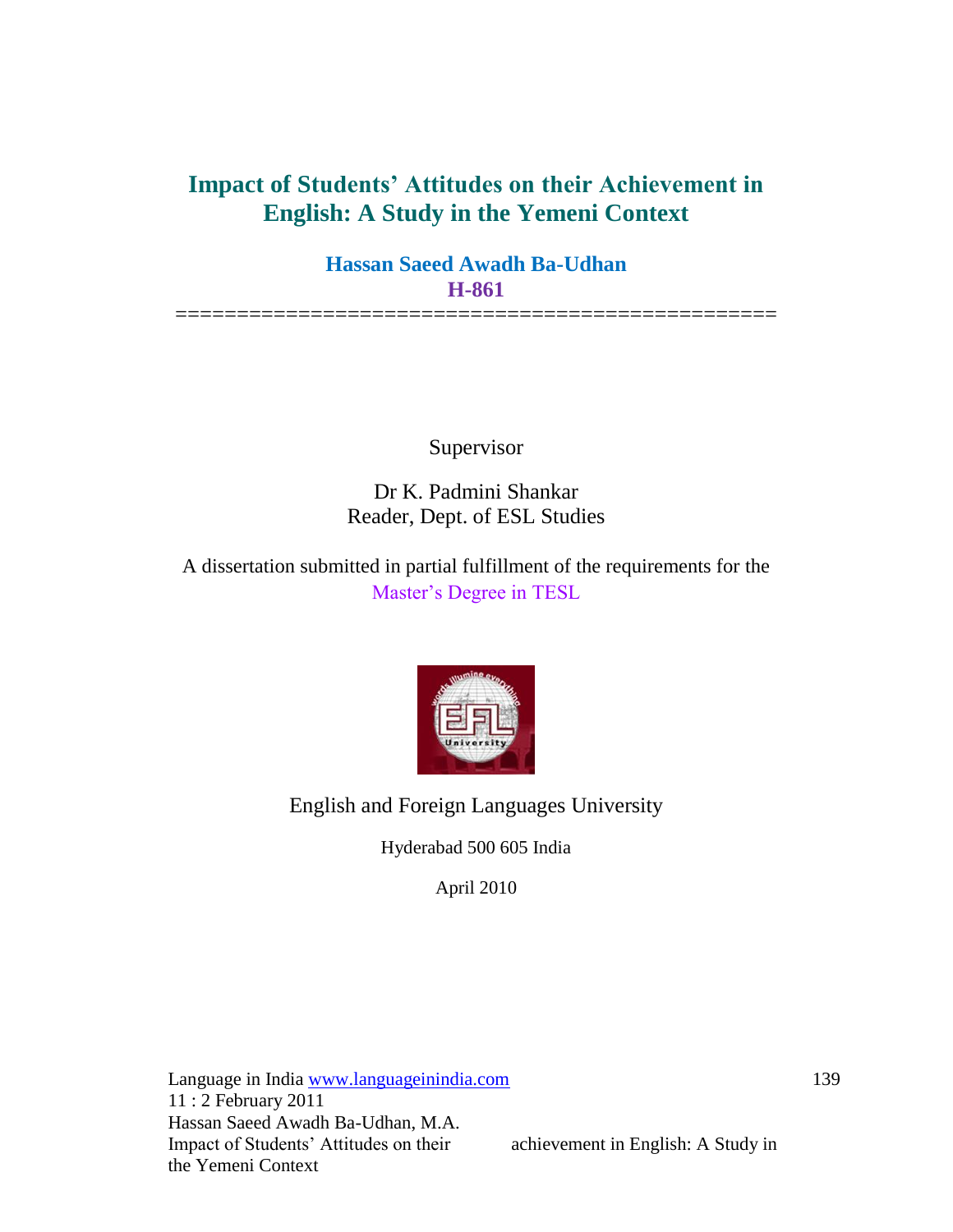# **CERTIFICATE**

Hyderabad

April 2010

This is to certify that the dissertation entitled **Impact of Students' Attitudes on their Achievement in English: A Study in the Yemeni Context**, submitted in partial fulfillment of the requirements for the degree of **MASTER OF ARTS in TESL**, is an original piece of research work done by **Mr. Hassan Saeed Awadh Ba-Udhan** under my supervision at **the English and Foreign Languages University, Hyderabad**.

> **Dr K. Padmini Shankar Reader, Dept. of ESL Studies EFL University Hyderabad**

Language in India www.languageinindia.com 140 11 : 2 February 2011 Hassan Saeed Awadh Ba-Udhan, M.A. Impact of Students" Attitudes on their achievement in English: A Study in the Yemeni Context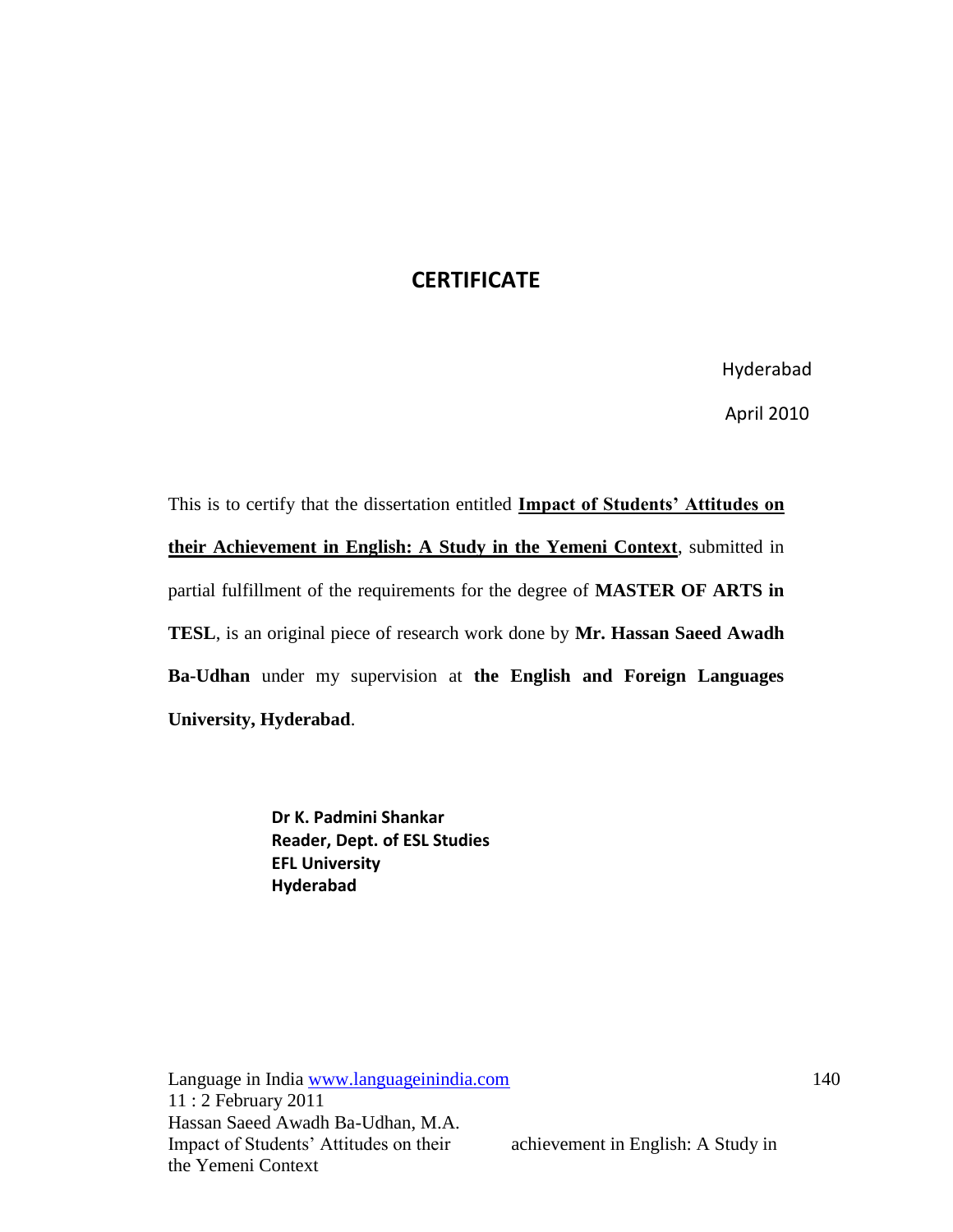# **Acknowledgement**

First and foremost, I would like to thank Allah the Almighty for bestowing His blessings and His divine grace on me without which this work could not have been possible.

I also express my heartfelt gratitude to my supervisor Dr K. Padmini Shankar, for her valuable guidance, constructive criticism, insightful comments, continual encouragement, and sympathetic understanding at every step of writing this dissertation.

I would like to thank my wife for her invisible support and infinite patience to keep company with me away from home all along the two years of my MA study without any complaint.

The library and its staff are greatly appreciated for always being so cooperative in my quest for books and materials.

I am also very grateful to the computer lab and its staff for being so helpful in printing out this dissertation.

### **In Yemen, All thanks**

to my mother whose love and endless prayers for me always inspired me to strive for the best.

Language in India www.languageinindia.com 141 11 : 2 February 2011 Hassan Saeed Awadh Ba-Udhan, M.A. Impact of Students" Attitudes on their Achievement in English: A Study in the Yemeni Context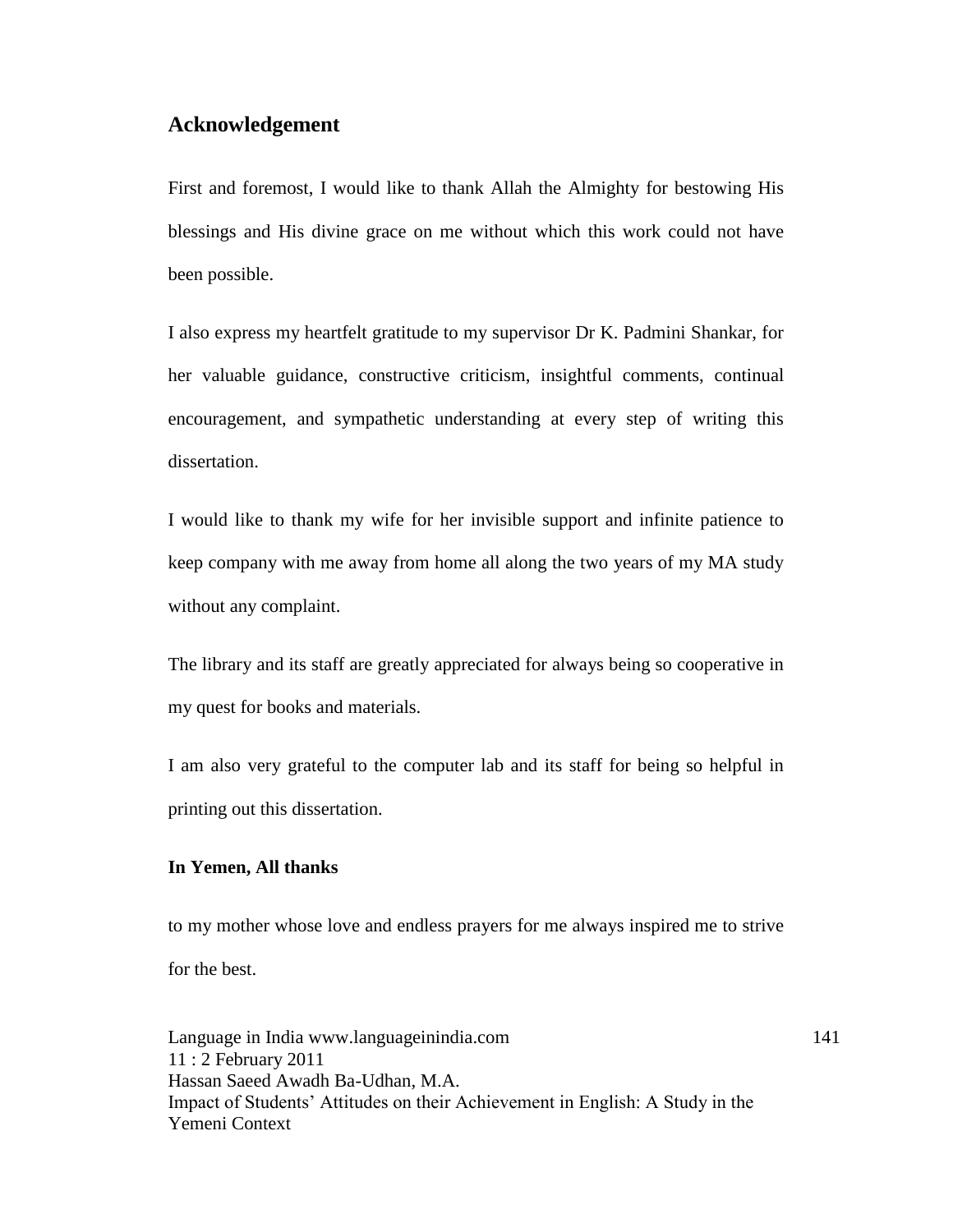to Hadhramout University of Science and Technology for providing me the opportunity for me to continue my higher education.

to Dr Naser Attamimi who has given me valuable advice and helpful suggestions, and for his readiness to administer the questionnaire to the students.

to my eldest brother, Faisal, whose unlimited assistance and infinite support mattered a lot to me.

Yusuf Ba-Dubbah …. I do not know what to say…. thank you very much for being so cooperative; for taking most of the trouble photocopying the questionnaires and distributing them to the students and then sending them back to me, and ….

Thanks to all the teachers and students whose cooperation enabled me to proceed with my dissertation.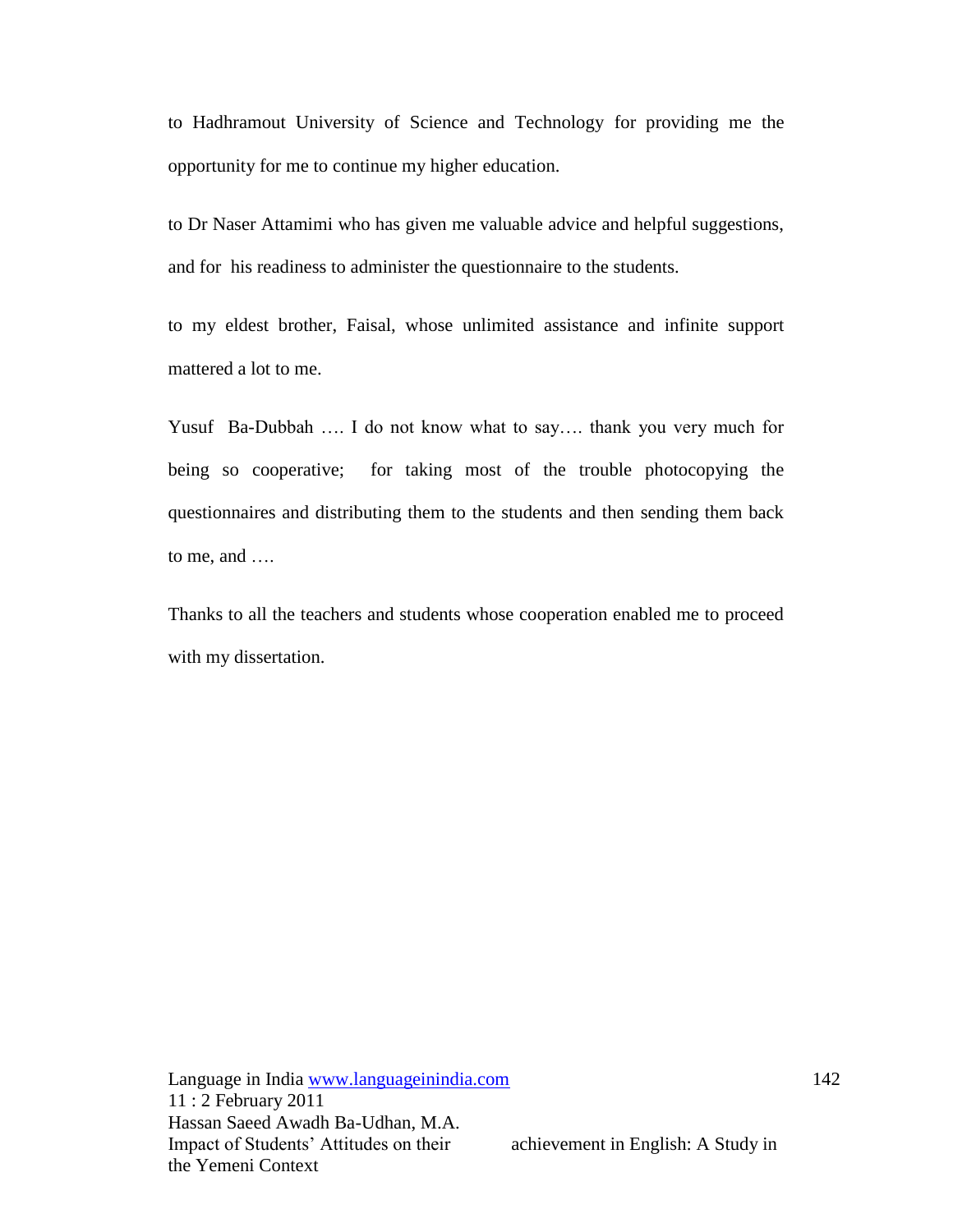## **Abstract**

Language in India www.languageinindia.com 143 11 : 2 February 2011 Hassan Saeed Awadh Ba-Udhan, M.A. Impact of Students" Attitudes on their achievement in English: A Study in the Yemeni Context This study aims to examine students" attitudes towards English and towards learning English. It focuses on the relationship between students' attitudes towards English and their achievement in English. Besides, the measures adopted by students to improve their proficiency in English have also been investigated. The subjects of the study are 71 first-year students of which 41 are males and 30 are females. They have been studying a four-year BA course in English in the Faculty of Education, Seiyun, Hadhramout University of Science and Technology, Yemen. A questionnaire is administered to collect the data for the study. The findings show that there are no significant differences between the male and the female students in term of their attitudes; both hold positive attitudes towards English and towards learning English and towards the native speakers of English and their culture. The female students realize the importance of understanding the target language culture but interestingly many of them prefer to learn English without paying attention to the culture of the English speaking communities. Moreover, though the Yemeni people realize the importance of speaking English, they tend to discourage people who speak in English among them. It is found that there is a positive correlation between students" attitudes towards learning English and their proficiency in it. Furthermore, the study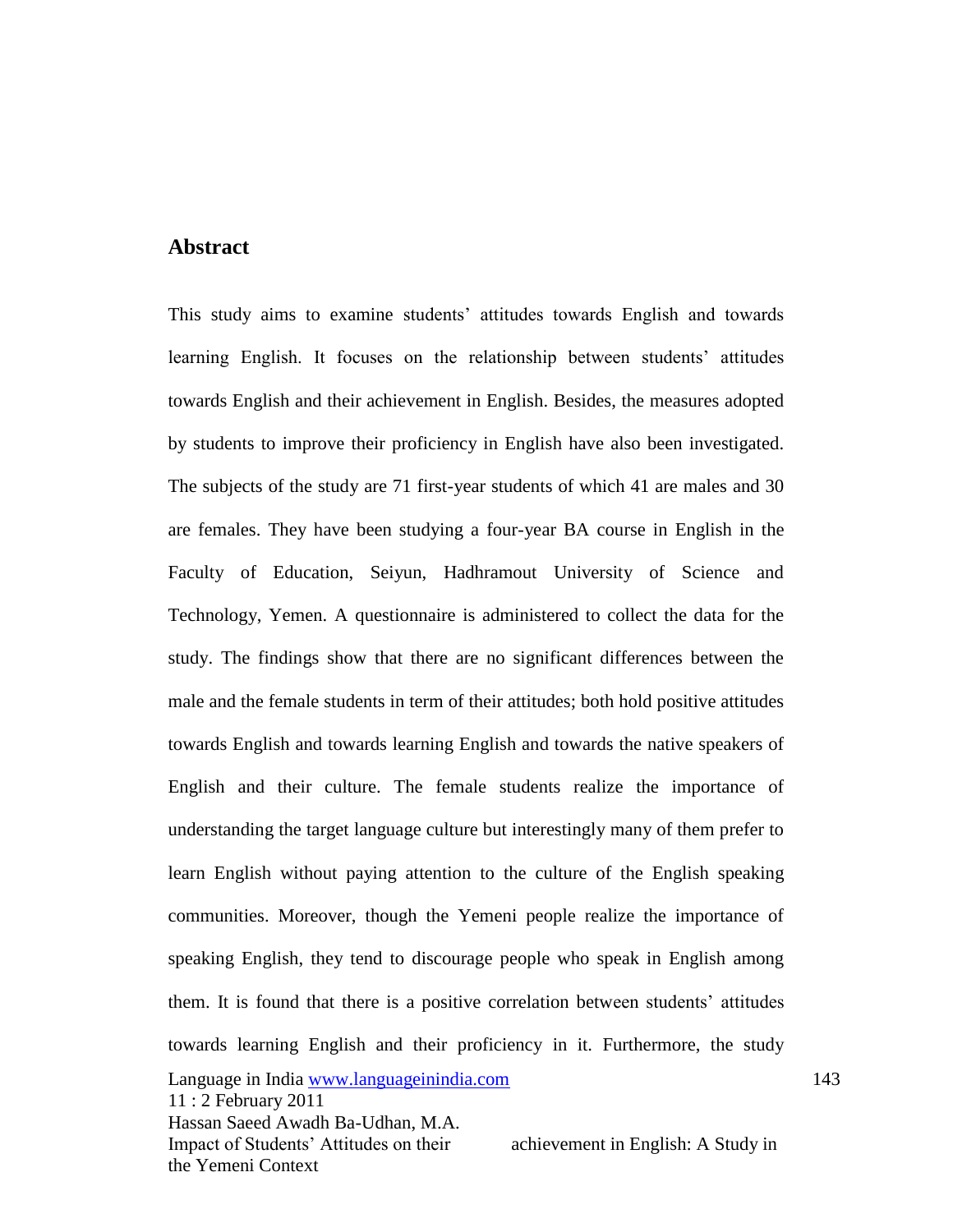reveals that students use effective measures such as reading books and newspapers, watching programs in English on TV etc in order to improve their proficiency in English. In the light of this study, it is possible to put forward that factors like students" attitudes towards teachers, curriculum, and teaching methodologies could be the causes of students' low achievement in exams or of their inattentiveness to their studies. In order for teachers to create a comfortable classroom atmosphere wherein meaningful learning can take place, they need to build a good rapport with students and strengthen the rapport among the students themselves. Teachers should encourage the students to interact with them and with each other in English in and outside the classroom.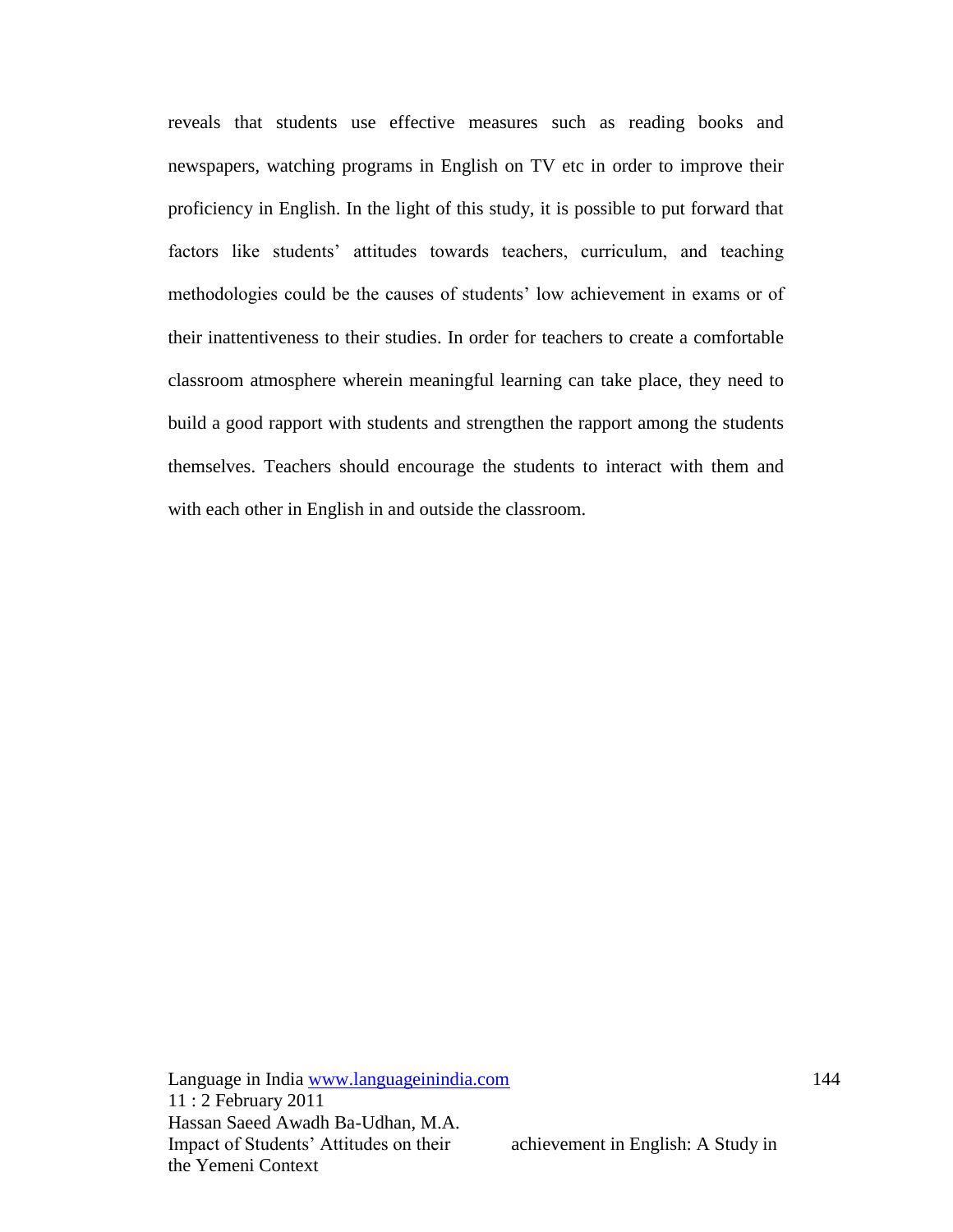# **Table of contents**

Acknowledgement

Abstract

**Contents** 

## **Chapter I: Introduction**

- 1.0. Introduction
- 1.1. English language learning and teaching in Yemen
- 1.2. Attitude in second language learning
- 1.3. The present study
- 1.4. The research questions
- 1.5. Defining terms
- 1.6. Possible outcomes
- 1.7. Design of the study
- 1.8. Overview of the chapter

# **Chapter II: Review of Literature**

- 2.0. Introduction
- 2. 1. Reviewing researches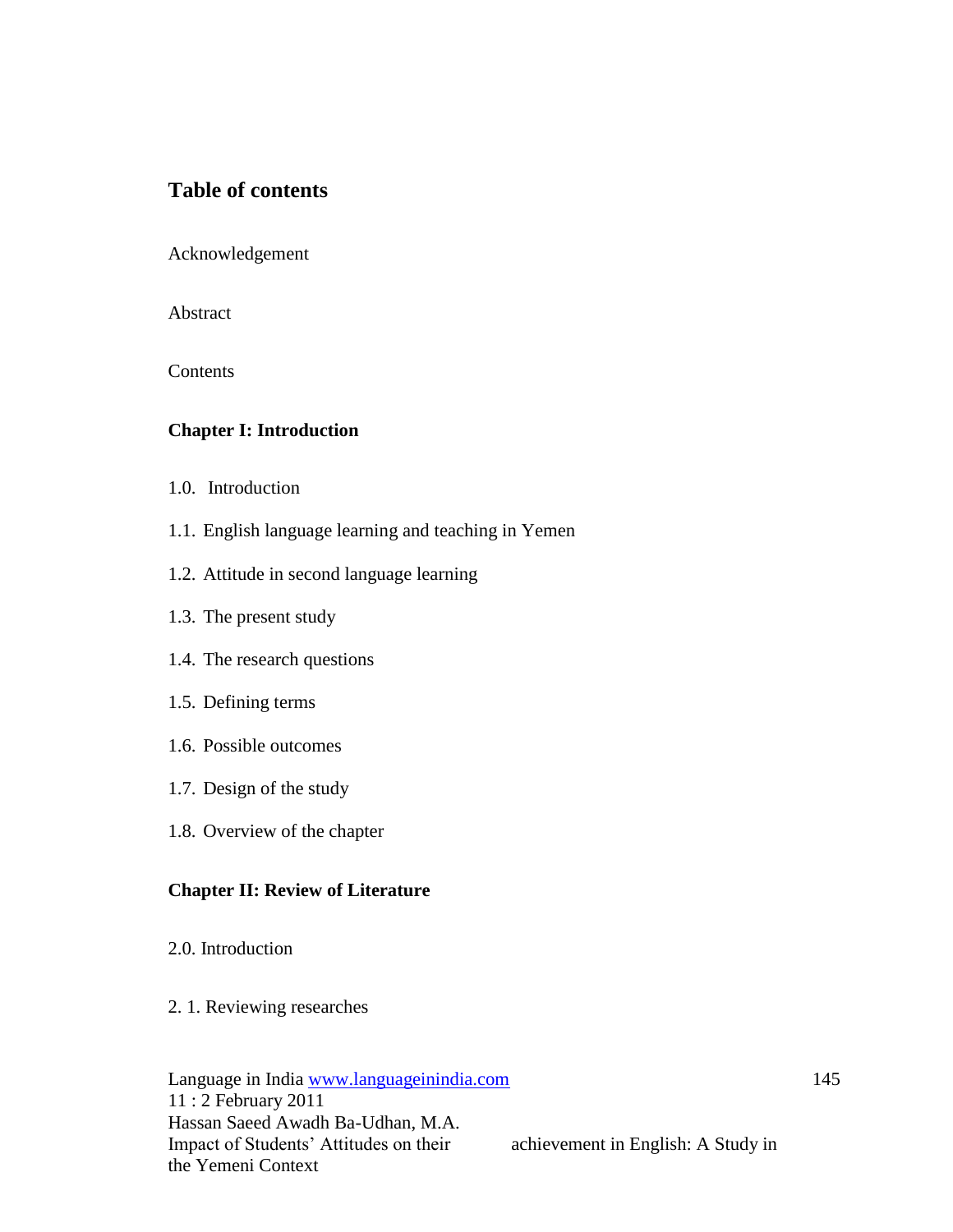- 2. 2. Relevance of the researches to the present study
- 2. 3. Overview of the chapter

### **Chapter III: Theoretical Framework**

- 3.0. Introduction
- 3.1. Attitude: a brief introduction
- 3.2. Components of attitude
- 3.3. Modifying attitudes
- 3.4. Attitude and language achievement
- 3.5. Overview of the chapter

## **Chapter IV: Methodology**

- 4.0. Introduction
- 4.1. The backdrop of the study
- 4.2. The rationale and the relevance of the study
- 4.3. Aims and objectives
- 4.4. Assumptions and hypothesis
- 4.5. Scope of the study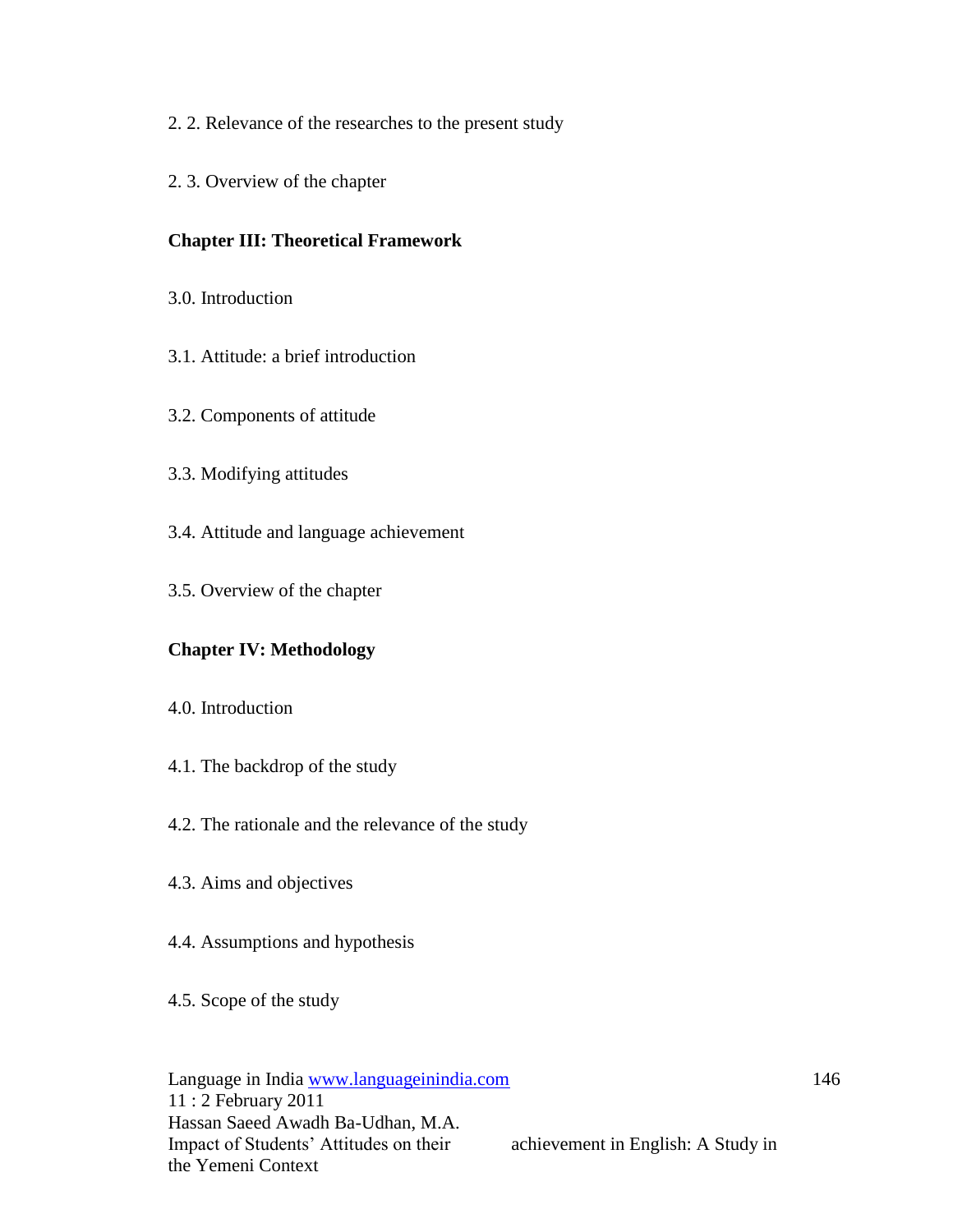- 4.6. Research tools: the questionnaire
- 4.7. Profile of the sample
- 4.8. Limitations
- 4.9. Overview of the chapter

# **Chapter V: Data Presentation and Analysis**

- 5.0. Introduction
- 5.1. Data presentation and interpretation
	- 5.1.1. Personal information
	- 5.1.2. Students" Attitudes towards learning English
	- 5.1.3. Students" attitudes and feelings towards using English
	- 5.1.4. Students" Attitudes towards native speakers of English and their culture
	- 5.1.5. Parental and societal encouragement
	- 5.1.6. Learner proficiency in English
	- 5.1.7. Measures adopted by students to improve their proficiency in English
	- 5.2. Overview of the chapter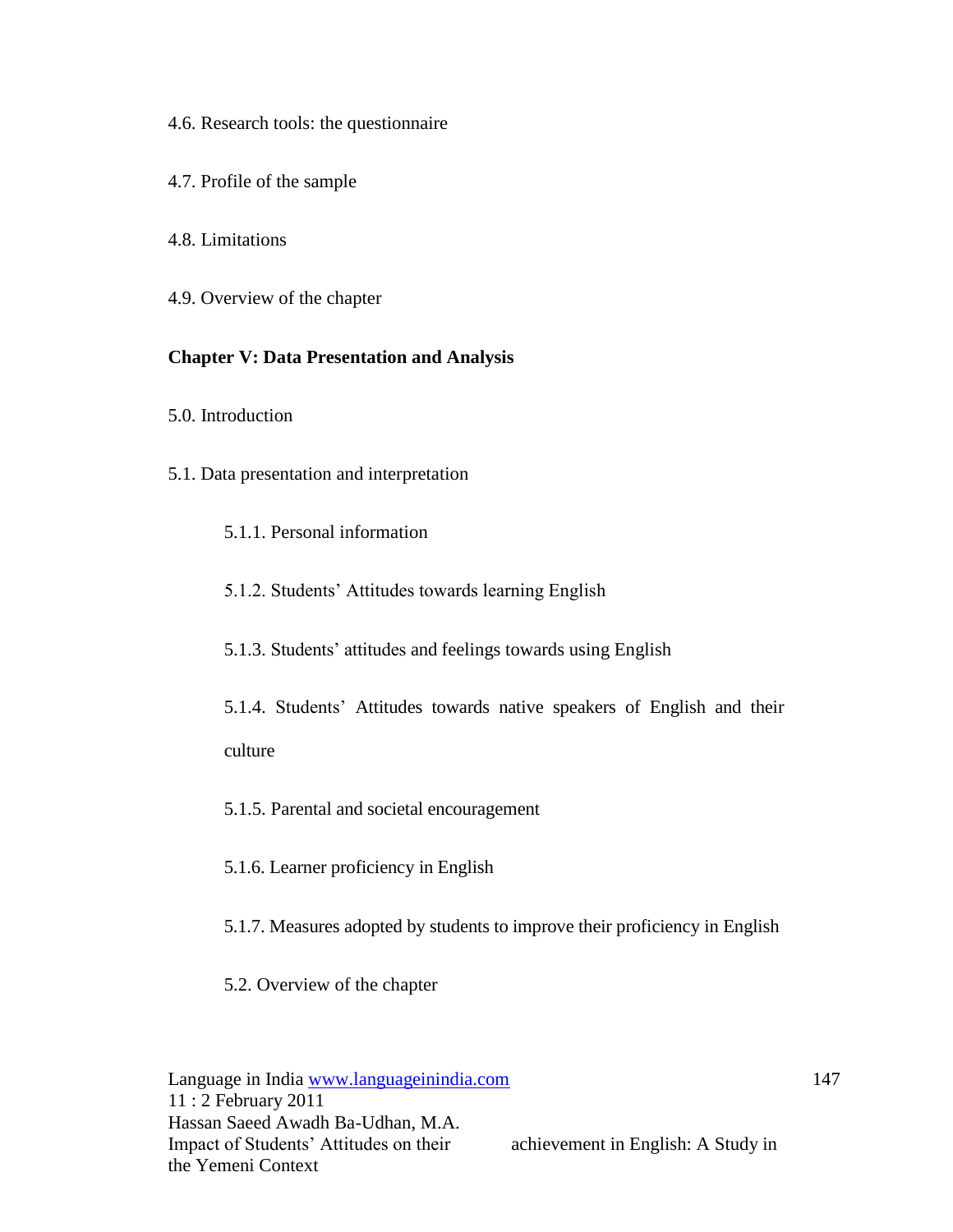# **Chapter VI: Conclusion**

6.0. Introduction

6.1. Findings

6.1.1 Students" attitudes towards English and towards learning English

6.1.2. Students" attitudes towards the use of English

6.1.3. Attitudes towards native speakers of English and their culture

6.1.4. Parental and societal encouragement

6.1.5. The link between student"s attitudes and their achievement in English

6.2. Implications

6.3. Suggestions for further research

6.4. Overview of the chapter

Appendix

Bibliography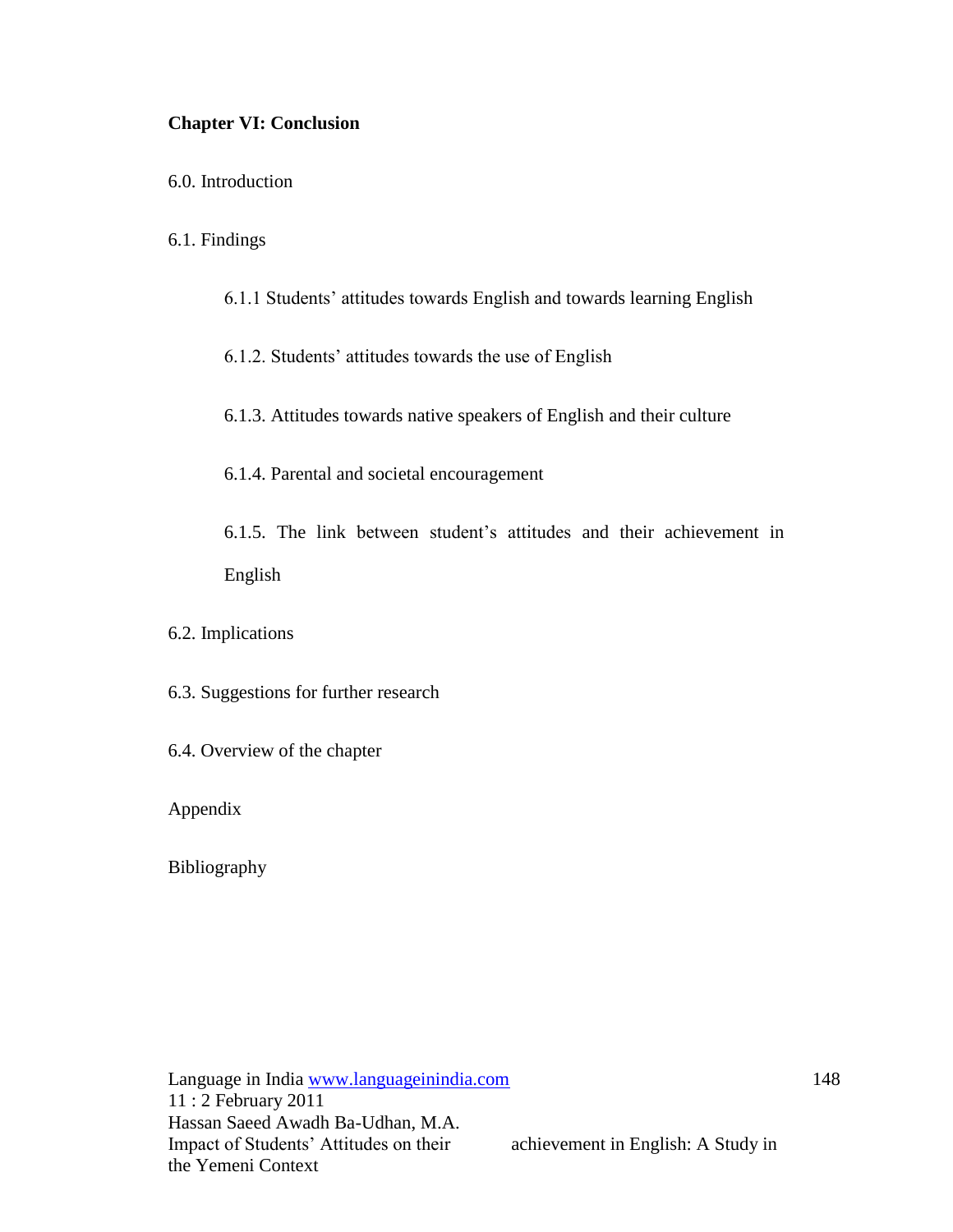# **CHAPTER I**

# **INTRODUCTION**

Language in India www.languageinindia om 149 11 : 2 February 2011 Hassan Saeed Awadh Ba-Udhan, M.A. Impact of Students" Attitudes on their achievement in English: A Study in the Yemeni Context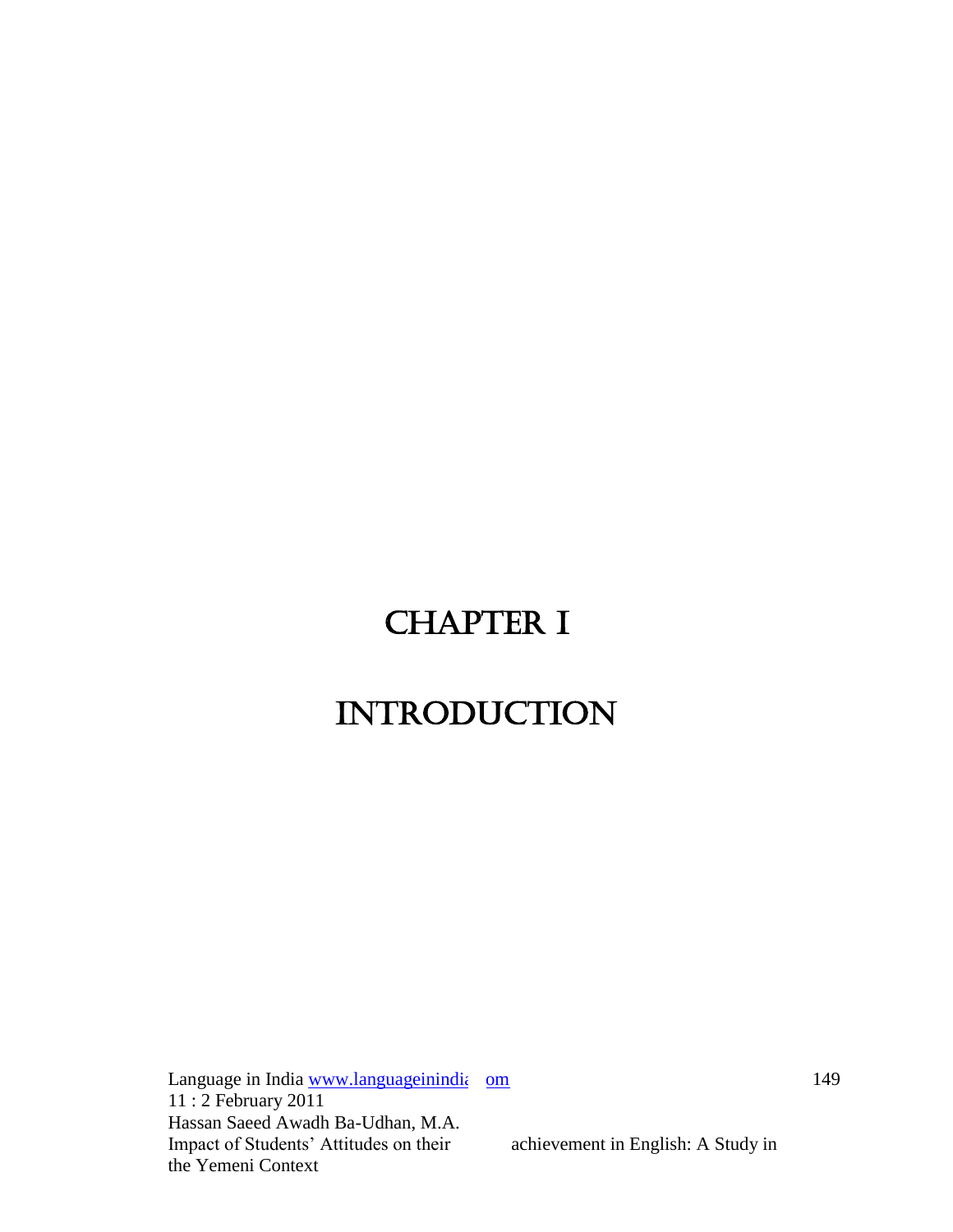#### **1.0. Introduction**

This chapter will explain the English language learning and teaching scenario in Yemen and discuss briefly the influence of attitude on learning a second or a foreign language. The research questions and the possible outcomes of the study will be stated. Some of the terms used in the title will be defined. Finally, the outline of the study will be presented.

#### **1.1 English language learning and teaching in Yemen**

The education system in Yemen mainly consists of three levels, namely, primary, secondary and tertiary. The primary school education is obligatory for all Yemeni children. It lasts for nine years; students usually join school at the age of seven years and finish primary education at around the age of 16. English is taught in the primary school at grade VII when students are 14 years old. Students study English for three more years in the secondary school. Thus those students who have completed the secondary level are supposed to have six academic years of studying English. At the tertiary level, there are many colleges of education and arts wherein English is studied as a major course in the departments of English. Students in non-English majors usually take an English course in the first academic year of the tertiary level.

Language in India www.languageinindia.com 150 11 : 2 February 2011 Hassan Saeed Awadh Ba-Udhan, M.A. Impact of Students" Attitudes on their Achievement in English: A Study in the Yemeni Context Teachers of English in the primary and secondary levels are usually those students who graduate from the colleges of education, whereas MA and PhD holders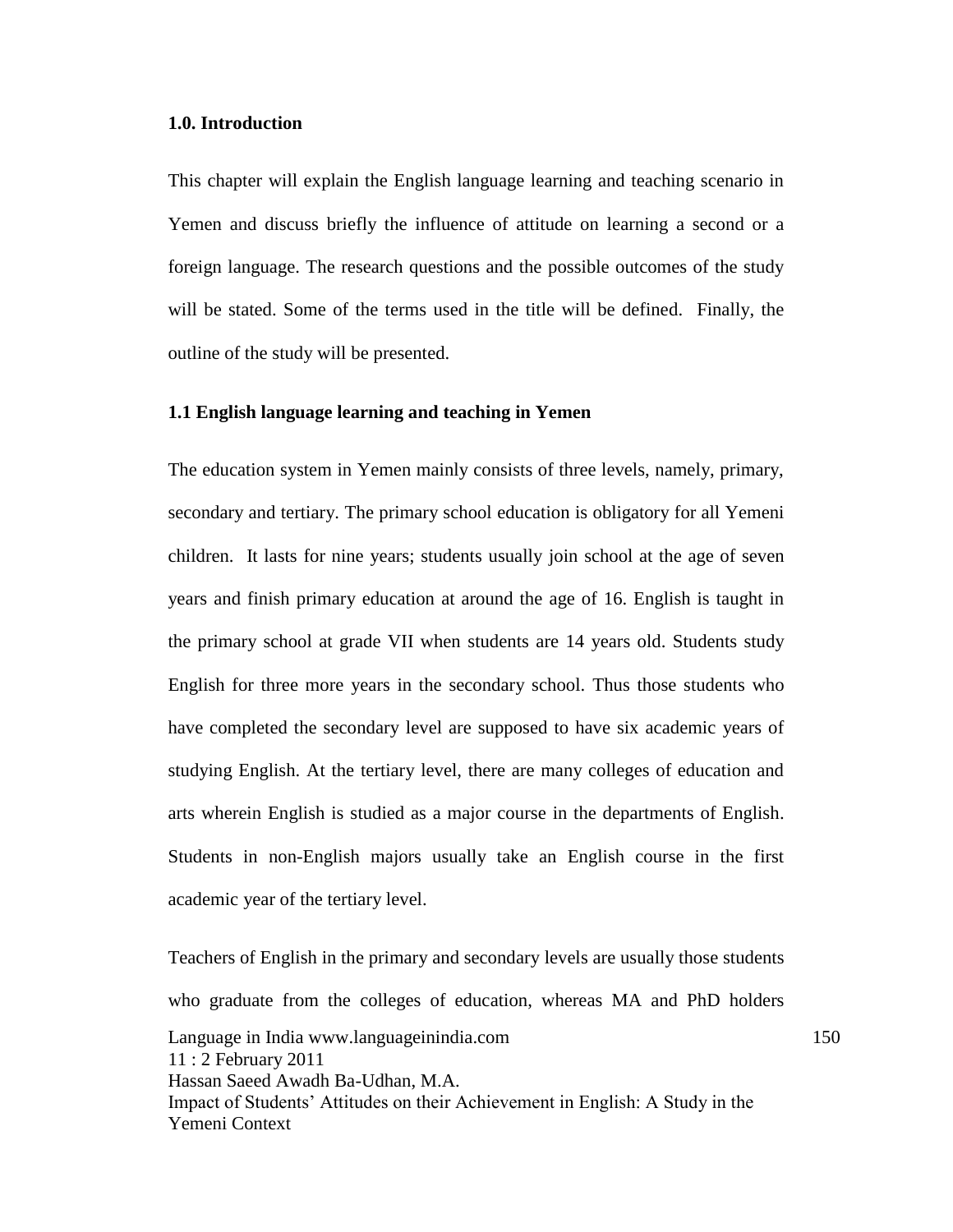usually teach English at the tertiary level in the departments of English. Some professors from Arab and foreign countries, like Iraq and India, are invited to teach English in the Yemeni universities.

Yemen is a monolingual country; Arabic is the only medium of communication used by Yemeni people. English is considered a foreign language in Yemen; it is taught as a subject and not as a language in schools. It is indeed a fact that anyone who is interested in speaking in English rarely finds company. Guides with good communicative competence in English usually keep company with foreign tourists who come to visit Yemen to translate for them. However, most tourist guides are from Yemen itself, they either travel abroad to acquire English or their aptitude and motivation in learning English help them to speak it. However, despite this paucity of English speaking environment, or rather because of it, Yemeni people with good communicative competence in English can easily find lucrative jobs. As a matter of fact, English for specific purposes (ESP) is actually the area which Yemeni people need to focus on. For instance, people need English to work in the oil companies, and in the tourism and translation fields. Knowing English and speaking in English is not necessary for every day communication since the whole country is monolingual.

#### **1.2. Attitude in second language learning**

Attitude is one of the most crucial factors in learning a second or a foreign language. Attitude plays a major role in arousing students' interest and motivation

Language in India www.languageinindia.com 151 11 : 2 February 2011 Hassan Saeed Awadh Ba-Udhan, M.A. Impact of Students" Attitudes on their achievement in English: A Study in the Yemeni Context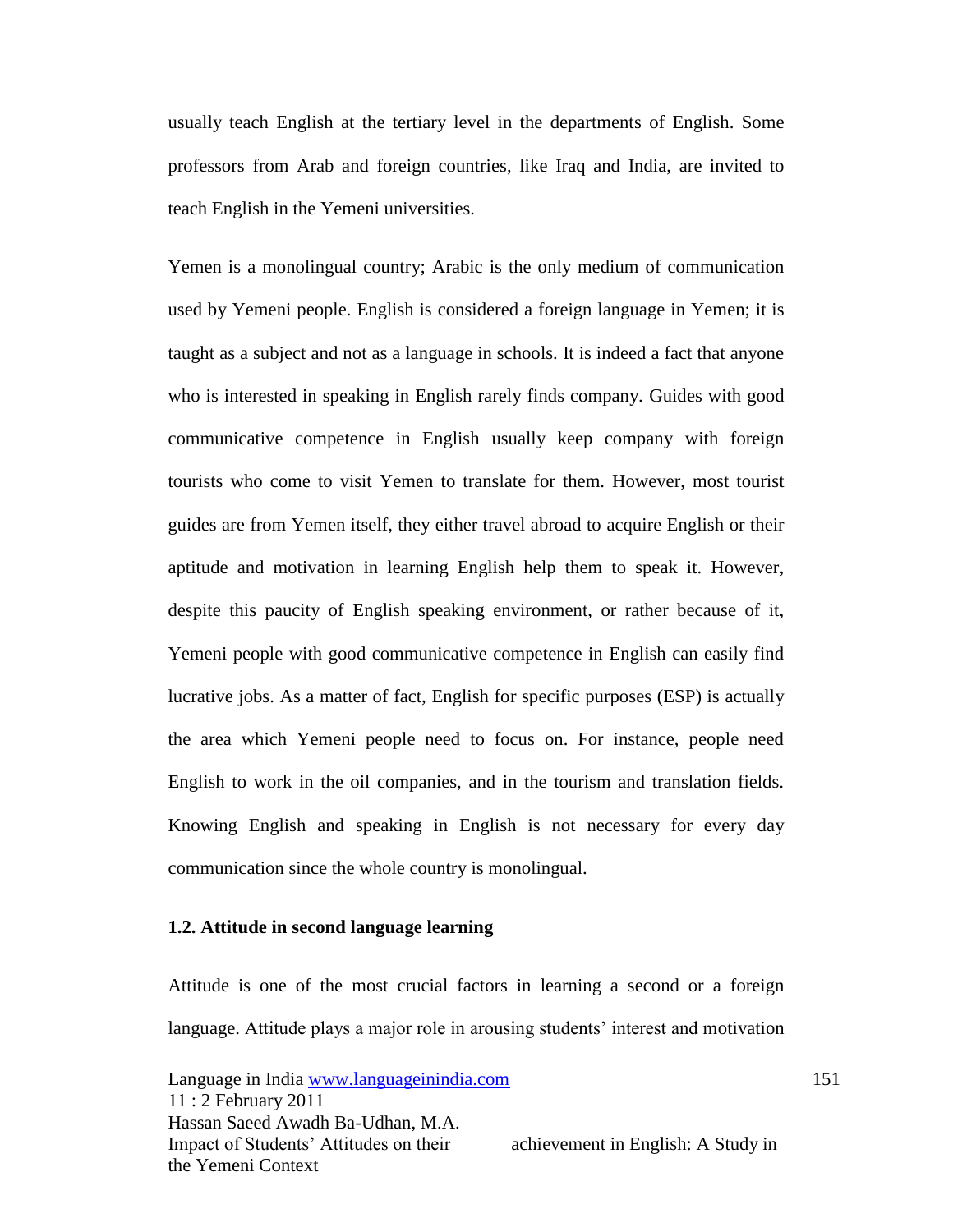to learn a second language. Gardner (1985) views attitudes as a component of motivation in language learning. According to Gardner motivation includes favourable attitudes towards learning the language. Gardner also states that learning a foreign language is determined by the learner"s attitudes towards foreign people in general, and the target group and language in particular. Thus, success or failure in learning a language is determined by the degree of favourable dispositions that students hold towards the language and also towards learning it and towards the target language group and their culture.

# **1.3. The present study**

Attitude plays a major role in learning a second language since the students" positive or negative attitudes towards learning English largely determine high or low achievement or proficiency in English. Therefore, the present study aims to investigate students" attitudes towards English and towards learning English. It attempts to examine the relationship between the students" attitudes towards learning English and their English language achievement. The present study also identifies the measures adopted by the students to improve their achievement and proficiency in English. It is assumed that that the students" attitudes towards learning English can be negative since the proficiency level is low. Hence there is a felt need to investigate students" attitudes towards learning English and identify the link between these attitudes and students" English language achievement.

#### **1.4. The research questions**

Language in India www.languageinindia.com 152 11 : 2 February 2011 Hassan Saeed Awadh Ba-Udhan, M.A. Impact of Students" Attitudes on their achievement in English: A Study in the Yemeni Context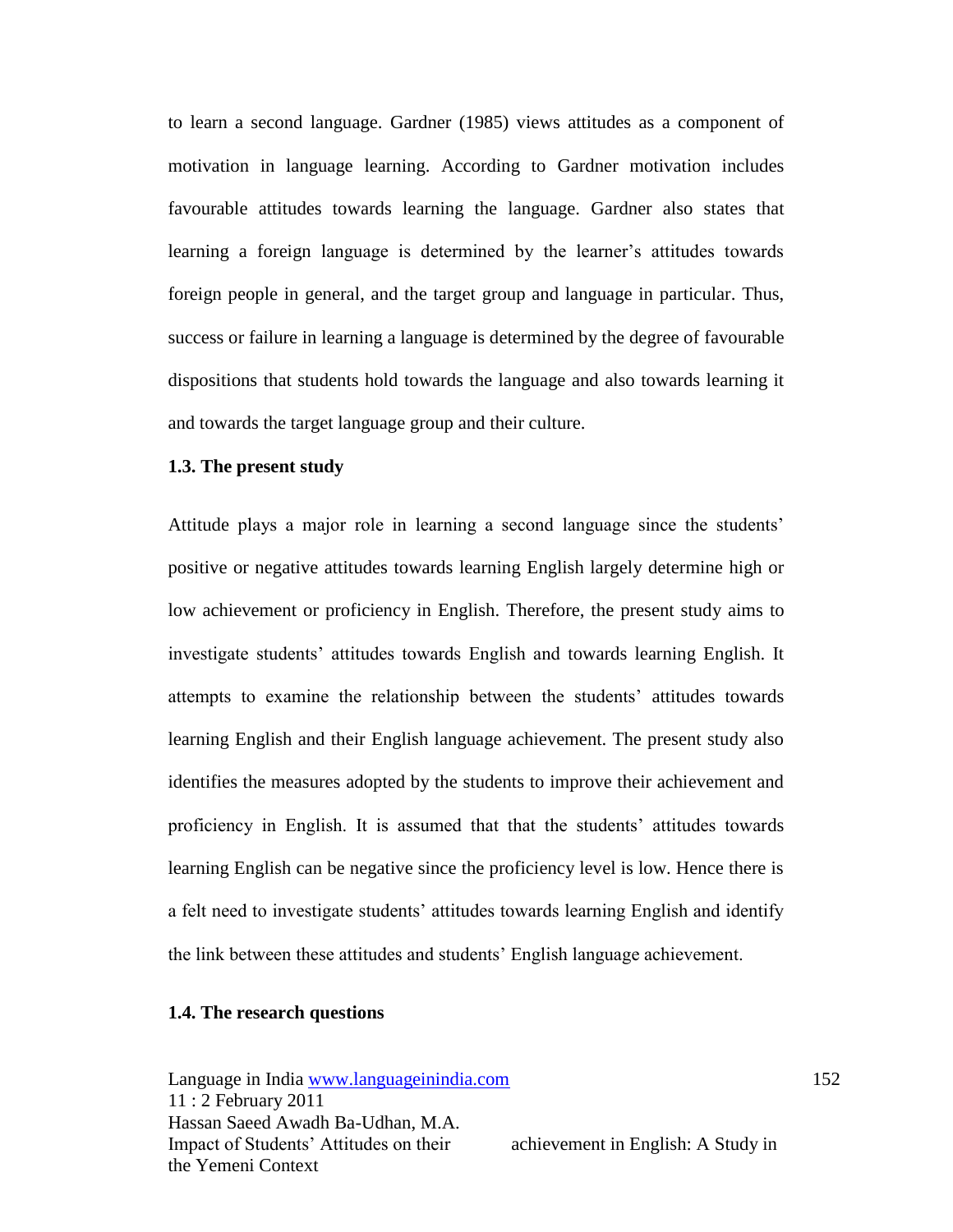The present study attempts to find answers to the following questions:

- 1. What attitudes do students hold towards English and towards learning English?
- 2. Is there a correlation between students" attitudes towards learning English and their achievement in English?
- 3. What are the measures adopted by students to improve their achievement or proficiency in English?

#### **1.5. Defining terms**

Before we proceed further, an understanding of the important terms used in the title will be useful. The term *attitude* as used in the title refers to the set of beliefs that the students hold towards English and towards learning English and towards their own culture as well as towards English-speaking people and their culture. The term *achievement* is used to refer to the student"s proficiency in English as well as the efforts made by them to improve their proficiency in English. However, the two terms: *achievement* and *proficiency* are used interchangeably in many positions in the present study.

### **1.6. Possible outcomes**

Language in India www.languageinindia.com 153 11 : 2 February 2011 Hassan Saeed Awadh Ba-Udhan, M.A. Impact of Students" Attitudes on their achievement in English: A Study in the Yemeni Context The study, it is hoped, will throw light on the students" attitudes towards learning English in the Yemeni context. Further, the study will help us understand the relationship between students" attitudes towards learning English and their achievement in English. The measures adopted by students to improve their proficiency in English will be identified. It may be that students hold negative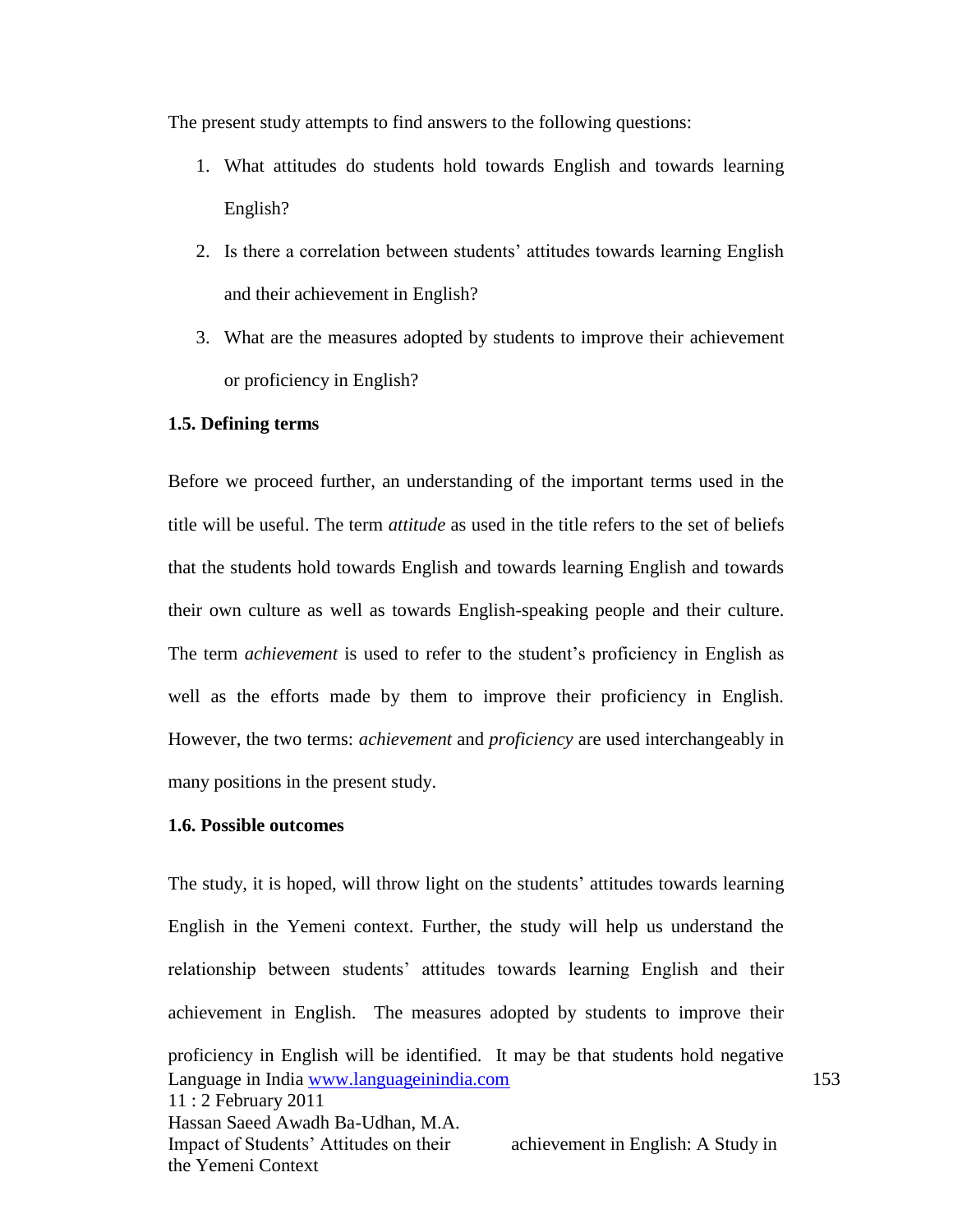attitudes towards learning English and that these negative attitudes, in turn, affect their achievement in English and hinder them from adopting effective measures to improve their competence in English.

The study might show that students with positive attitudes towards learning English have high achievement and proficiency in English, and those students who hold negative attitudes have low achievement and proficiency in English. On contrary, it is also possible that students with negative attitudes have high proficiency and achieve better in English than those students with positive attitudes. The study might offer more useful insights about the complex issue of learners' attitudes and achievement thereby help improve the teaching and learning scenario in the Yemeni context.

#### **1.7. Design of the study**

The study is designed in six chapters. The first chapter, *Introduction*, introduces the study. In this chapter an attempt has been made to briefly present the background to the study. It discusses English language learning in Yemen and explains briefly the importance of attitude in learning a second language. It provides a general glimpse of what the present study is about and it suggests the possible outcomes.

The second chapter, *Review of Literature,* discusses the researches previously done in the field of students" attitudes towards English and towards learning English and relates these to the framework of the present study.

Language in India www.languageinindia.com 154 11 : 2 February 2011 Hassan Saeed Awadh Ba-Udhan, M.A. Impact of Students" Attitudes on their achievement in English: A Study in the Yemeni Context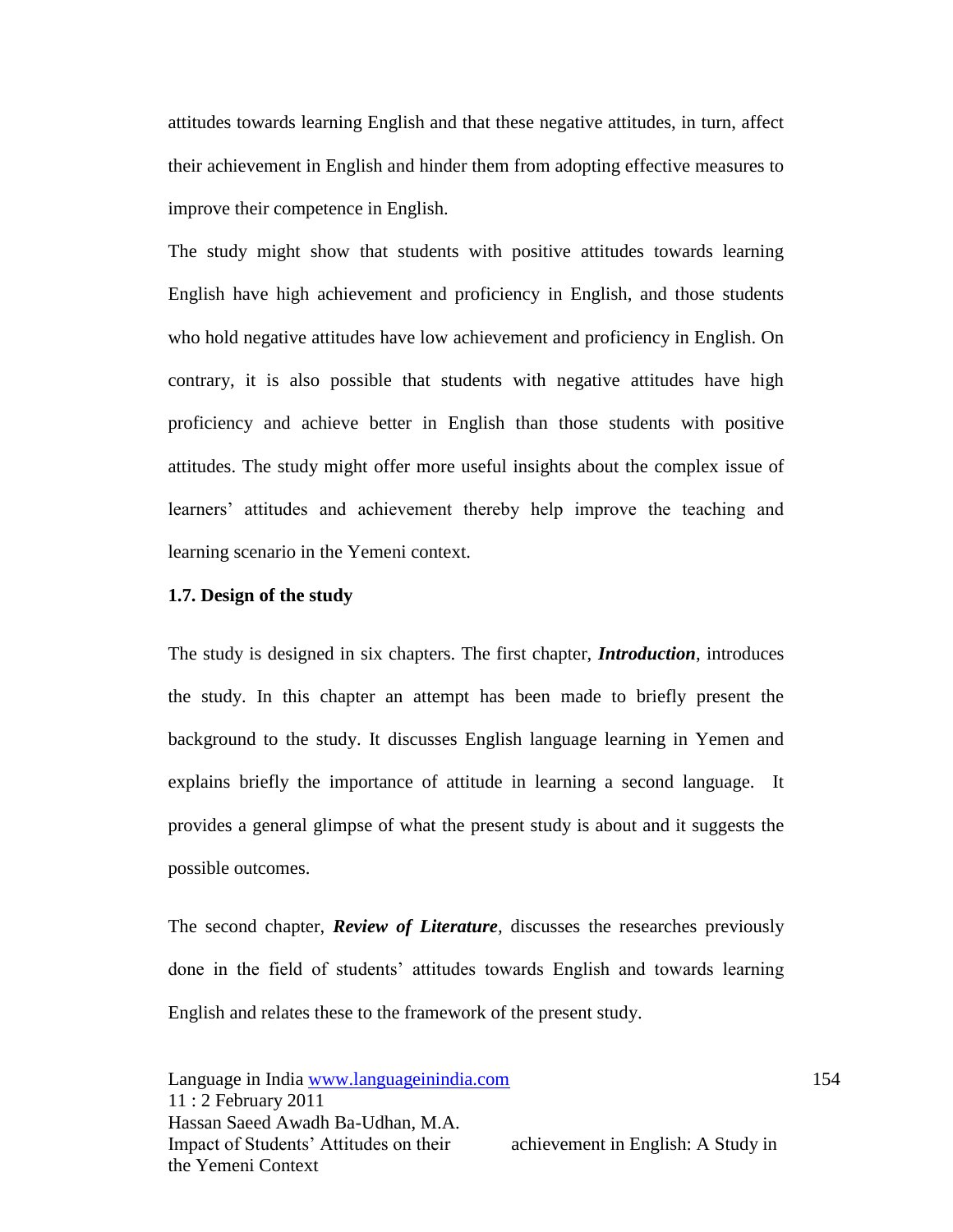The third chapter, *Theoretical Framework,* offers theoretical perspective to view the study from. It also tries to place the present study firmly in the context of ESL teaching and learning by gathering theoretical evidence and support from the existing theories on students' attitudes towards learning a foreign or a second language.

The fourth chapter, *Methodology*, describes the setting in which the study is located and explains the rationale behind conducting the present study. A detail profile of the sample and the tools used to elicit the data from the subjects are provided. The assumptions and the hypothesis of the study are presented and the aims and the objectives are explained. Finally, the scope and the limitation of the study are stated.

The fifth chapter, *Data Presentation and Analysis,* presents the data obtained for the study and analyzes it.

The sixth chapter, *Conclusion,* sums up the findings of the study and discusses the implications of these findings for teaching and learning in the Yemeni context. Finally, the chapter suggests possibilities for further research.

### **1.8. Overview of the chapter**

This chapter has discussed English language learning and teaching in the Yemeni EFL context and has explained briefly the impact of attitudes on learning a second language. It has presented the outline of the study. Some terms used in the title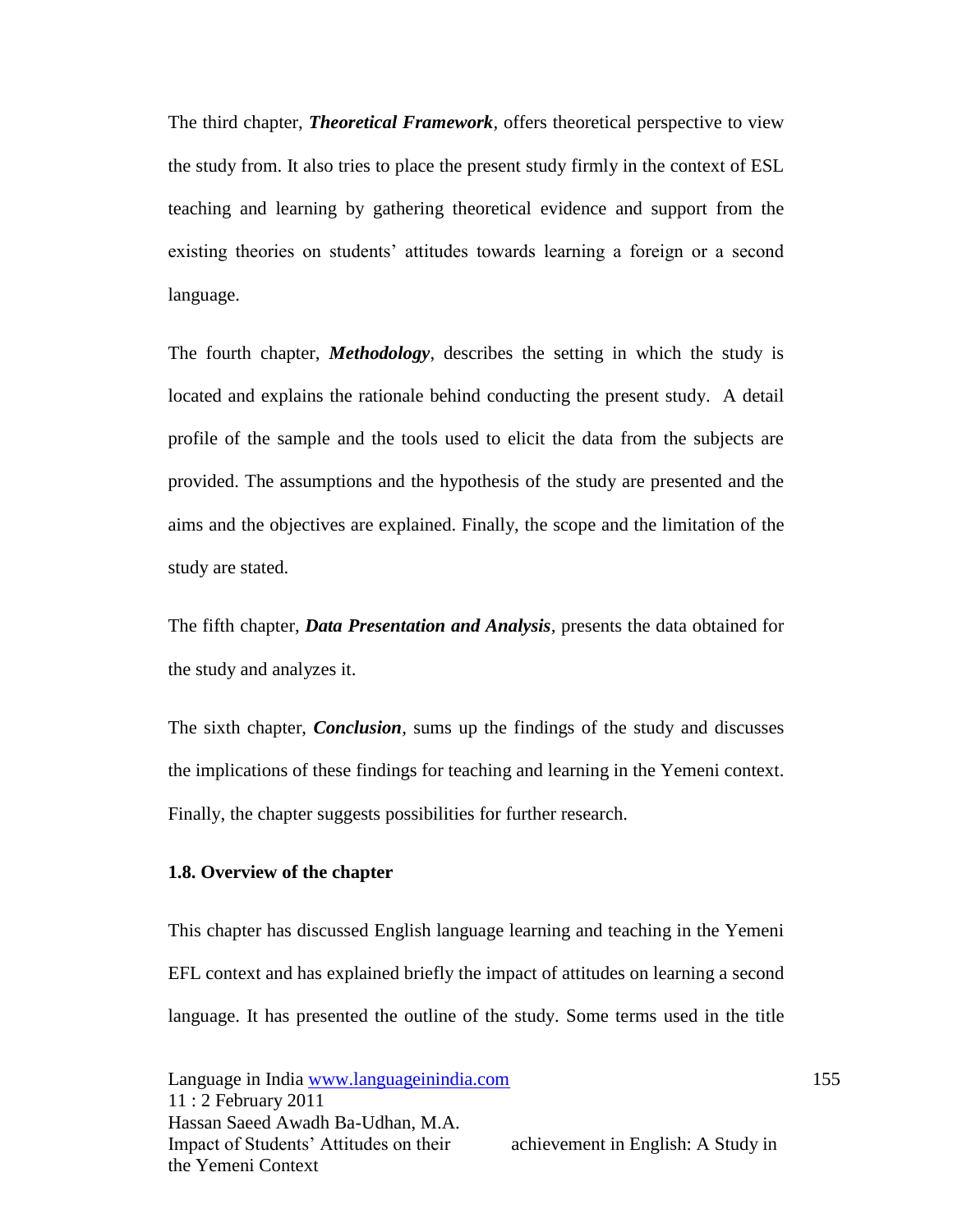have been defined. The research questions and the possible outcomes of the study have been stated. In the following chapter the researches done in the field of students" attitudes towards learning English will be discussed.

Language in India www.languageinindia.com 156 11 : 2 February 2011 Hassan Saeed Awadh Ba-Udhan, M.A. Impact of Students" Attitudes on their achievement in English: A Study in the Yemeni Context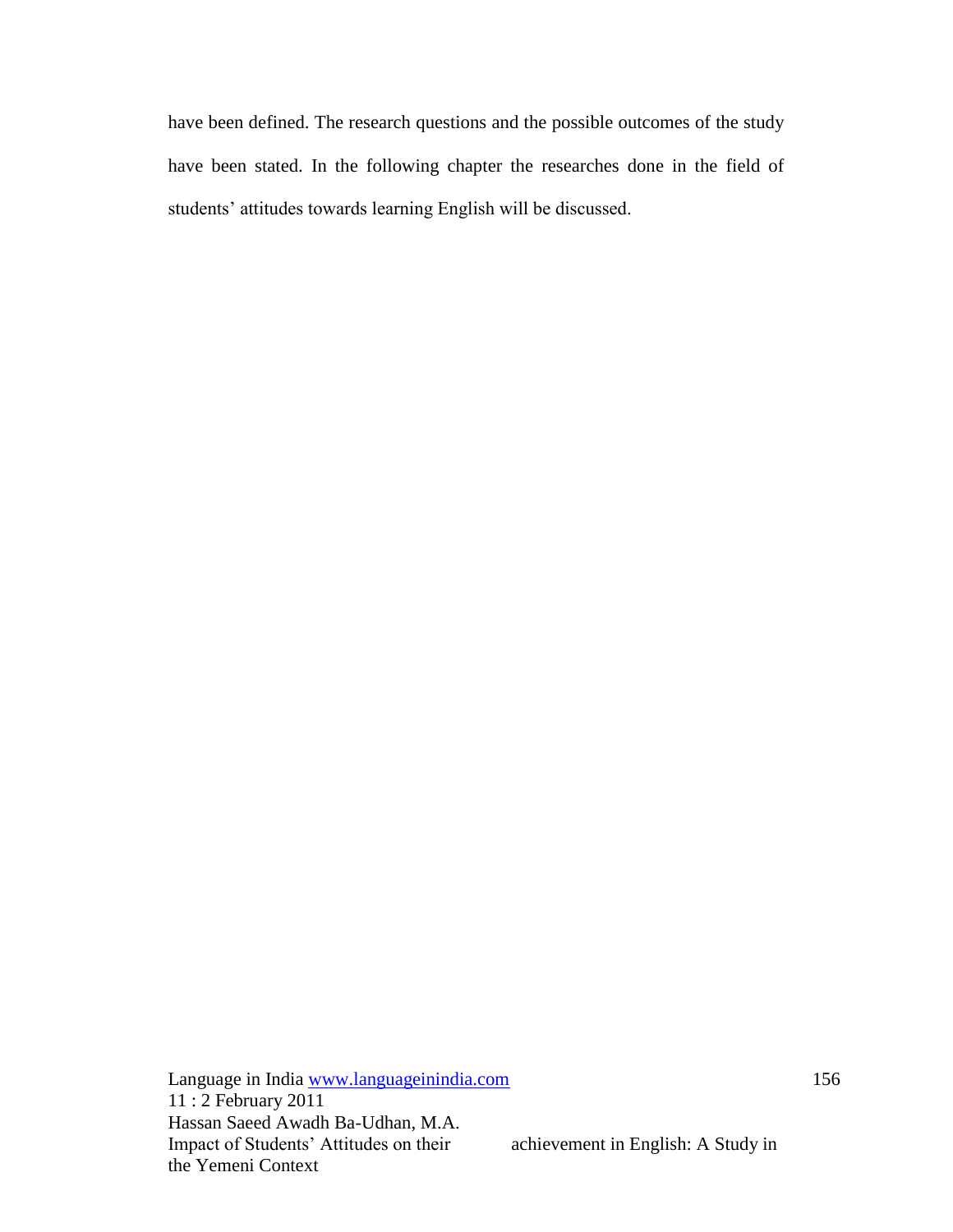# CHAPTER II

# Review of Literature

Language in India www.languageinindia.com 157 11 : 2 February 2011 Hassan Saeed Awadh Ba-Udhan, M.A. Impact of Students" Attitudes on their achievement in English: A Study in the Yemeni Context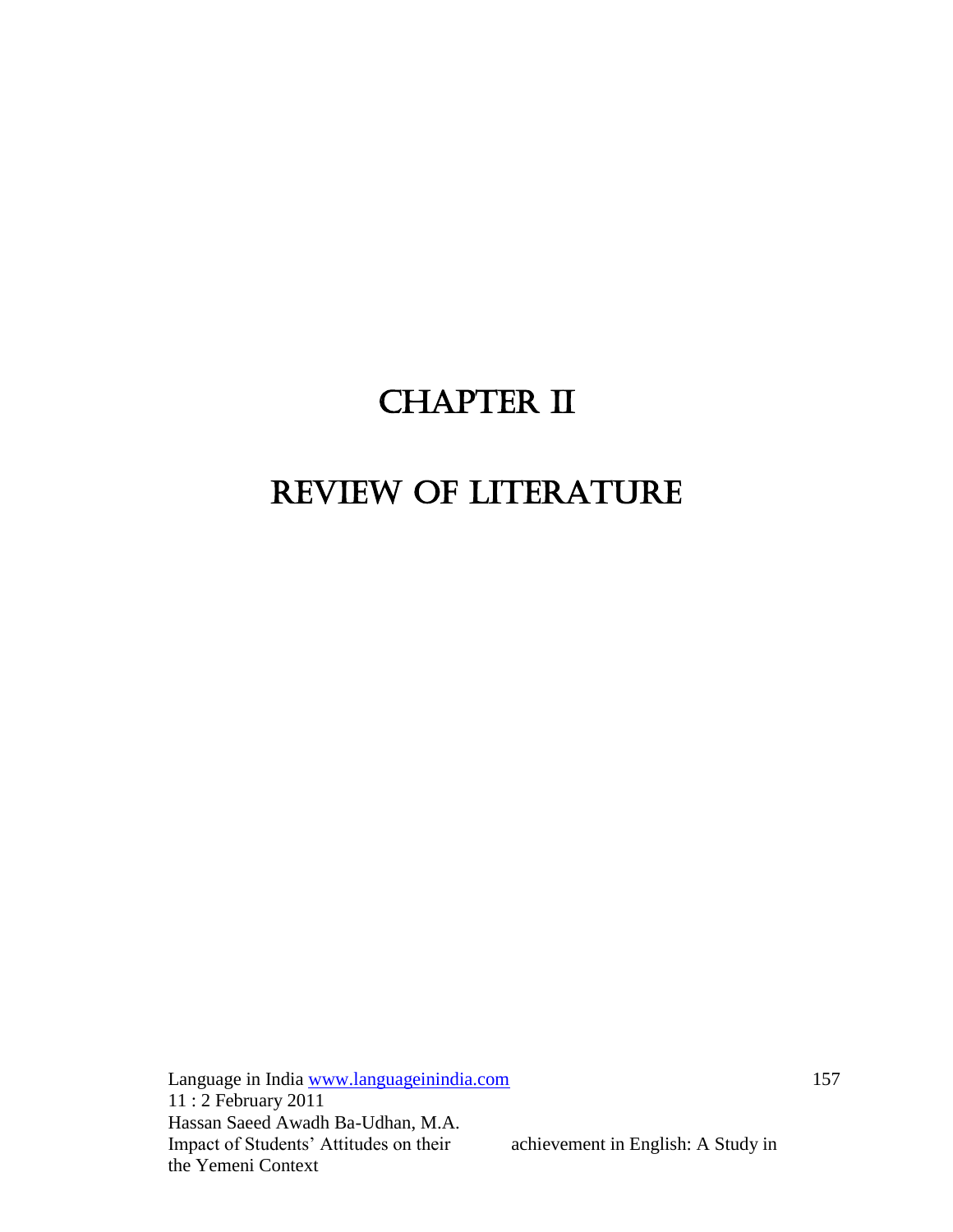#### **2.0. Introduction**

Numerous studies have been conducted to assess students" attitudes towards learning English. Some of these have been conducted in Yemen and other EFL countries. The present study aims to investigate the relation between students" attitudes towards learning English and their achievement in English. This chapter, therefore, attempts to summarize the researches previously done in the field of attitudes towards learning English and relate these to the context of the present research. The researches done in Yemeni context are presented first because the present study is conducted in Yemeni context too. Then, some related researches conducted in Arab countries are dealt with. Finally, studies done in non-Arabic EFL contexts are discussed.

#### **2. 1. Reviewing researches**

Al-Tamimi  $\&$  Shuib (2009) identified the students' motivation and attitudes towards learning the English language in the context of an engineering programme. The study investigated students' motivation in terms of three motivational constructs: instrumental motivation, integrative motivation and personal motivation based on Gardner"s (1985) and Cooper and Fishman"s (1977) works. The study also investigated learners" attitudes towards the use of English in Yemen, towards the English language and towards the culture of the Englishspeaking world. The sample of the study consisted of 81 petroleum engineering

Language in India www.languageinindia.com 158 11 : 2 February 2011 Hassan Saeed Awadh Ba-Udhan, M.A. Impact of Students" Attitudes on their Achievement in English: A Study in the Yemeni Context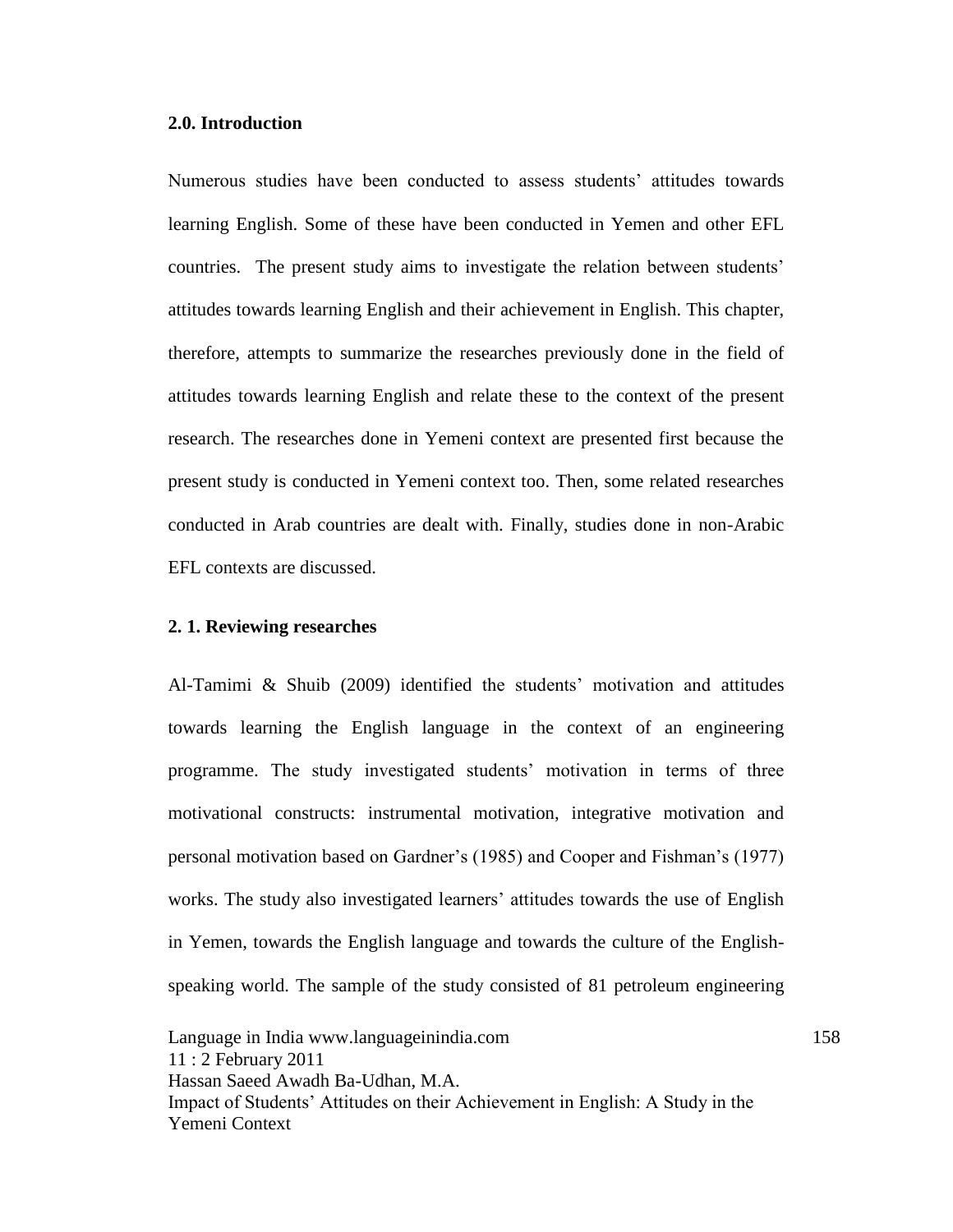students at Hadhramout University of Science and Technology. A questionnaire and interviews were used as tools for data collection to elicit the responses of the students.

Regarding the issue of students" motivation, the findings showed that students learn English mainly to help them to do well in their academic study and their professional life in future. However, the results revealed that the students are less interested in learning the English-speaking culture. Interestingly, many students showed their interest in watching English films. So far as students" attitudes are concerned, the study revealed that most students have positive attitudes towards the social status and educational value of English. In addition, the findings showed that students have positive orientation towards the English language.

Another study by Al-Quyadi (2002 as quoted in Al-Tamimi & Shuib 2009) explored into the nature of the psychological variables of learning English by Yemeni EFL learners in terms of attitudes and motivation as revealed by English majors at the Department of English, Faculties of Education at Sana"a University. A questionnaire was used as the research tool. The sample consisted of 518 students representing seven Faculties of Education. The results showed that the students have a high level of both instrumental and integrative motivation towards the English language. With regard to their attitudes, the findings indicated that the students have positive attitudes towards the English language and towards the use of English in the Yemeni social and educational contexts.

Language in India www.languageinindia.com 159 11 : 2 February 2011 Hassan Saeed Awadh Ba-Udhan, M.A. Impact of Students" Attitudes on their achievement in English: A Study in the Yemeni Context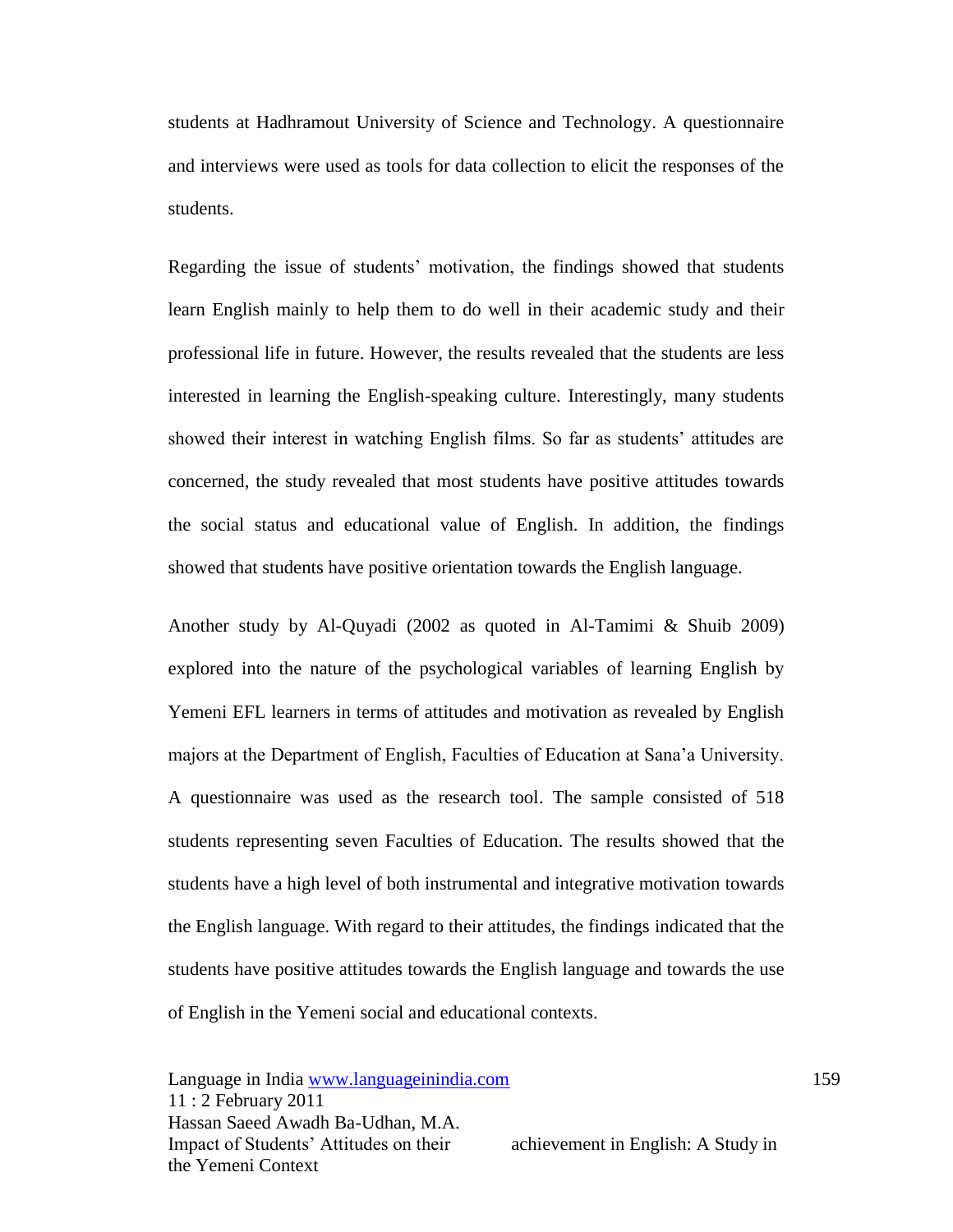A study (Malallah 2000) conducted in the Kuwaiti Arab EFL context, on undergraduates enrolled in English courses offered by the English Language Centre at Kuwait University, examined students" attitudes and motivation towards learning English as a foreign language. The study focused on the interrelationships between attitude, motivation, anxiety and achievement in the English language. Malallah hypothesized that: (1) Kuwait University undergraduates, in general, have positive attitudes towards learning English, towards the English language and towards native speakers of English. (2) Kuwait society values and regards the English language highly; and (3) students' achievement is positively related to their motivation and attitudes towards the English language and negatively related to their anxiety. A questionnaire consisting of items extracted and adapted from instruments used in previous studies was used for data collection. The sample included three groups of university students taking English courses at Kuwait University. These students were enrolled in three colleges: the College of Arts where Arabic was the medium of instruction; the College of Science where English was used as a medium of instruction and the College of Sharia and Islamic studies where Arabic was the medium of instruction. The total number of students in the research amounted to 409, of which 385 were born in Kuwait, while 24 were non-Kuwaitis; besides, in the total sample of 409 students, 343 were females and 66 were males. As a matter of fact, it is a general characteristic of the population in Kuwait that females outnumber males.

Language in India www.languageinindia.com 160 11 : 2 February 2011 Hassan Saeed Awadh Ba-Udhan, M.A. Impact of Students" Attitudes on their achievement in English: A Study in the Yemeni Context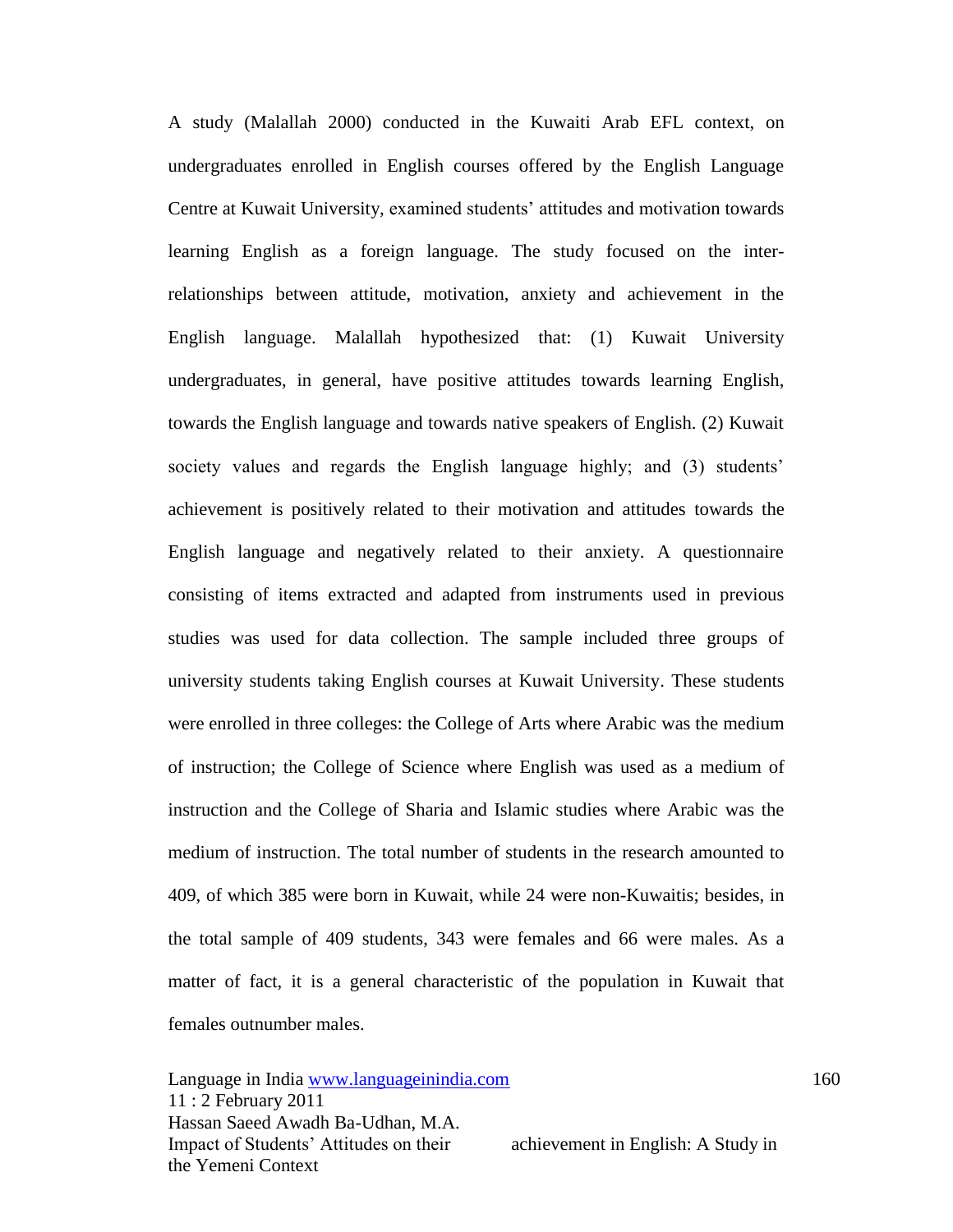In general, the research confirmed the above mentioned hypotheses and found that the more a student is exposed to the English language, and the more a student needs the English language either for present studies or for future career, the more positive his/her attitudes appear towards the language. It was also found that students from the College of Science, whose major subjects were physical sciences, biological sciences and maths, had the most favourable attitudes towards literacy, oracy and instructional materials in class. They appeared to have the strongest positive attitudes to English, to native speakers of English, and more purpose for learning English. Students from the College of Arts, whose major subjects were Arabic language, humanities and social sciences, had less preference for literacy in the English class. However, compared with the students of both College of Science and College of Sharia and Islamic Studies, they expended the most effort in learning English. They had positive attitudes towards English and towards native speakers. They seemed to have clear purposes for studying English. They had a degree of positiveness but not as strong as that of the Science students. Students from the College of Sharia, whose major subject was Islamic studies, had the least preference for literacy, oracy and instructional material, the least purposes for studying English and the least favourable attitudes towards English and towards native speakers of English.

In another study done in the United States of America, but related to the Arab EFL context, [Suleiman](http://www.eric.ed.gov/ERICWebPortal/Home.portal?_nfpb=true&_pageLabel=ERICSearchResult&_urlType=action&newSearch=true&ERICExtSearch_SearchType_0=au&ERICExtSearch_SearchValue_0=%22Suleiman+Mahmoud+F.%22) (1993) explored into (a) Arab university students' motivation for studying English as a second language (ESL), (b) their attitudes

Language in India www.languageinindia.com 161 11 : 2 February 2011 Hassan Saeed Awadh Ba-Udhan, M.A. Impact of Students" Attitudes on their achievement in English: A Study in the Yemeni Context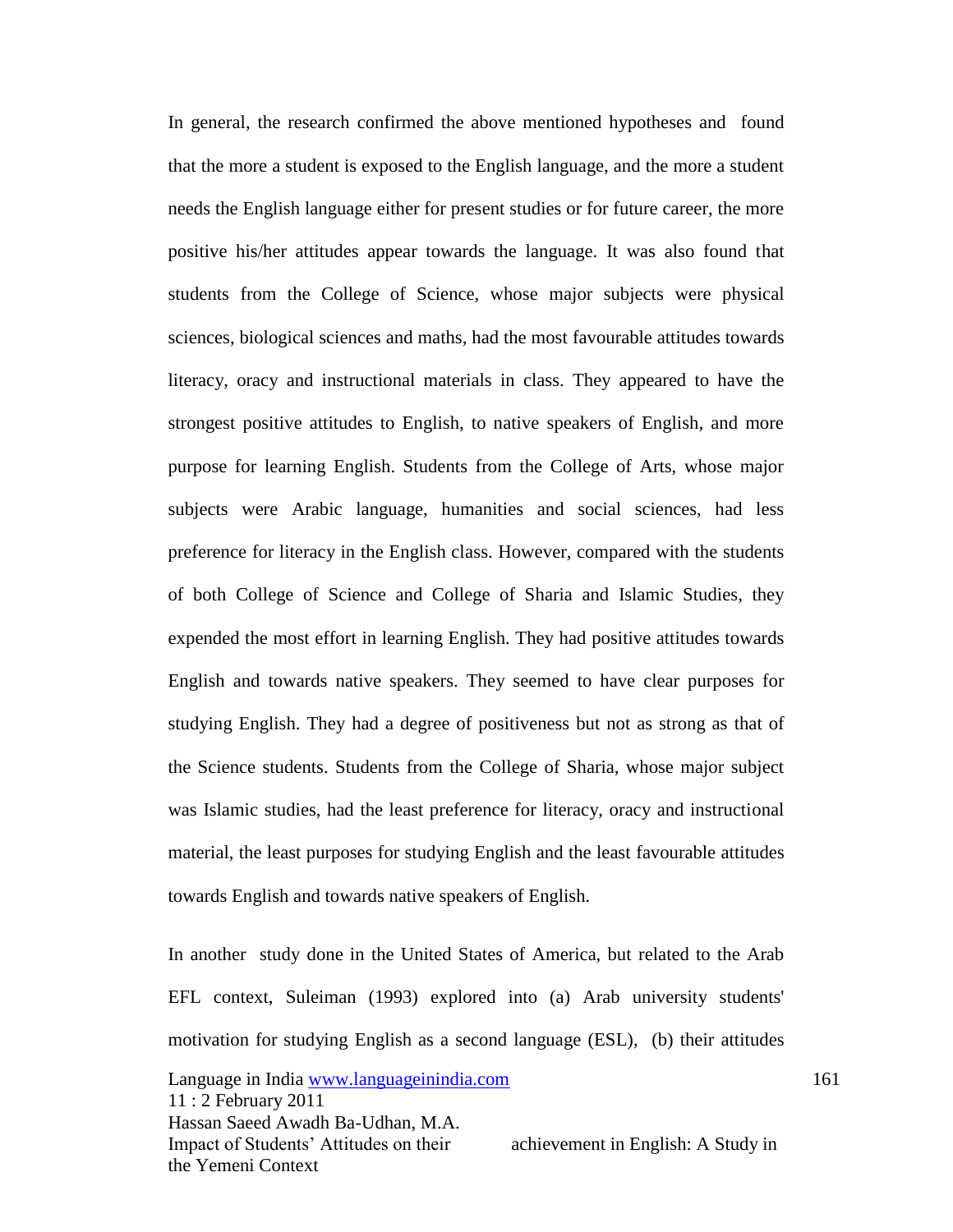towards studying English and the English language, (c) their attitudes towards Americans and the United States and (d) the benefits that accrue to them from the study of English e.g. a better job. The study used qualitative and quantitative tools for collecting data. Two kinds of questionnaires were used: a background survey questionnaire to obtain background information and a Likert-format scale Attitude/Motivation Test Battery questionnaire which was prepared and adapted from Gardner (1985) for measuring motivation and attitudes. Questionnaire results were used to validate data collected from the interview method. The subjects were 15 male students and 7 female students from diverse Arabicspeaking backgrounds, all with at least five years of ESL experience studying at the Arizona State University.

Language in India www.languageinindia.com 162 11 : 2 February 2011 Hassan Saeed Awadh Ba-Udhan, M.A. The results revealed a number of categories of motivation for studying English, both before and after arrival in the United States; they also showed gender-related differences in motivation. Attitudes towards study of English fell into nine categories ranging from amusement to resentment; again, some gender differences were found. Attitudes towards methods of English instruction in the home country were generally unfavourable, but were generally favourable towards English instruction in the United States. Attitudes towards Americans and the United States before arrival fell into five categories: attraction; admiration; dislike; fear; and indifference. After arrival in the United States, attitudes became more complex, reflecting cultural conflict since all participants showed strong adherence to the culture they belong. Subsequently, the loyalty to one" own

Impact of Students" Attitudes on their achievement in English: A Study in the Yemeni Context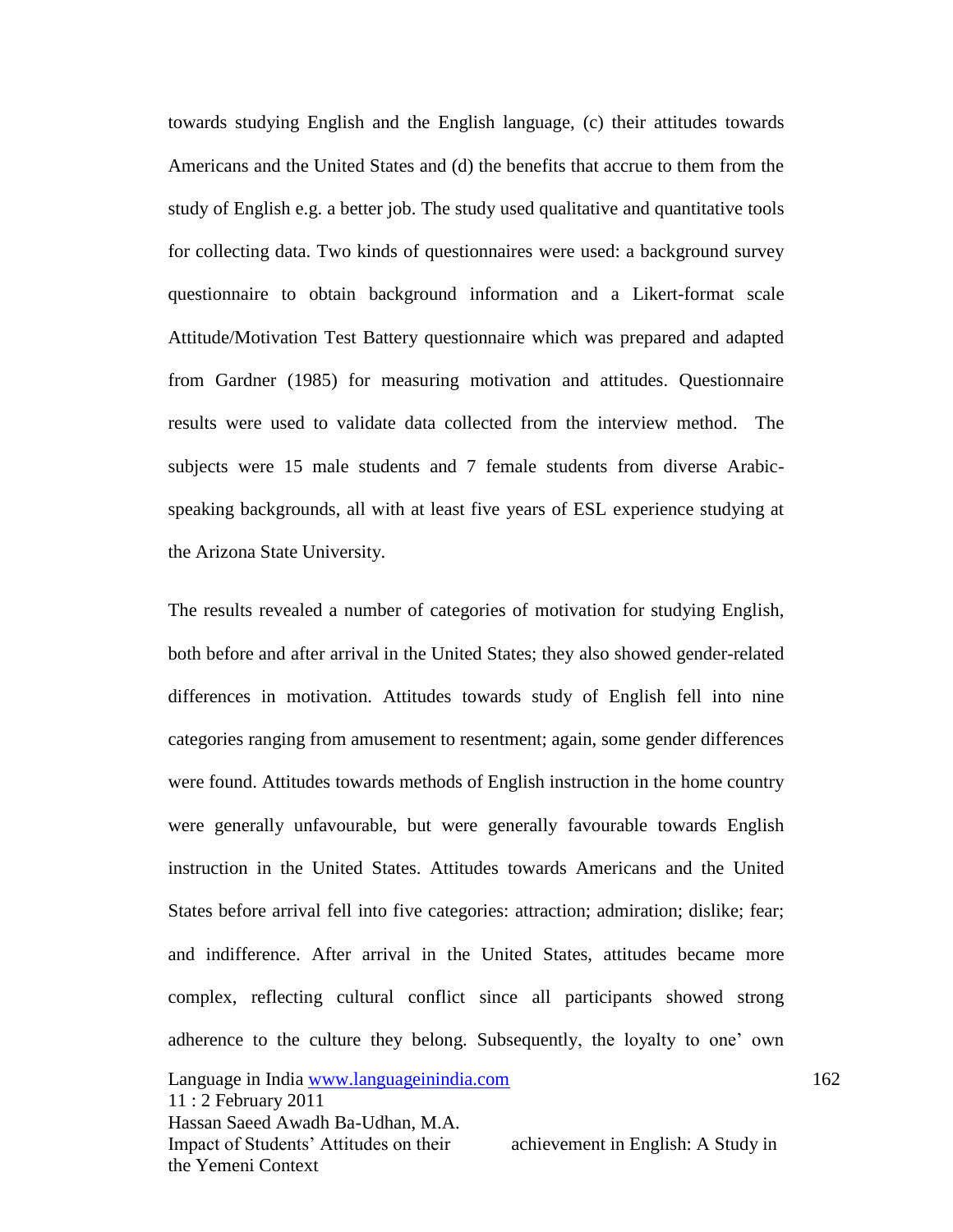indigenous culture affected the previously held positive attitudes towards the target language culture. Compared to male students, female students" attitudes were generally negative. Most felt little need to study English further.

Buschenhofen (1998) examined the attitudes towards English among students of high school and university in Papua New Guinea (PNG). This study was conducted to obtain information regarding the attitudes of the both groups (i.e. the students of high school and university) towards English. It also compared the language attitudes of the two groups. The aim was on the basis of this comparison to analyse any developments in attitudes towards English which had taken place during the transition period from high school to university. Two questionnaires were used for data collection. The first was a demographic questionnaire. The second was a direct attitude questionnaire of twenty-three items adapted from Pennington and Yue (1994), who had obtained them from Pierson et al. (1980). The sample included a total of 537 final-year secondary students from four National High Schools, as well as a total of 734 first-year university students from the two largest universities in PNG.

Language in India www.languageinindia.com 163 11 : 2 February 2011 Hassan Saeed Awadh Ba-Udhan, M.A. Impact of Students" Attitudes on their achievement in English: A Study in the Yemeni Context The results of the study showed a generally positive attitude towards English on the part of both the national high school students as well as first-year university students in PGN. The first-year university students strongly expressed the view that the use of English plays a crucial role in the country's development. Furthermore, the study found that neither the national high school nor the university students associated the use of English with threats to their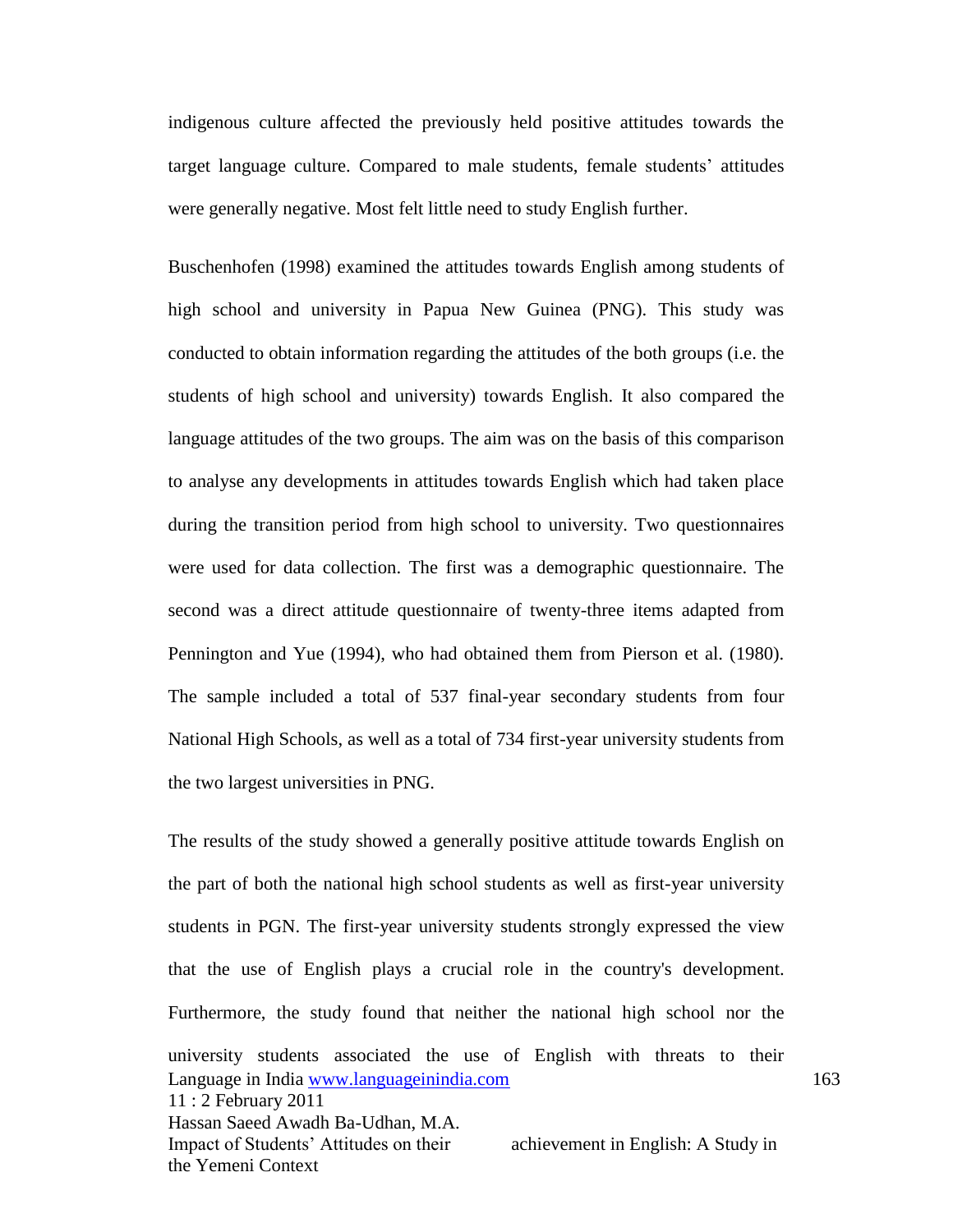ethnolinguistic identity. The respondents were less clear, however, about whether the use of English inhibited their sense of patriotism. Students from both groups, but especially those from the national high school, did not wish to see English abandoned as a medium of instruction, nor did they wish English to cease as the official language of PNG or as the language of their textbooks. They wanted to improve their English, felt comfortable being surrounded by English, and were happy engaging in a variety of activities in English.

In the Turkish EFL context, Karahan (2007) examined the relationship between language attitudes towards the English language and its use in Turkey. The study also investigated the interlaced relationship among language attitudes, the starting age of language learning, and the place where the individual started to learn language within the context of EFL students in Turkey. The sample included 190 eighth grade students of a private primary school in Adana, Turkey, where English is intensively taught. Data were collected through a questionnaire which consisted of two parts: the first part required personal information, while the second part dealt with students' attitudes towards the English language and also towards the use of English in the Turkish context.

Results showed that although these Turkish private primary school students are exposed to English in a school environment more frequently than other students at public schools, they had only mildly positive attitudes. It was also found that these students recognised the importance of the English language but interestingly

Language in India www.languageinindia.com 164 11 : 2 February 2011 Hassan Saeed Awadh Ba-Udhan, M.A. Impact of Students" Attitudes on their achievement in English: A Study in the Yemeni Context did not reveal high level orientation towards learning the language. Consequently,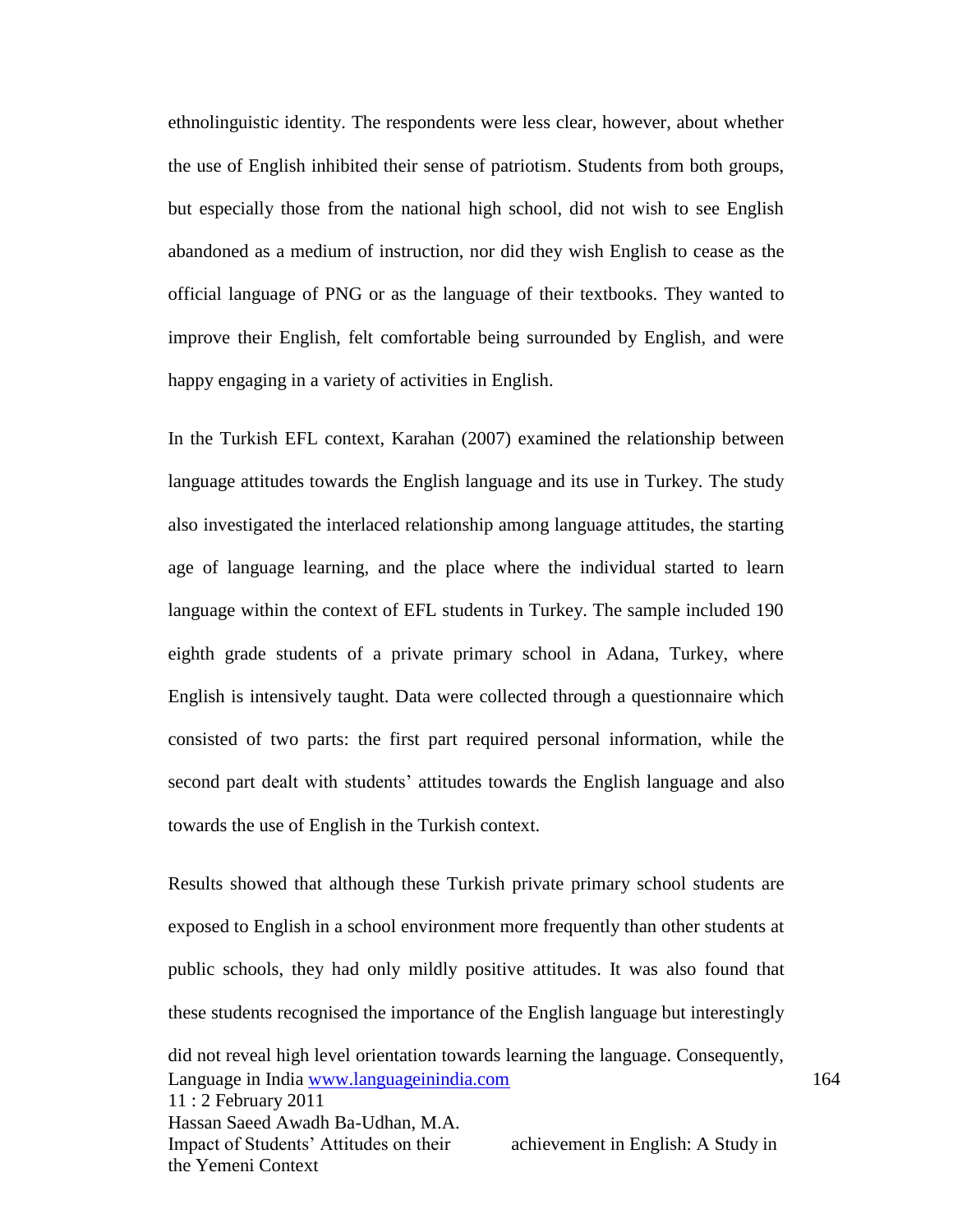Karahan suggested that strategy-based learning and teaching could be helpful for the learners who realize the importance of the English language but are unmotivated to learn it. On the other hand, this study revealed that although the students have mildly positive attitudes towards the English language, they are not tolerant to Turkish people speaking in English among themselves. Karahan pointed out that the role of the teacher could be an important factor in establishing the appropriate environment to encourage students to practise speaking English with other Turkish students.

In Japan, Lafaye & Tsuda (2002) investigated attitudes to English among students in higher education. The study was carried out because students in Japan seemed to make little progress and seemed fed up with English and generally disappointed by their English learning experience. The study set out to investigate: a) how the average Japanese student feels about English, that is, what he/she thinks of his/her learning experience and his/her own ability, and whether or not he/she actually perceives a need for English and b) whether students are amenable to the idea of English as an official language. A questionnaire was used as a tool to collect data from the students. The sample group included 518 subjects from the newlyestablished Jinbun Gakubu (Humanities) Department of Tokaigakuen University, located in Nagoya. 287 of the subjects were first year students and 231 were second year students of which 36% were male students and 63 % were female students. The students were studying one of the following three courses: Human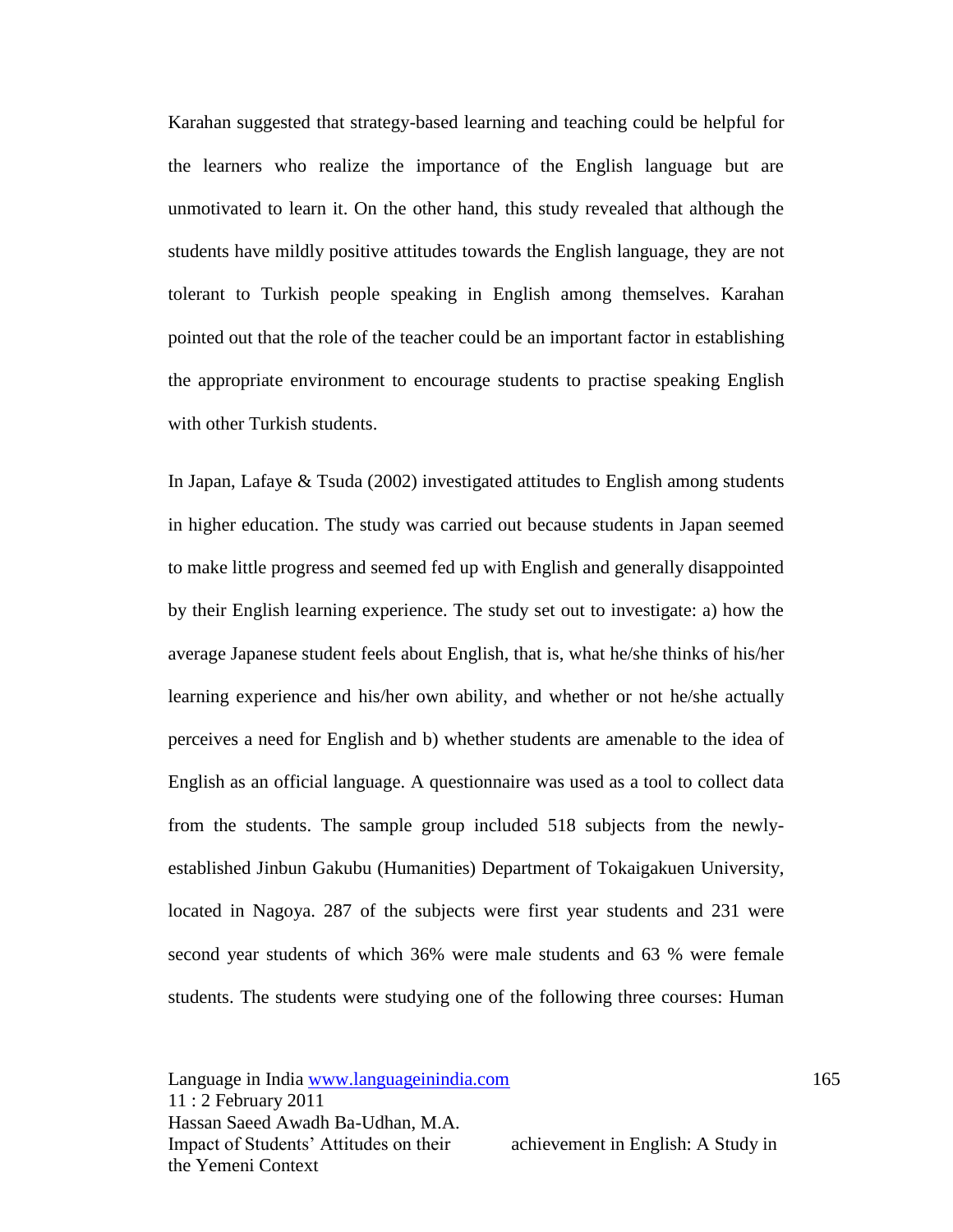Behaviour, Language Communication, or International Culture; there were no English majors at the university.

The results indicated that the students share similar ideas about English, including their perceptions of their English learning experience, to which they responded negatively, and their opinions about the usefulness of English, a question to which they responded overwhelmingly in the positive. Results also showed that students want to learn functional English that will allow them: a) to perform in English in different contexts and b) that will facilitate their communication with many different nationalities; hence they are penchant towards an international variety. The majority of the students think that English should be a compulsory subject in secondary schools. Many students also think that it should be introduced at the elementary level. Although one third of the students are of the opinion that English should be an official language of Japan, a half of them are not quite sure. Many of them think that they are most likely to use it to communicate with native speakers.

### **2. 2. Relevance of the researches to the present study**

The discussion above clearly shows that the previous studies have investigated students" attitudes towards learning English. The first two studies (Al-Quyadi 2002 and Al-Tamimi & Shuib 2009) have examined both students" attitudes and motivation in Yemen, the country wherein the present research is conducted. Like the present research, the first study has been conducted at Hadhramout University

Language in India www.languageinindia.com 166 11 : 2 February 2011 Hassan Saeed Awadh Ba-Udhan, M.A. Impact of Students" Attitudes on their achievement in English: A Study in the Yemeni Context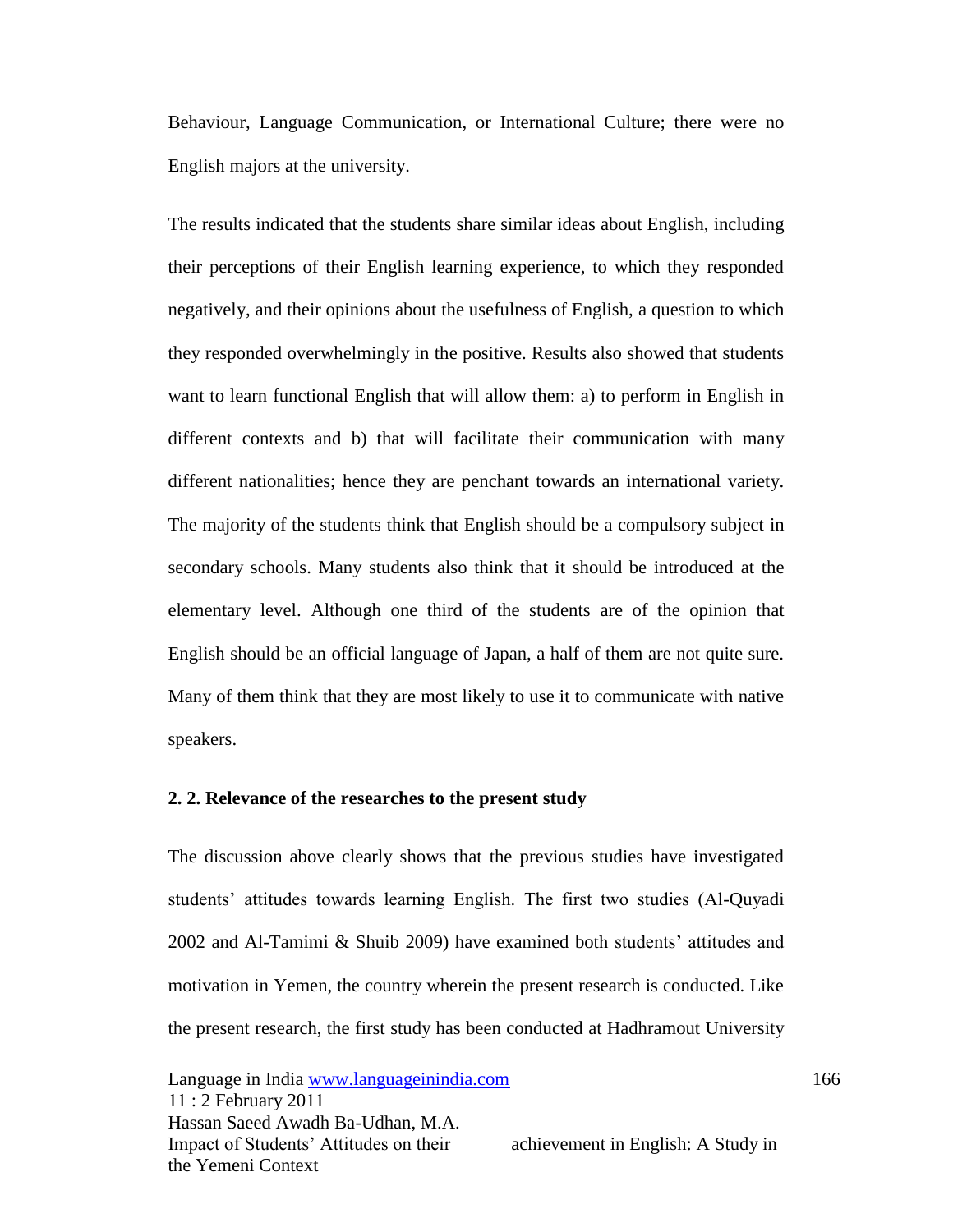of Sciences and Technology in Yemen. The only difference is in terms of the subjects. The target group in the former study was students who study English for specific purposes (ESP), while the target group of the present study is Englishmajor students. The difference in the target group could bring about different results. However, the second study and the present research share similar subjects, namely, English-major students, but they have been conducted in two different universities in Yemen. Thus, the different settings of the two studies might lead to significantly different results; especially the fact that the former study has been conducted in Sana"a, the capital of Yemen and that could make all the difference. The third and the fourth studies (Malallah 2000 and [Suleiman](http://www.eric.ed.gov/ERICWebPortal/Home.portal?_nfpb=true&_pageLabel=ERICSearchResult&_urlType=action&newSearch=true&ERICExtSearch_SearchType_0=au&ERICExtSearch_SearchValue_0=%22Suleiman+Mahmoud+F.%22) 1993) are related to the present study in terms of the Arab EFL context. The questionnaire designed for data collection in the present study draws inspiration from the aims and objectives of the third study, i.e., Malallah (2000). The aims and objectives of Malallah's study are to survey the following five issues: (1) Students' attitudes towards learning English. (2) Students" attitudes towards the English language. (3) Students" attitudes towards native speakers of English. (4) Students" purposes of studying English. (5) The place of English in Kuwait society. [Suleiman](http://www.eric.ed.gov/ERICWebPortal/Home.portal?_nfpb=true&_pageLabel=ERICSearchResult&_urlType=action&newSearch=true&ERICExtSearch_SearchType_0=au&ERICExtSearch_SearchValue_0=%22Suleiman+Mahmoud+F.%22) (1993) points out that Arab students have not been given the opportunity to assess their own needs, motivation and attitudes in their EFL preparation. The present study aims to provide the students such an opportunity to assess their own attitudes. The study conducted by Buschenhofen (1998) has examined high school and first-year students" attitudes. It held the view that university students" attitudes could be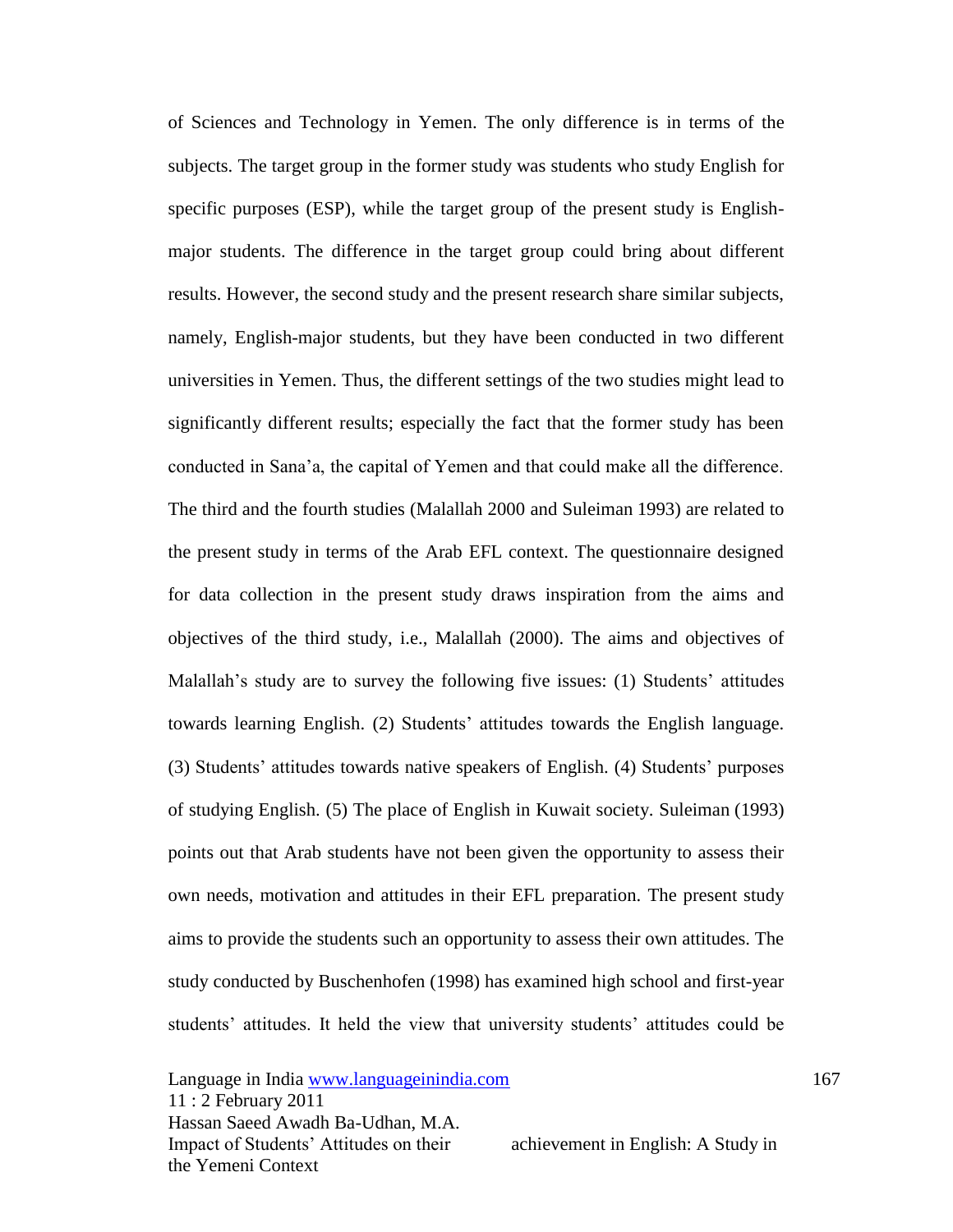shaped by their experiences of learning English in the high school stage. The Turkish study (Karahan 2007) and the present study seem to share a common ground in that: a) both seem to emerge from the dissatisfaction expressed by parents, teachers, administrators and the learners themselves about their low proficiency levels in English and b) both focus on the learners" attitudes towards English. The final study (Lafaye & Tsuda 2002) has revealed several contradictions in the questionnaire results, the most pertinent one being that the students stated that their interest in English was strong and yet they did not like studying it and were unhappy with their proficiency in it.

Thus, all these studies and their findings offer significant insights for the present research and help consolidate certain issues on which the present study is based. But from there, the research takes off and moves forward in a new direction aiming to provide a comprehensive picture of students" attitudes towards learning English in the Yemeni context. The present study mainly focuses on the relation between students' attitudes towards learning English and their current level of proficiency or achievement in English. It also investigates the relation between the students" attitudes and the measures adopted by them to improve their achievement in English.

#### **2. 3. Overview of the chapter**

This chapter has discussed a few researches on students" attitudes towards learning English and has attempted to relate them to the present study. Some of

Language in India www.languageinindia.com 168 11 : 2 February 2011 Hassan Saeed Awadh Ba-Udhan, M.A. Impact of Students" Attitudes on their achievement in English: A Study in the Yemeni Context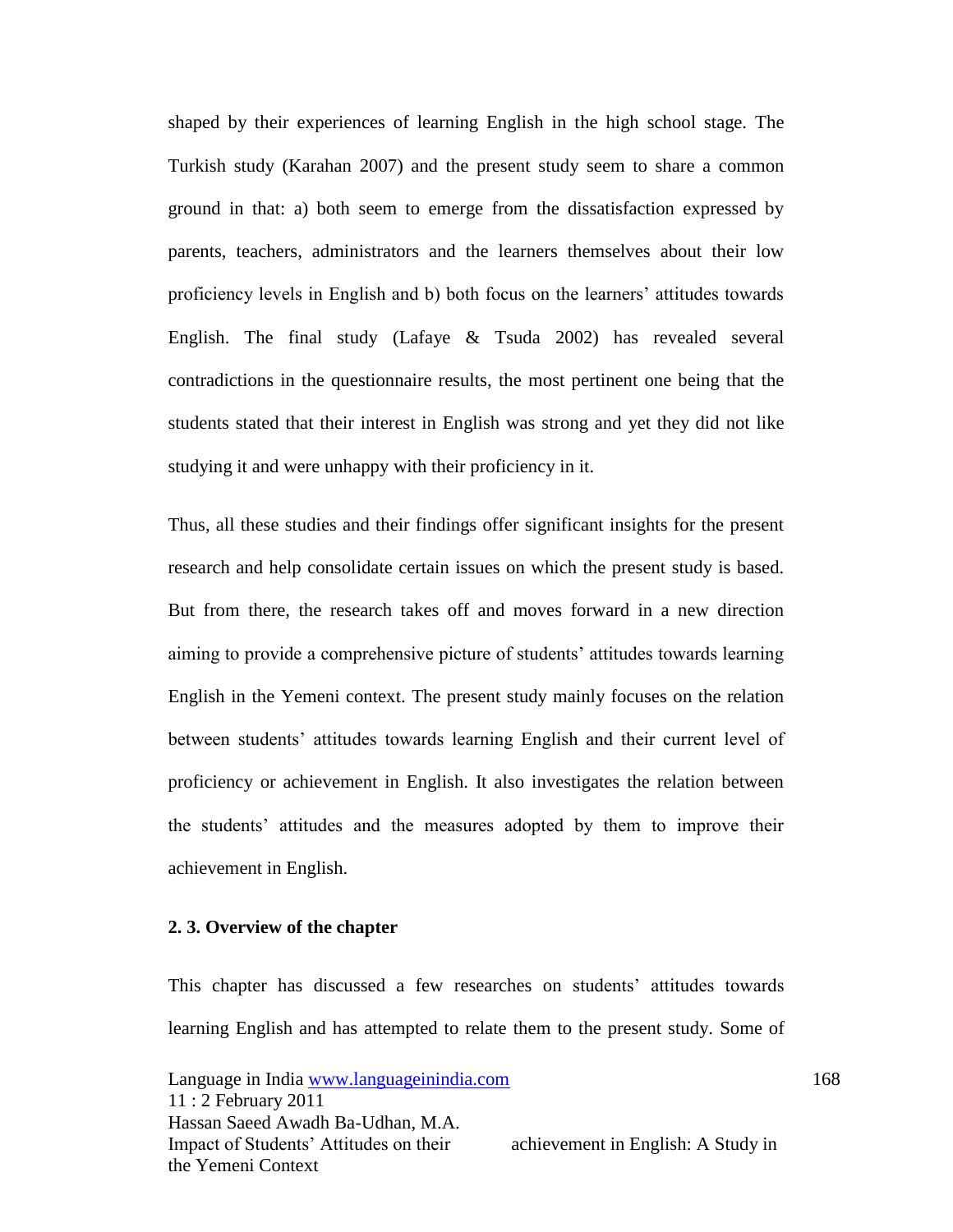these researches have been conducted in Yemen, some in Arab countries, while the rest in other EFL contexts. These researches and their findings have helped in understanding the major thrust areas concerning students' attitudes towards learning English. Such an understanding, in turn, has contributed to determine the focus of the present study. In the following chapter, the various theoretical standpoints underlying the present research will be discussed.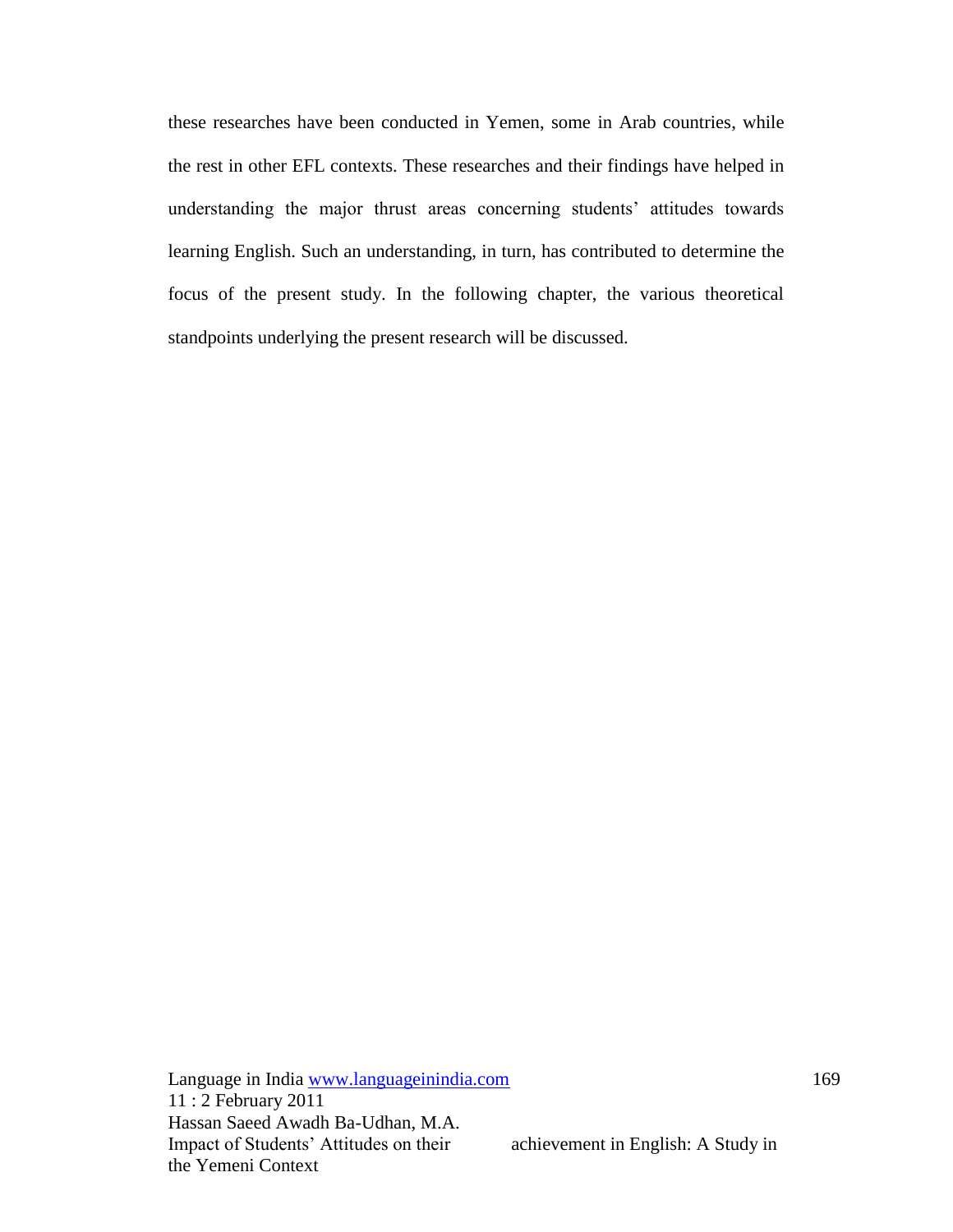# CHAPTER III

# Theoretical Framework

Language in India www.languageinindia.com 170 11 : 2 February 2011 Hassan Saeed Awadh Ba-Udhan, M.A. Impact of Students" Attitudes on their achievement in English: A Study in the Yemeni Context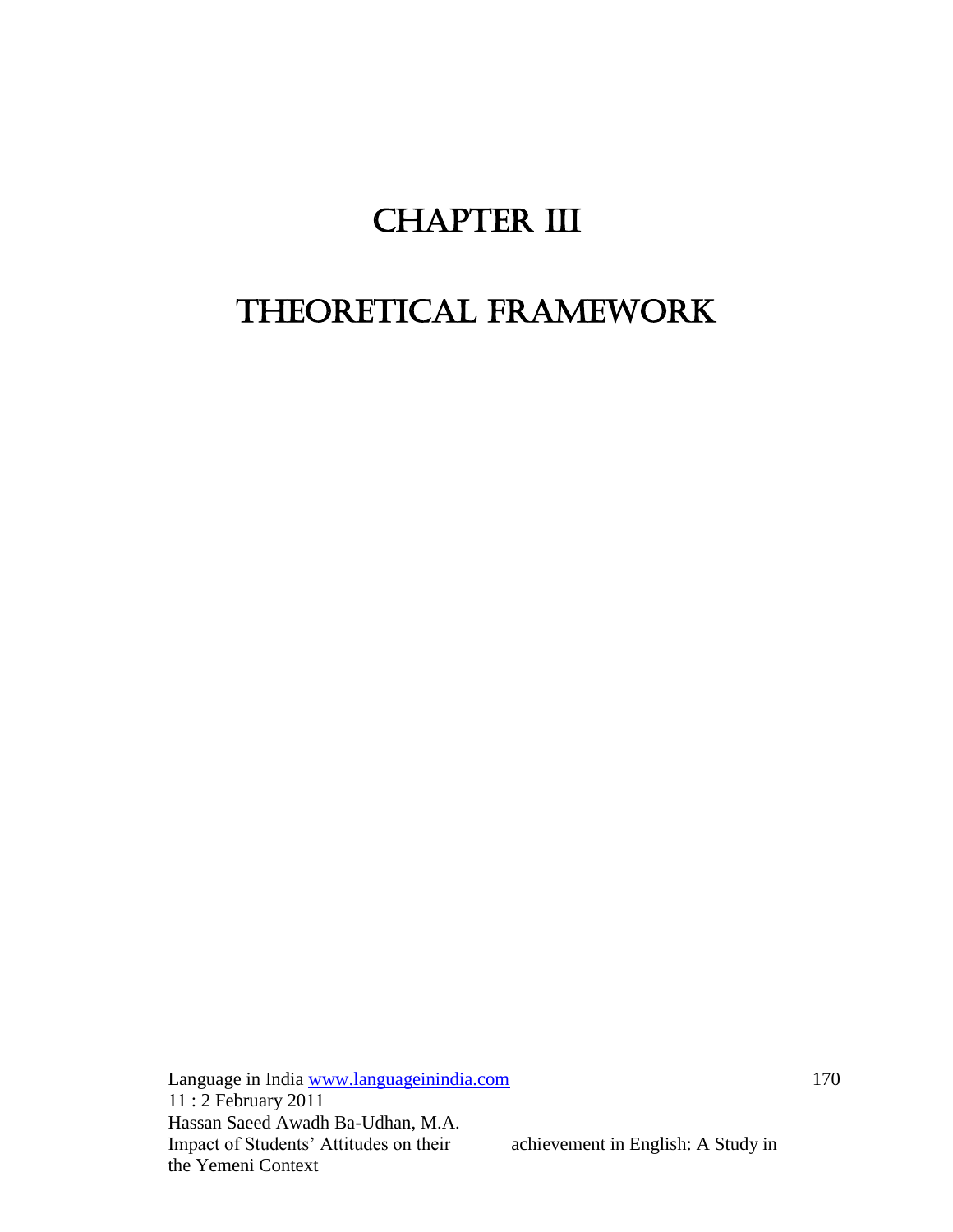#### **3.0. Introduction**

This chapter attempts to gather theoretical evidence and support in favour of the present study from the existing research on attitudes towards learning a foreign or a second language. The term *attitude* is introduced and explained. The components of *attitude* and the relationship among these are discussed. Later, the possibility of modifying attitude and the teacher"s role in doing so is emphasized; some ways of modifying students" attitude are presented. Subsequently, the correlation between students" attitudes towards English and their achievement or proficiency in English is established.

### **3.1. Attitude: a brief introduction**

Attitude is one of the most important factors in understanding a person; it involves mental, emotional and behavioural activities. It can be understood as a mental disposition for viewing people and things around us. Chapman and Mcknight (2004) define attitude as the way a person looks at things mentally; it represents the overall mood in which people interpret what a person says and does. An attitude, thus, begins as a mental disposition towards people, things and events around us; subsequently it turns into actions and manifests in one"s way of talking. According to Ajzen (1988) an attitude is "a disposition to respond favourably or unfavourably to an object, person, institution, or event". Attitude, therefore, can be understood as something that guides a person to behave in a

Language in India www.languageinindia.com 171 11 : 2 February 2011 Hassan Saeed Awadh Ba-Udhan, M.A. Impact of Students" Attitudes on their Achievement in English: A Study in the Yemeni Context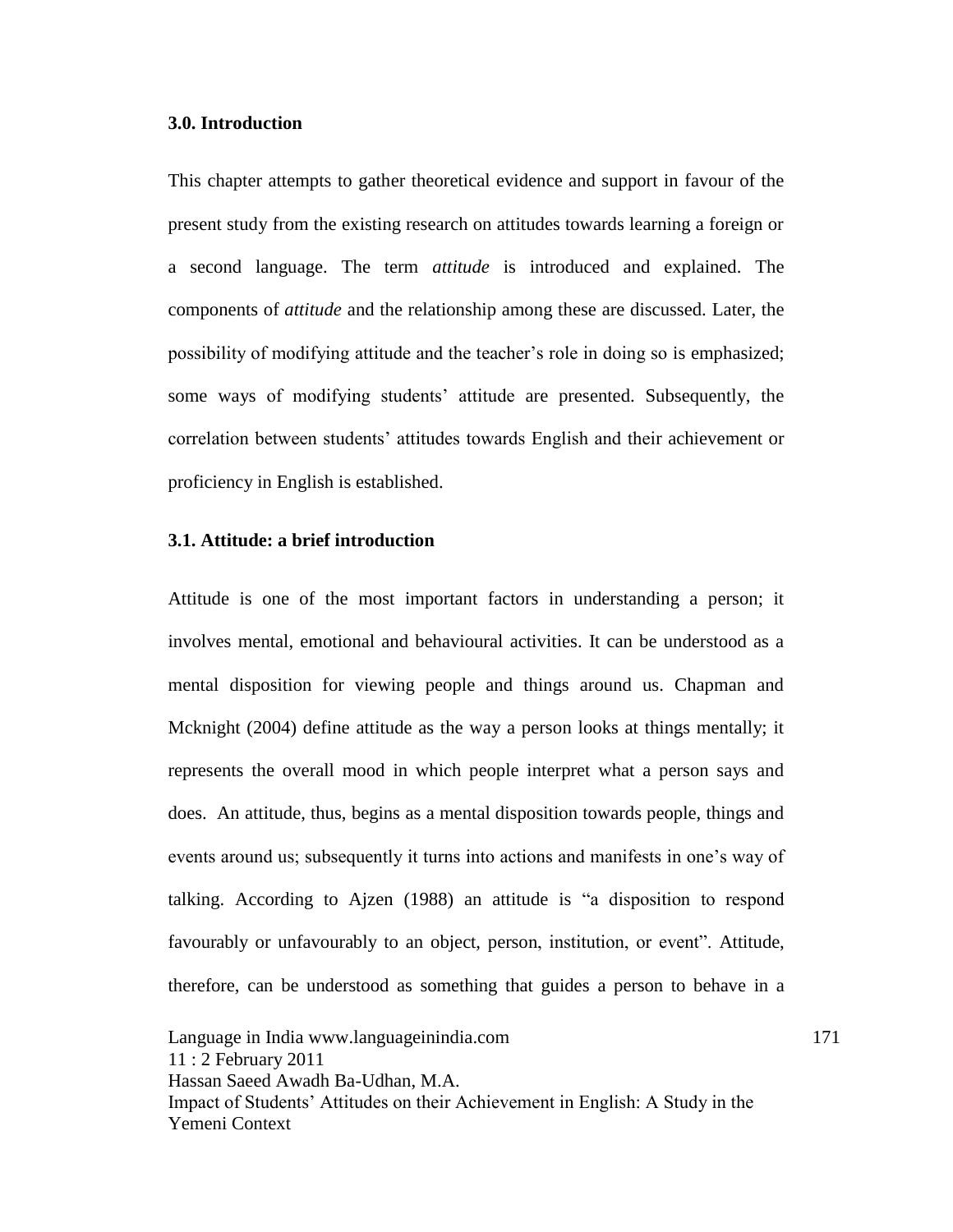particular direction; if a person holds favourable attitude towards something, he/she will like it and be attracted towards it. On the other hand, if a person holds negative attitude towards an object, he/she will dislike it and try to avoid it. Brown (2007) states that attitude is characterized by a large proportion of emotional involvement such as feeling, self, relationship in community. Attitudes usually have something to do with feelings and mental disposition towards oneself and one"s own culture; and towards others and their cultures. If a person sees a particular culture as inferior to his/her own culture, this negative attitudinal disposition will direct the person to dislike that culture and avoid anything that emerges from it; while if a person views both cultures as social equals, then the attitude towards the other culture will be positive; and this attitude, in turn, will encourage the person to like the other culture and even try to understand it. What has been pointed out about attitude in general can be extended to language learners and how they view the culture of the target language community. Thus, the way in which a learner evaluates his own culture or the culture of target language group, as well as the way in which he/she reacts towards the people of the target language is considered to be a reflection of the attitudes held by that learner. Brown (1981 as quoted in Ellis 2008) seems to agree with this view when uses the term *attitudes* to refer to the set of beliefs that the learner holds towards his/her own culture as well as towards the target language people; for example, the learner could see the members of the target language group as "interesting" or "boring", "honest", or dishonest", etc. Thus, learners may hold either negative or

Language in India www.languageinindia.com 172 11 : 2 February 2011 Hassan Saeed Awadh Ba-Udhan, M.A. Impact of Students" Attitudes on their achievement in English: A Study in the Yemeni Context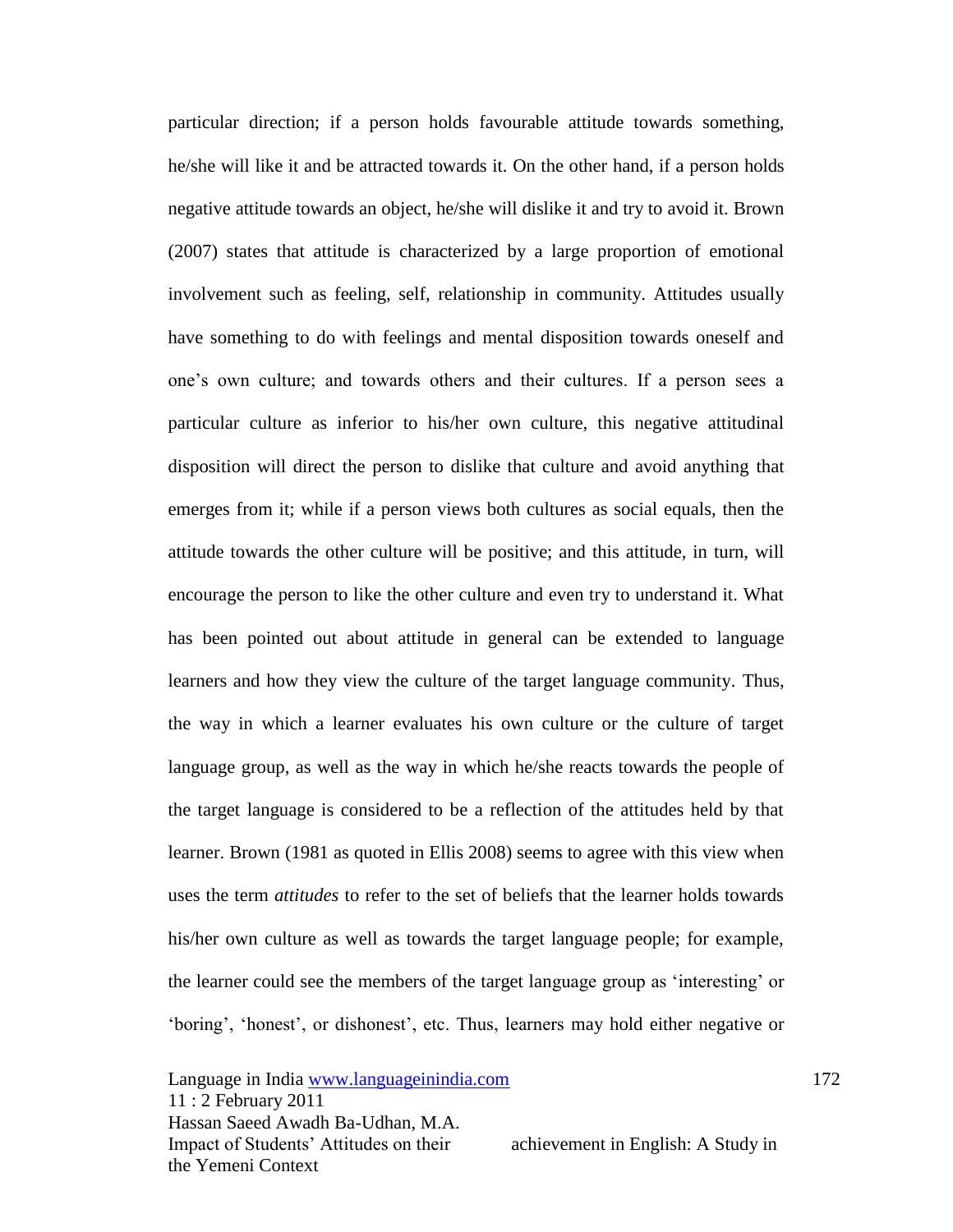positive attitudes towards the target language, towards learning the target language and towards its speakers and their culture.

#### **3.2. Components of attitude**

The construct of attitude includes three components: cognitive, evaluative and behavioural. Wenden (1991 as cited in Karahan 2007) provides an explanation as to what each of these components involves. The cognitive component of attitude, as the name suggests, involves beliefs or perceptions about the objects or situations related to the attitude. The evaluative part of attitude is formed when the objects or situations related to the attitude generate likes or dislikes. The third component, the behavioural one, appears when certain attitudes tend to prompt learners to adopt particular learning behaviours. Mantle-Bromley (1995) gives an example for each of the three components. The belief that English speakers are mostly poor and uneducated would be an example of the cognitive element of attitude; while the degree to which a student likes or dislikes speakers of the language being studied can be an instance of the affective component. Students' intentions or actions, such as, attempting native-like pronunciation, seeking out native speakers of the language, or intending to continue language study are examples of the behavioural element of attitude. Eiser (1994); Rajecki, (1990); and Zimbardo & Leippe (1991 as quoted in Mantle-Bromley 1995) state that each component of attitude is important since the connection among affect,

Language in India www.languageinindia.com 173 11 : 2 February 2011 Hassan Saeed Awadh Ba-Udhan, M.A. Impact of Students" Attitudes on their achievement in English: A Study in the Yemeni Context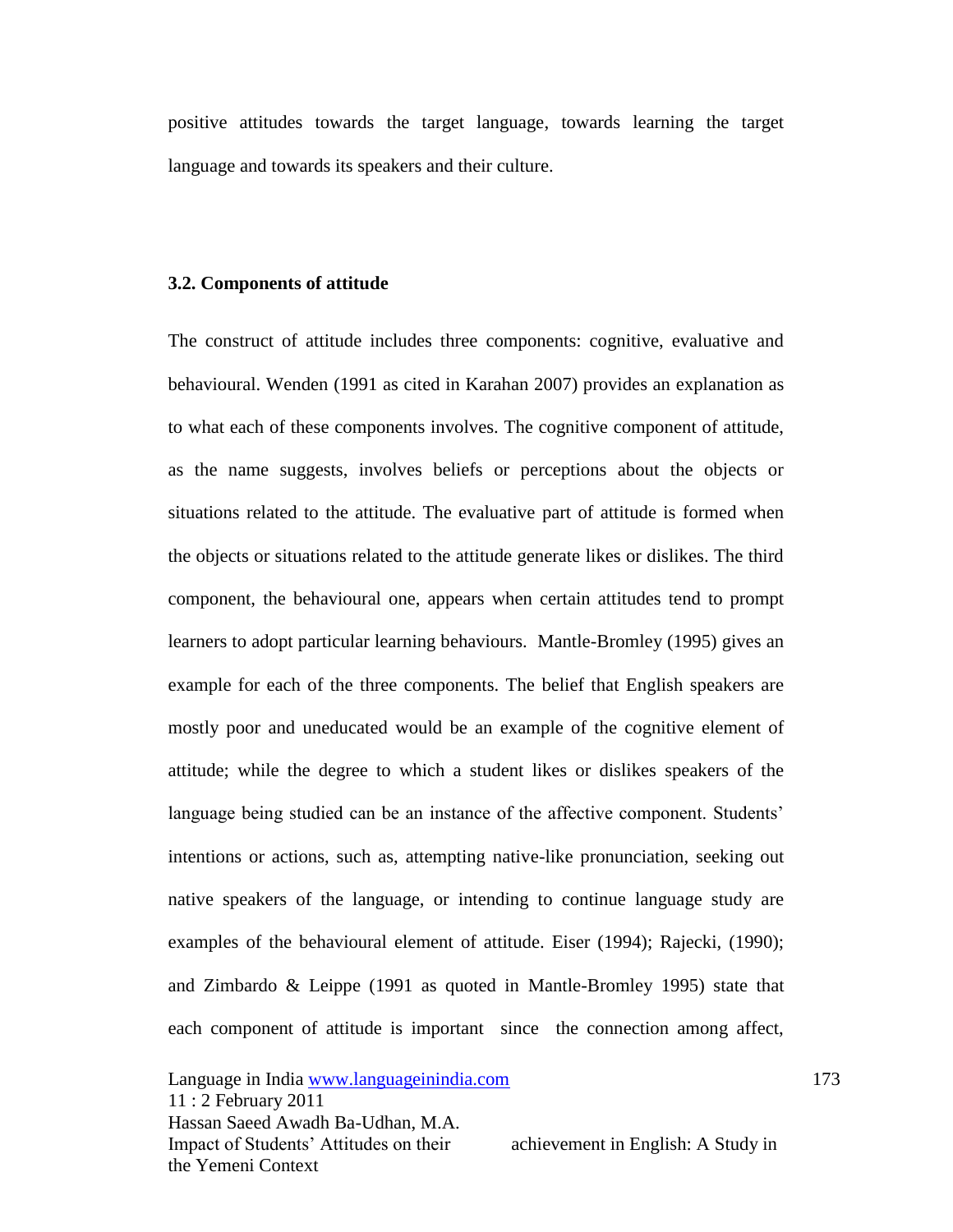cognition, and behaviour changes primarily when there is disagreement within the components. They provide an example of someone whose attitude towards Spanish is negative. This person"s cognition is that Spanish speakers are socially beneath him/her; consequently he/she ridicules the language. In this case, affect, cognition, and behaviour are in agreement. However, if this person then meets a Spanish speaker who he/she considers attractive and desirable, the person"s cognition as a result will be that maybe Spanish speakers are socially equal to him/her. The person's cognition in this case is no longer in accord with the other two components: affect and behaviour. It is this state of dissonance that will most likely lead to attitude change.

#### **3.3. Modifying attitudes**

Language in India www.languageinindia.com 174 11 : 2 February 2011 Hassan Saeed Awadh Ba-Udhan, M.A. Impact of Students" Attitudes on their achievement in English: A Study in Attitudes are not inherent in an individual but are developed due to an individual"s own experiences right from childhood. Just as attitudes are developed through one"s own experience, they can also be modified by experience. Doughty and Long (2003) explain that the acquisition of a second language depends on a modification of attitudes, knowledge, and behaviour towards the members of the target language group. Indeed changing students" attitudes towards the Englishspeaking community and culture is necessary for success in learning English. In general, teachers, parents and the community in which students live need to take responsibility for changing students' attitudes. Students bring their own attitudes towards learning English to the classroom and if some of these attitudes are negative, teachers may play a major role in modifying these attitudes so that

the Yemeni Context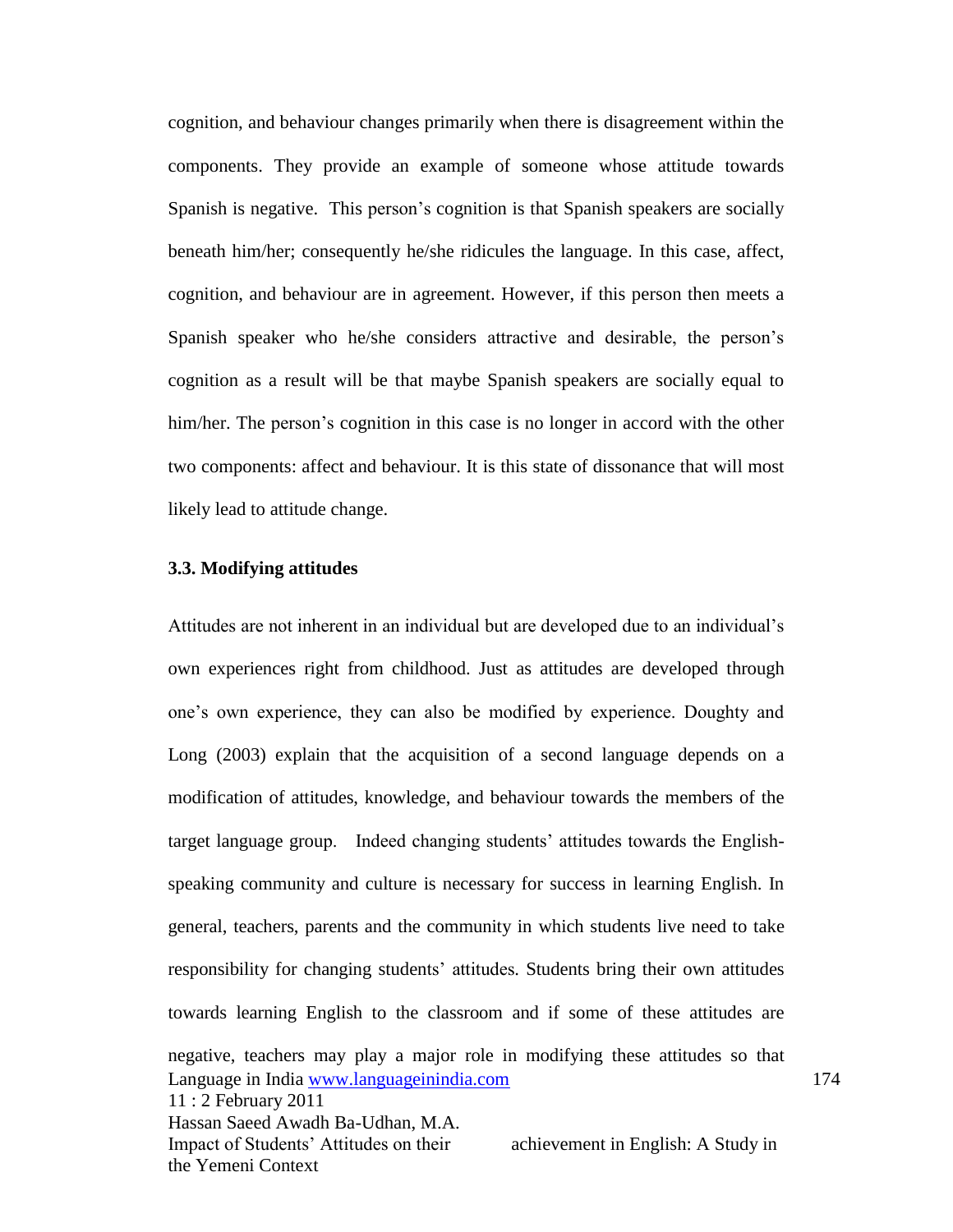learning will happen in the desired way. Cook (2008) states that the one of the goals of language teaching includes changing students" attitudes towards the target language culture. For improving student"s attitudes, Cook suggests reinforcing teaching with models of successful second language users, other than the native speakers, such as, Gandhi, Einstein, Picasso, Marie Curie and Samuel Beckett. According to Cook, showing students that the world is full of successful second language learners will help students hold favourable attitudes towards learning the second language. In addition, the careful selection of tasks would help modify and improve the learners" attitudes towards learning English. Arnold (1999) conducted a questionnaire to measure the students" attitudes towards the foreign language after using humanistic activities over a two month period. The questionnaire reveals the following ways of change and improvement:

- 1. The students felt that learning a language was not so hard as before.
- 2. They also felt that the foreign language class was more enjoyable and fun than before.
- 3. Besides, they liked speaking in the foreign language more.

These findings prove that a teacher can change the students" attitudes for the better if he/she chooses suitable activities and ways of instruction. Morgan (1993) provides (as cited in Mantle-Bromley 1995) the following advice for a teacher who attempts to change the students' attitudes:

1. The classroom environment should be constantly varied and renewed.

Language in India www.languageinindia.com 175 11 : 2 February 2011 Hassan Saeed Awadh Ba-Udhan, M.A. Impact of Students" Attitudes on their achievement in English: A Study in the Yemeni Context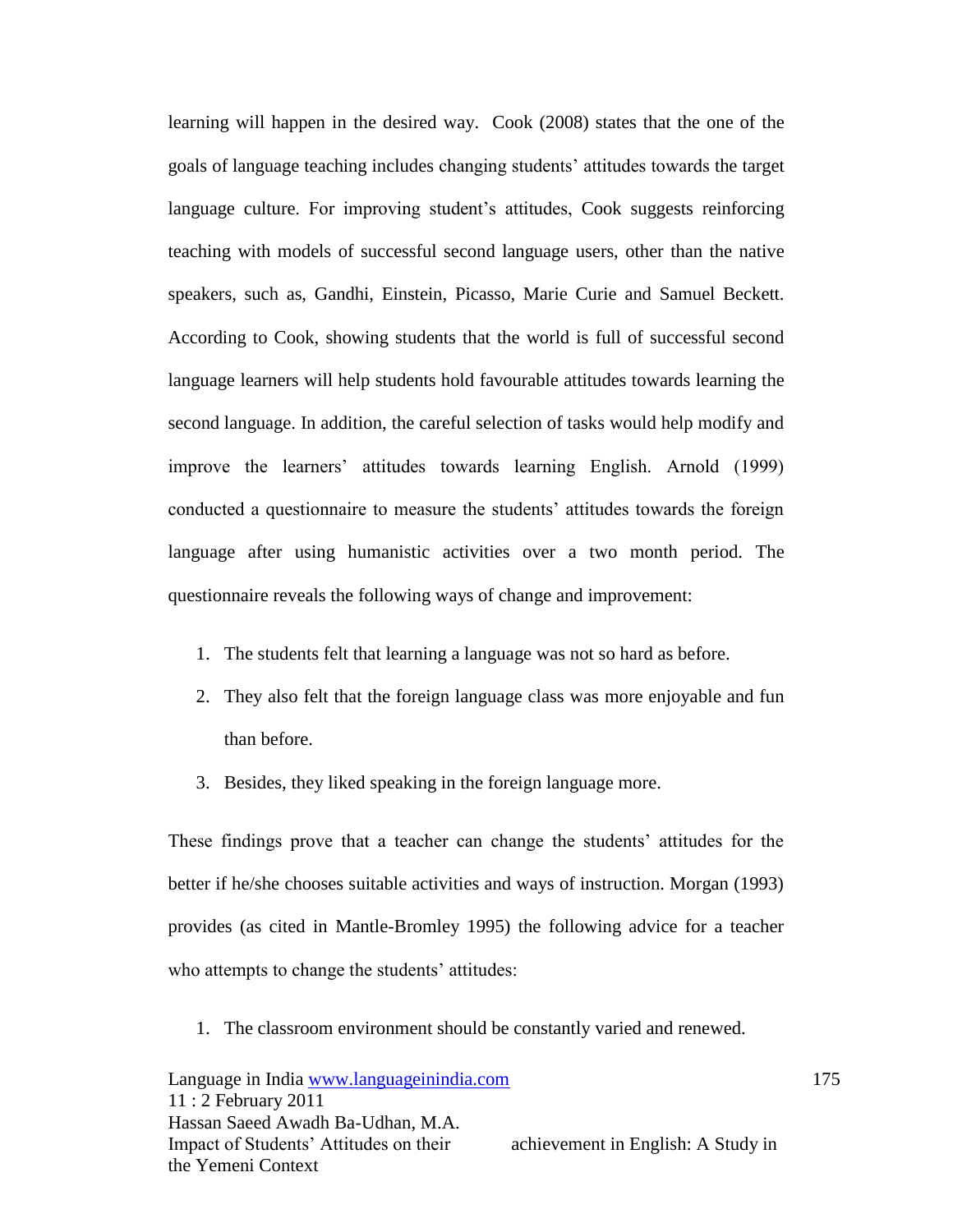- 2. Students need to struggle with complex and controversial material and reach their own conclusions, rather than be just the passive receivers of information.
- 3. Students should become aware of their own attitudes toward language and culture, and this, in turn, will help them to accept others.

Different ways and techniques can guarantee change and improvement in students' attitudes towards learning English. The teacher's role here is to find out the effective methods which will help foster positive attitudes in the students.

#### **3.4. Attitude and language achievement**

Learning a new language is linked to the way in which the learner views the target language community and culture. Gardner's theory (as quoted in Dornyei 2003) states that the students' attitude towards the target language group will affect their success in learning that language. A student, who does not like the native speakers of English or views his/her own culture superior to the English speaking culture, can walk into a foreign language classroom and quickly generalize his dislikes; he or she will dislike school, teacher, book, homework, etc. Mantle-Bromley (1995) emphasizes that attitudes towards the teacher, the class, the language, speakers of the language, and cultures of the language have all been found to be significant in their relationship with both students" achievement and their intention to continue language study. Students can have either negative or positive attitudes towards learning English. If their attitudes are positive, they will show an interest in

Language in India www.languageinindia.com 176 11 : 2 February 2011 Hassan Saeed Awadh Ba-Udhan, M.A. Impact of Students" Attitudes on their achievement in English: A Study in the Yemeni Context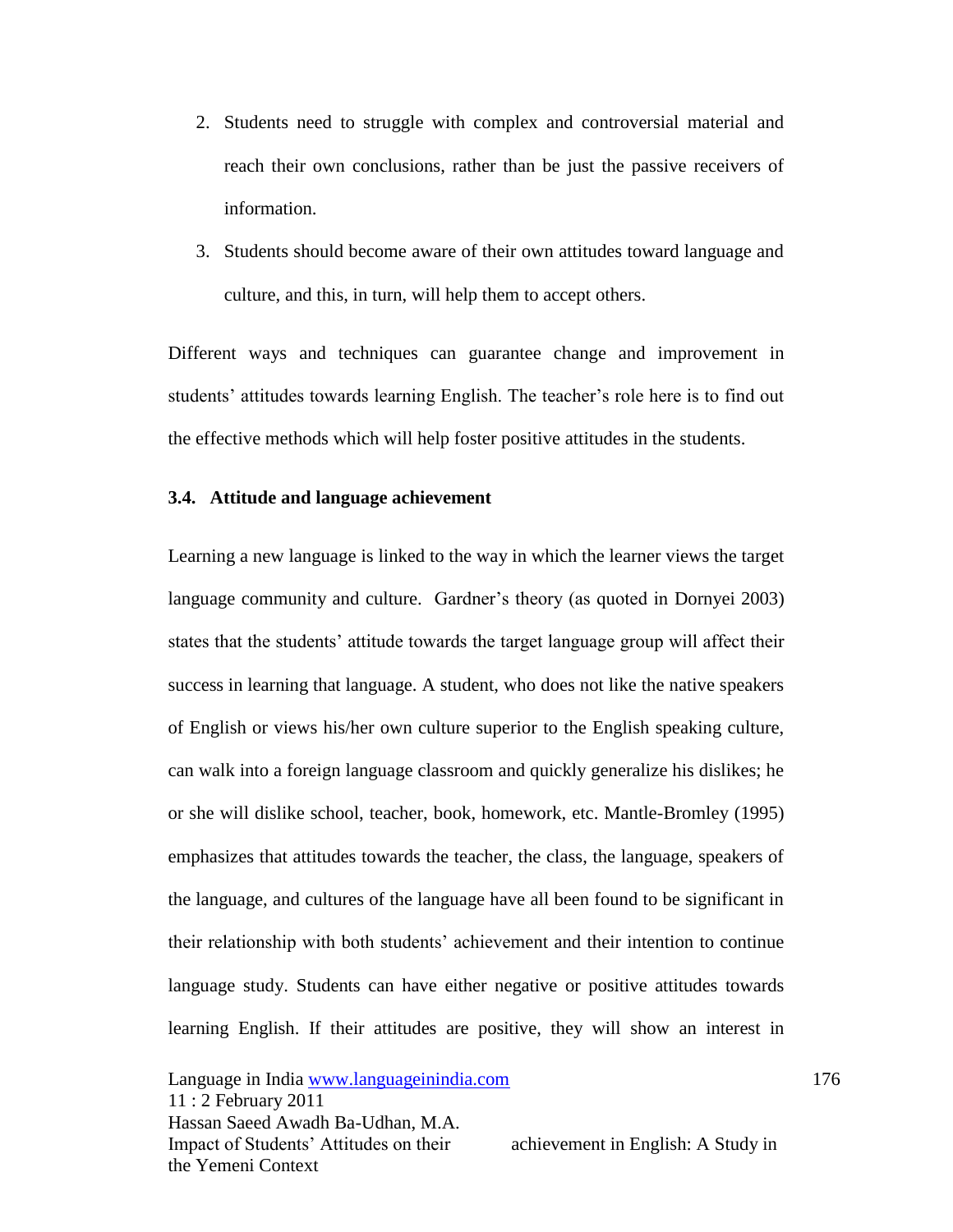learning English. On the other hand, if their attitudes are negative, they will dislike learning English or even feel reluctant learn to it. Thus it can be argued that attitudes towards learning a language influence performance in the language. Learning will be facilitated if the student holds positive attitudes towards the language and this, in turn, will affect the student performance in that language. In other words, if the attitude is positive, learning will be high whereas if the attitude is negative, in the sense that the learner' community and the target language community do not accept each other" way of life, learning will not be facilitated. Both negative and positive attitudes have a strong impact on the success of language learning. The correlation between attitude and achievement or proficiency in a language has been emphasized by many researchers. Dornyei (2003) asserts that attitude is as important as language aptitude for predicting the language achievement; he also confirms that positive attitudes towards the learning situation have consistently been associated with language achievement. Gardner (1985) notes that positive attitudes towards the target language and its people and culture lead to better achievement in language learning.

The viewpoints presented above help us argue that there is a strong correlation between students" attitudes towards learning a language and their achievement in that language. This might work in two interesting and opposing ways as shown in the figure below.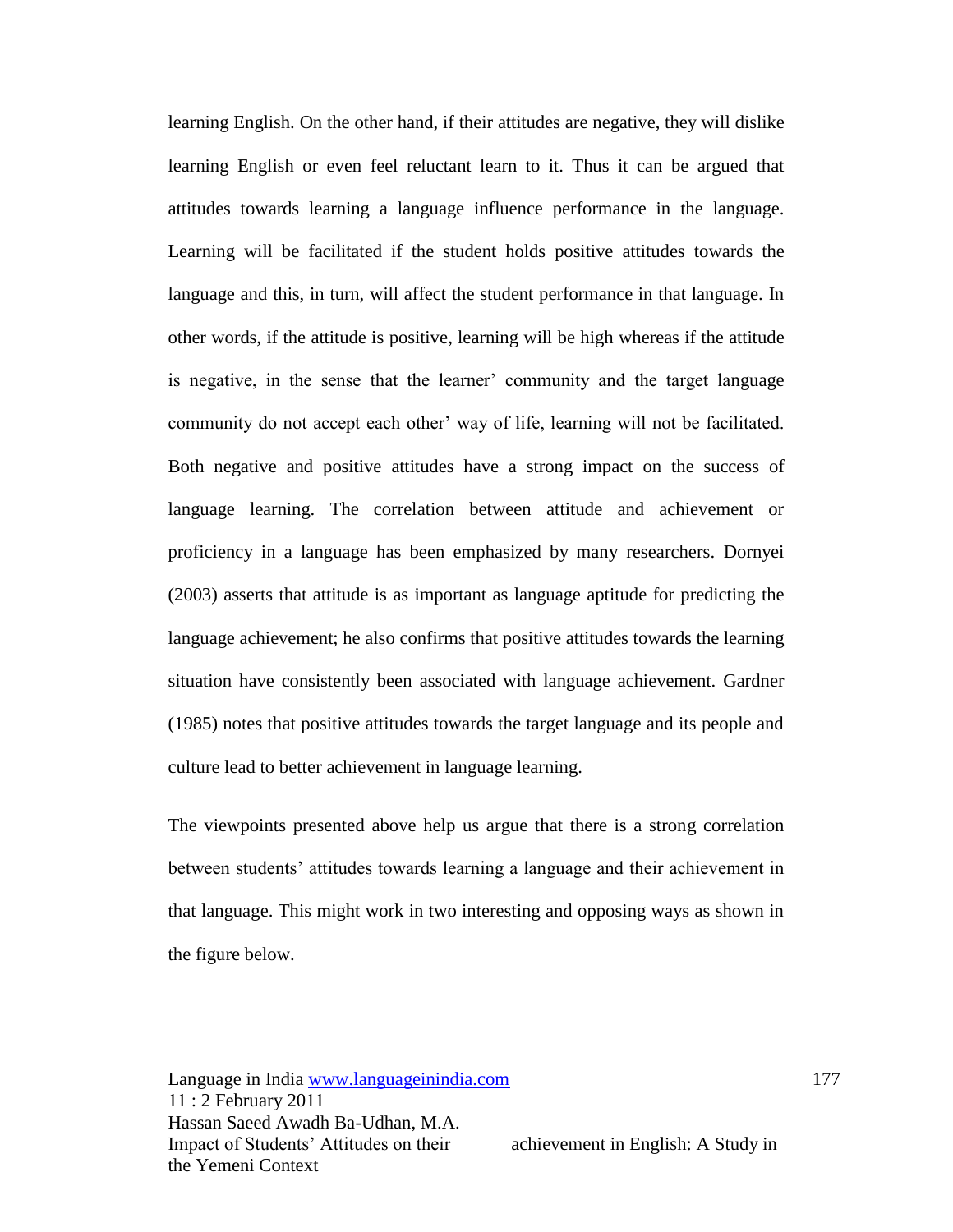

Figure 3.1. Correlation between learner attitudes towards English and achievement in English

The figure shows that if learners' attitudes are positive, their achievement in the language being studied will be high; whereas, if they hold negative attitudes, their achievement in the language will be low. However, the figure shows that the opposite is also possible; learners with negative attitudes might have high achievement and vice versa.

## **3.5. Overview of the chapter**

The chapter has attempted to arrive at a theoretical framework from which the present study can be looked at. The construct of *attitude* has been explained. The components of attitude and the relation among them have been briefly presented. The ways to modify students' attitudes and the teacher's role in doing so were discussed. Finally, an attempt has been made to show how students' attitudes towards learning English can affect their achievement in English. In the following chapter the methodology of the study will be presented.

Language in India www.languageinindia.com 178 11 : 2 February 2011 Hassan Saeed Awadh Ba-Udhan, M.A. Impact of Students" Attitudes on their achievement in English: A Study in the Yemeni Context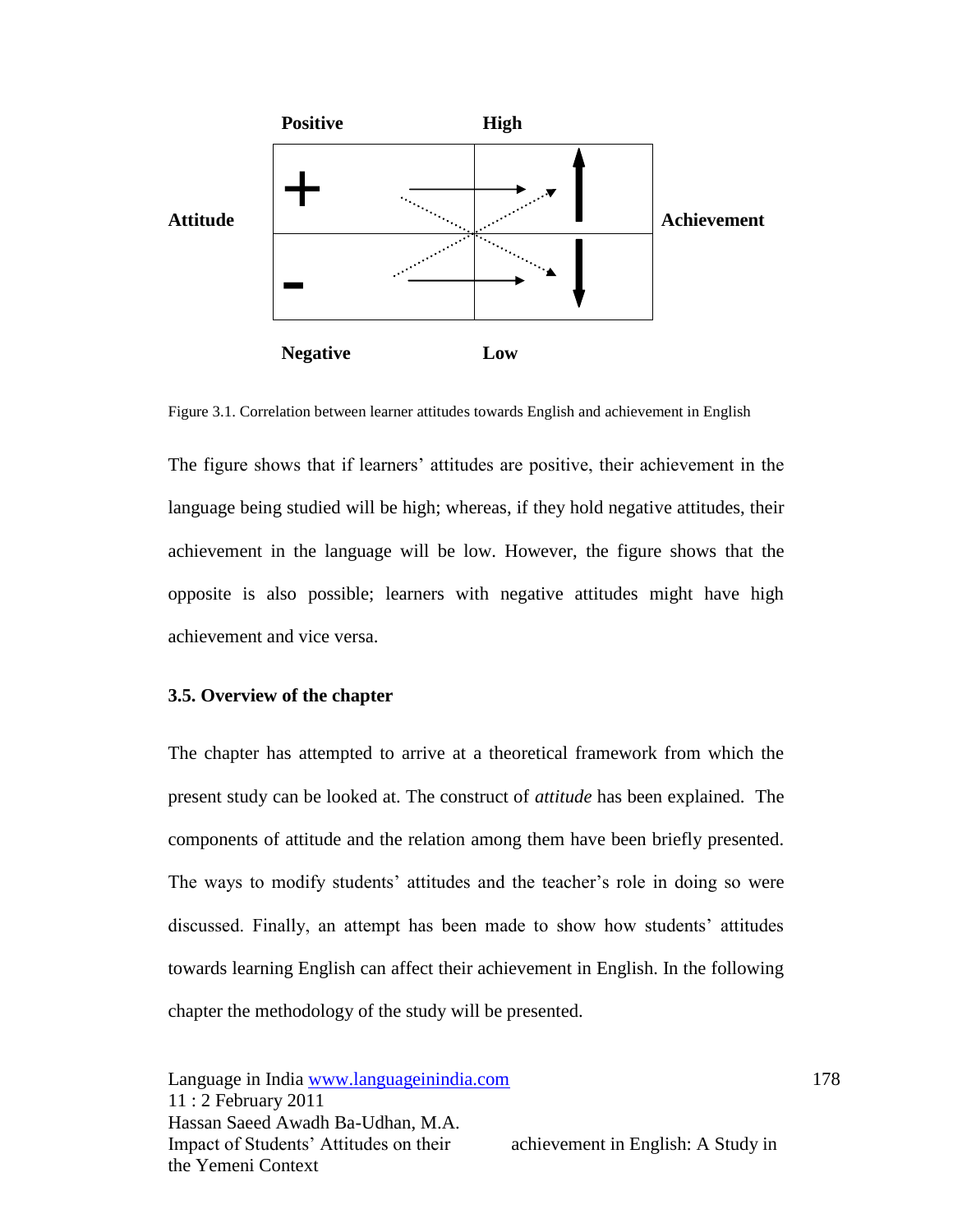# **CHAPTER IV**

## **METHODOLOGY**

Language in India www.languageinindia.com 179 11 : 2 February 2011 Hassan Saeed Awadh Ba-Udhan, M.A. Impact of Students" Attitudes on their achievement in English: A Study in the Yemeni Context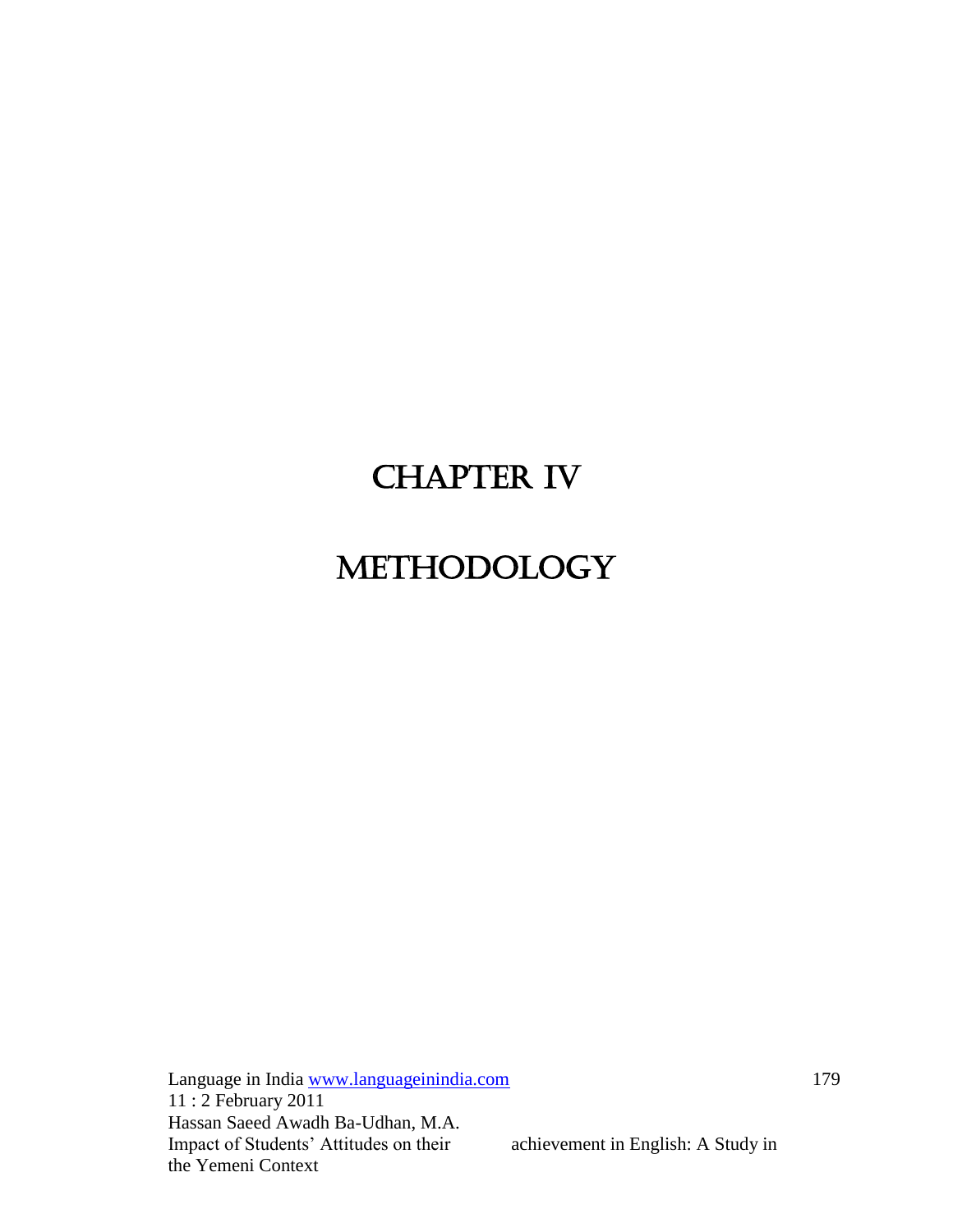#### **4.0. Introduction**

This chapter describes the setting in which the study is located. It builds the rationale for the study and establishes its relevance. It presents the assumptions and the hypothesis of the study. The aims and objectives of the study are explained. The tools used to elicit the data from the subjects are discussed; the rationale for the choice of the tools is also clarified. A detailed profile of the sample is presented. The scope and the limitations of the study are stated.

#### **4.1. The backdrop of the study**

The subjects of the study are the students of the Department of English in the Faculty of Education, Seiyun, Yemen. The faculty prepares and trains the students to become teachers in secondary and primary schools. The students join the department without taking any entrance exam or interview. Their admission is based on their secondary school final grade which should be a minimum of 70%. This grade stands for all subjects of the secondary school and not the English language alone. Moreover, this grade does not indicate learner's level of achievement or proficiency in English. Thus, students with low level of proficiency could get a high grade and vice versa.

Language in India www.languageinindia.com 180 11 : 2 February 2011 Hassan Saeed Awadh Ba-Udhan, M.A. Impact of Students" Attitudes on their Achievement in English: A Study in the Yemeni Context In Yemen, usually, people are not encouraged to speak in English. The fact that Yemen is a monolingual and mono-cultural country can provide an explanation to such behaviour of the Yemeni people. Further, in the educational scenario, we see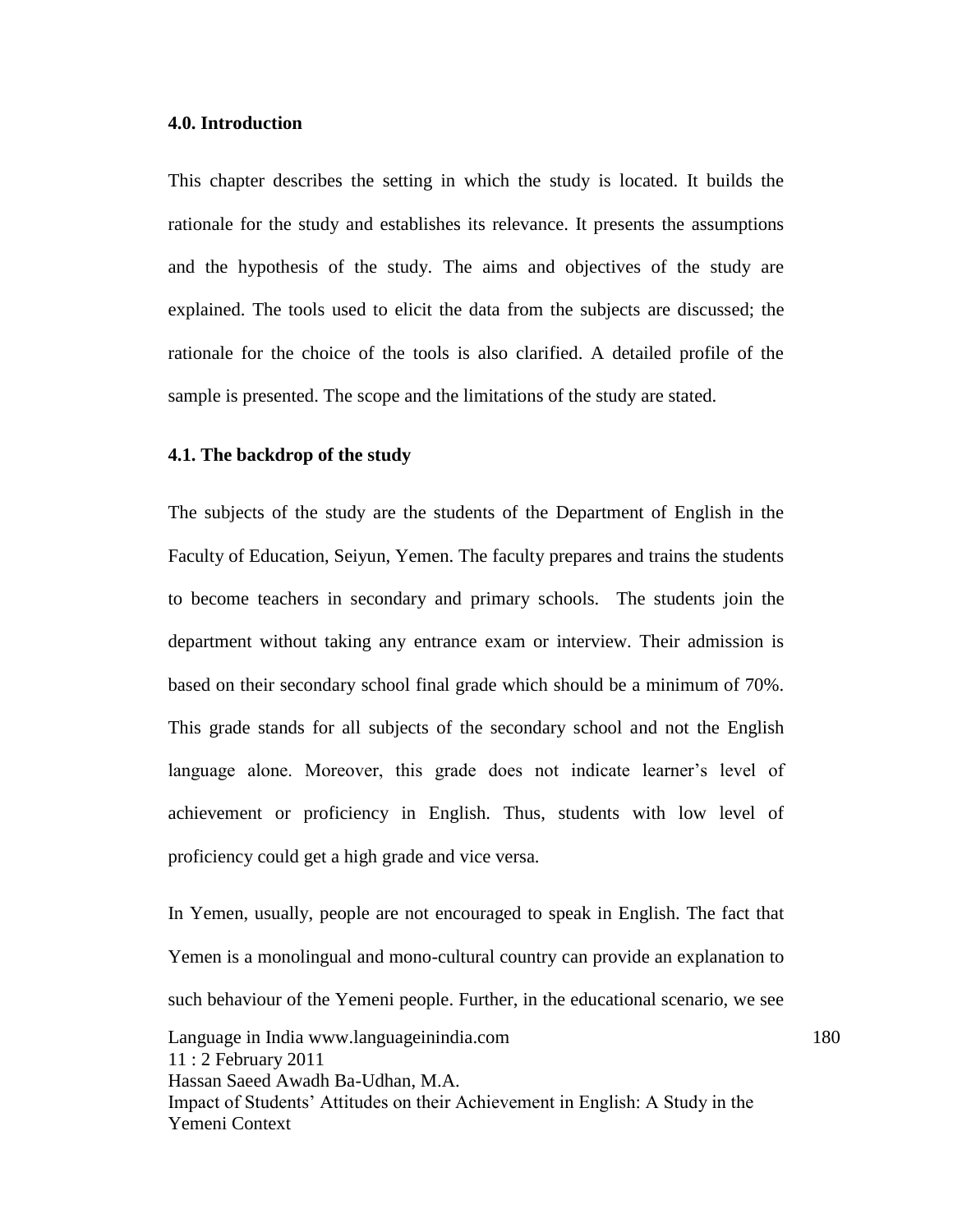that students cannot take independent decisions regarding the college in which to study or the specialization that they want to choose. Parents usually decide their children"s future career; they want their children to study what they as parents perceive beneficial to their children in future whether their children really like it or not; for instance, parents might force their children to study English in order to help them get a better job. In addition, a friend also might convince the other friend to join the same department just for their friendships' sake.

Many Yemeni families live in abject poverty; this compels some of the students to find a part-time job. They, for instance, go to college in the morning and work as taxi drivers, shopkeepers or farmers in the evening. What makes matter worse is that many teachers of English are not qualified to teach; some of them speak Arabic during the English class. And, the teachers who are indeed qualified to teach English do not seem to possess the required proficiency in English. Thus all these factors and many more contribute in shaping the students" mindset towards learning English in one way or another. It therefore becomes important to investigate the attitudes with which the Yemeni students enter college to study English and how these, in turn, determine their proficiency in English.

#### **4.2. The rationale and the relevance of the study**

Language in India www.languageinindia.com 181 11 : 2 February 2011 The researcher is one of the graduates of the Department of English in the Faculty of Education Seiyun in which the present study takes place; he has also taught in the college for two years. From his experience as both a student as well as a faculty member, the researcher has observed that the students of the Department

Hassan Saeed Awadh Ba-Udhan, M.A. Impact of Students" Attitudes on their achievement in English: A Study in the Yemeni Context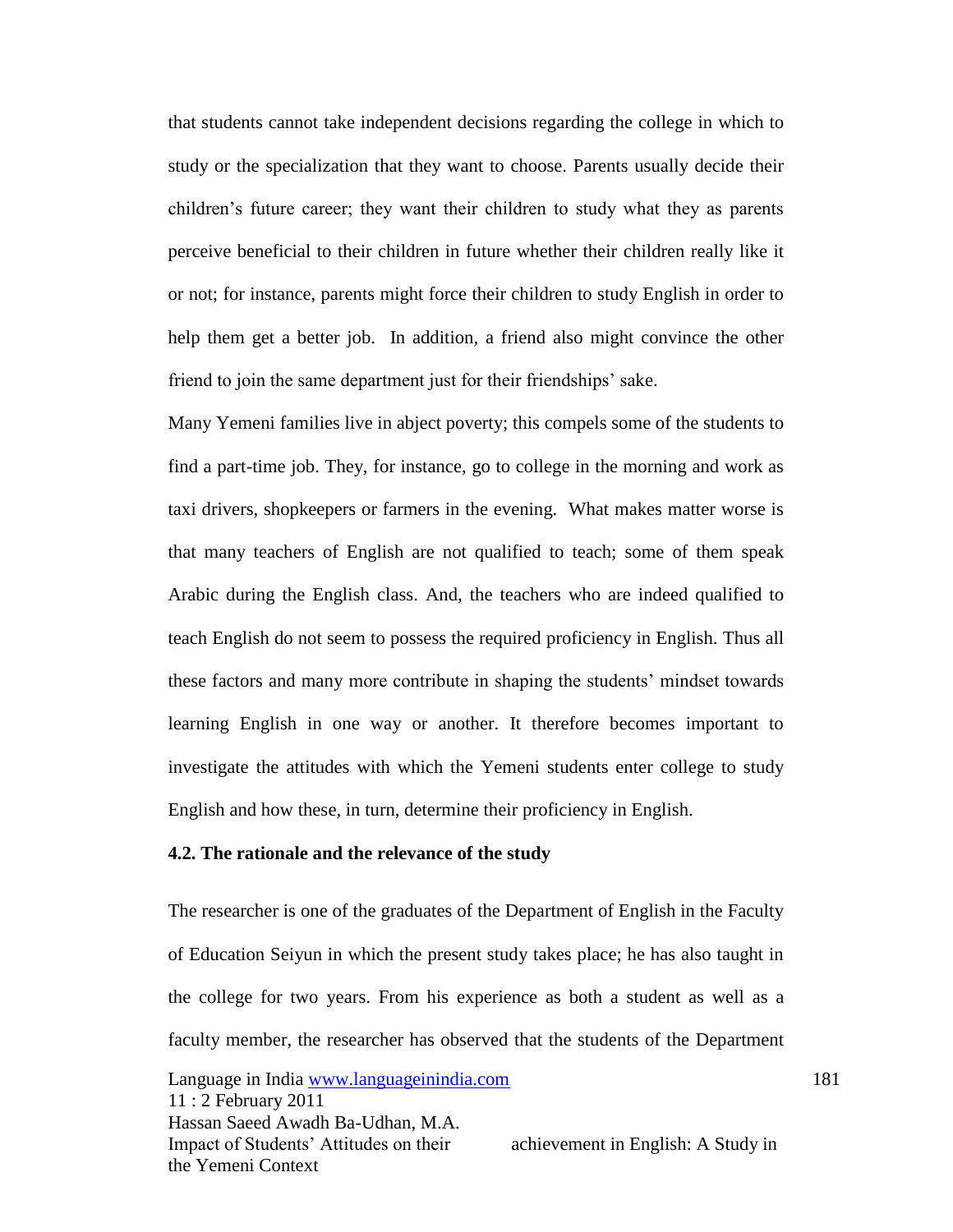of English rarely communicate in English to each other or to their teachers. The students tend to pay little attention to their studies and seem to be disinterested in doing their English class assignments. It is quite disheartening to notice students depend on the Internet café keepers to have their assignments done through copypaste method from the internet. Furthermore, they generally do not do well in the exams, and so score low marks. Thus the fact remains that many of them graduate with low proficiency in English.

Language in India www.languageinindia.com 182 11 : 2 February 2011 Hassan Saeed Awadh Ba-Udhan, M.A. Impact of Students" Attitudes on their achievement in English: A Study in the Yemeni Context Research in language learning shows that there is a correlation between students' attitudes and their proficiency in English. Students with positive attitudes towards English are considered to be more proficient in English than those who hold negative attitudes. It is possible to argue that the low proficiency of the Yemeni students is an offshoot of their negative attitudes towards English and towards learning English. These attitudes could impact in two major ways: firstly, they will affect the students' level of interest and motivation in learning English, and this, in turn, will influence the students" general competence and proficiency in English; secondly, these trainee-teachers will be responsible for teaching generations of students in the future; hence whatever attitudes the would-to-be teachers hold and whatever competence of English they end up with would have a far-reaching consequences in that these would influence their future students' attitudes as well. Thus the issue of attitudes and their corresponding impact on learner proficiency emerges as a pertinent theme in the Yemeni context of second language learning and teaching and therefore forms the basis of the present study.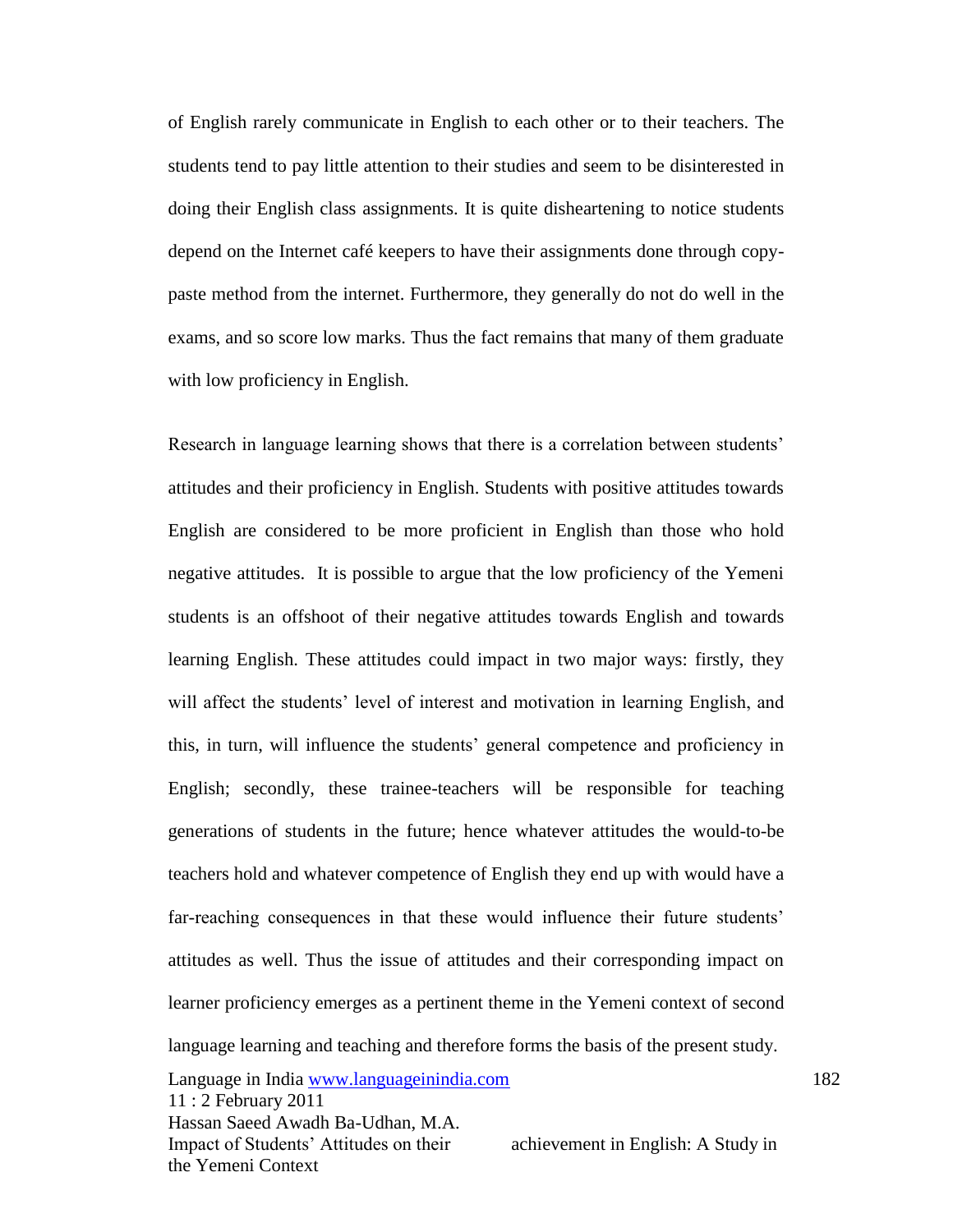#### **4.3. Aims and objectives**

The study examines the attitudes of students towards learning English and attempts to identify the relationship between these attitudes and the students" achievement or proficiency in English. It explores into the attitudes of both male and female students, and therefore, an attempt is made to identify the gender differences in attitudes.

In order to achieve the aforementioned aim, the following objectives are formulated:

- 1) to investigate students" attitudes towards learning English and towards native speakers of English and their culture.
- 2) to indentify the link between students" attitudes towards learning English and their achievement in English.
- 3) to explore into the measures adopted by students to improve their proficiency in English.
- 4) to examine the role of parents and society in encouraging students to learn English.

### **4.4. Assumptions and Hypothesis**

The study is based on the following assumptions:

1) The foreign language learners in Yemen have low proficiency in English.

2) There is a link between the proficiency level and the students" attitudes towards learning English.

Language in India www.languageinindia.com 183 11 : 2 February 2011 Hassan Saeed Awadh Ba-Udhan, M.A. Impact of Students" Attitudes on their achievement in English: A Study in the Yemeni Context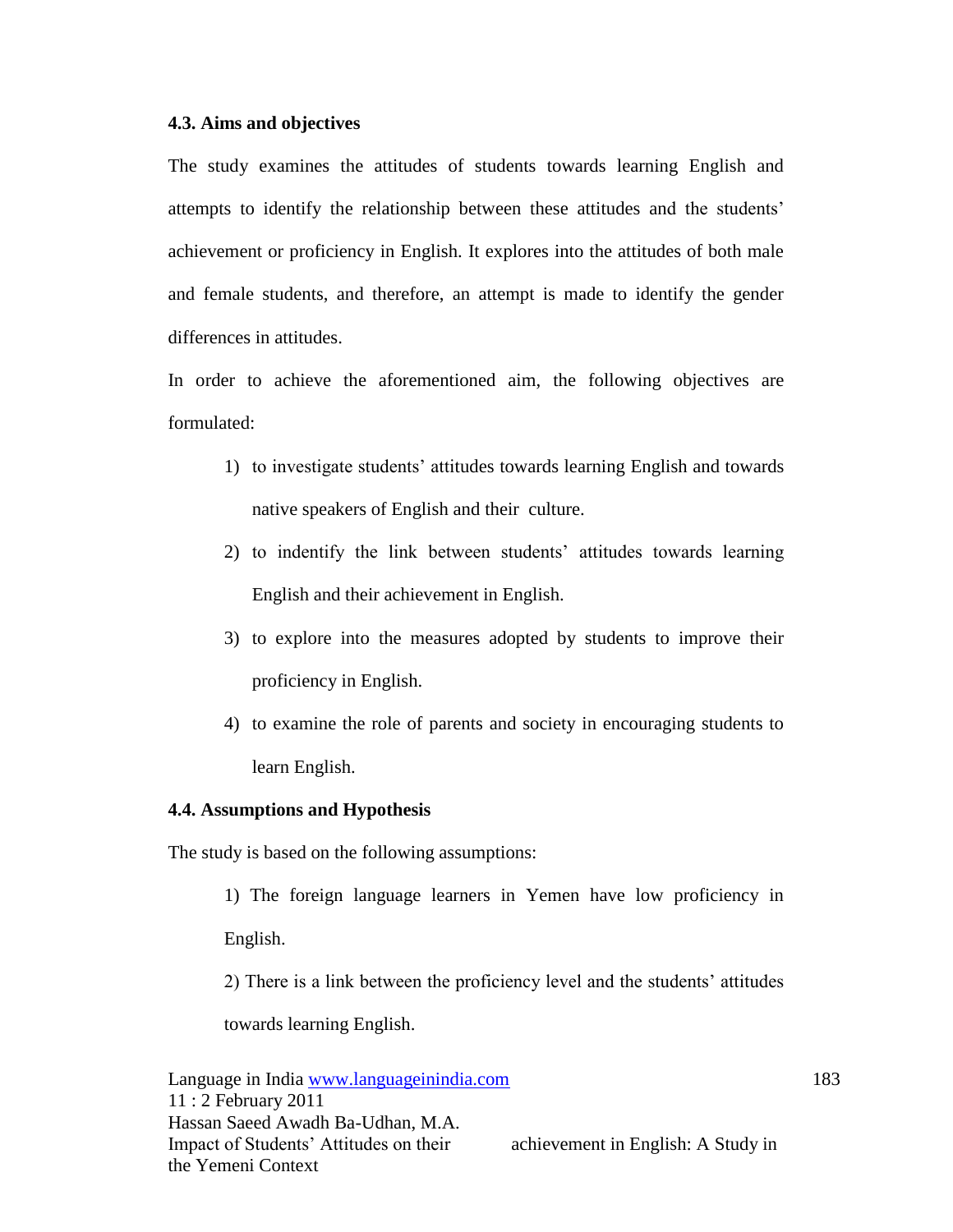Interestingly and conversely it can further be argued that the students" attitudes towards English might be negative since the proficiency level is low.

Based on the above assumptions, it is hypothesized that

- 1) The low proficiency level in English of the Yemeni students is a result of their negative attitudes towards English.
- 2) The students do not adopt effective measures to improve their proficiency in English.

#### **4.5. Scope of the study**

The present study focuses on students who study English at the tertiary level; the data is gathered from the Faculty of Education, Seiyun, Hadhramout, Yemen. The study focuses on the attitudes of students towards English and towards learning English. Teachers" attitudes towards teaching English, though worth investigating, do not fall under the purview of this study.

#### **4.6. Research tools: the questionnaire**

The only tool used for data collection is the questionnaire. The rationale for the choice of the tool and its design, and the administration of the tool is discussed below.

Questionnaire-based data collection was preferred over other means. The questionnaire is most easily administered and can be used to collect data from an unlimited number of subjects. In fact, the nature of data determines the tool and the method of collecting it. Seliger and Shohamy (1989:172 as quoted in Lafaye

Language in India www.languageinindia.com 184 11 : 2 February 2011 Hassan Saeed Awadh Ba-Udhan, M.A. Impact of Students" Attitudes on their achievement in English: A Study in the Yemeni Context & Tsuda 2002) states that "Questionnaires are used mostly to collect data on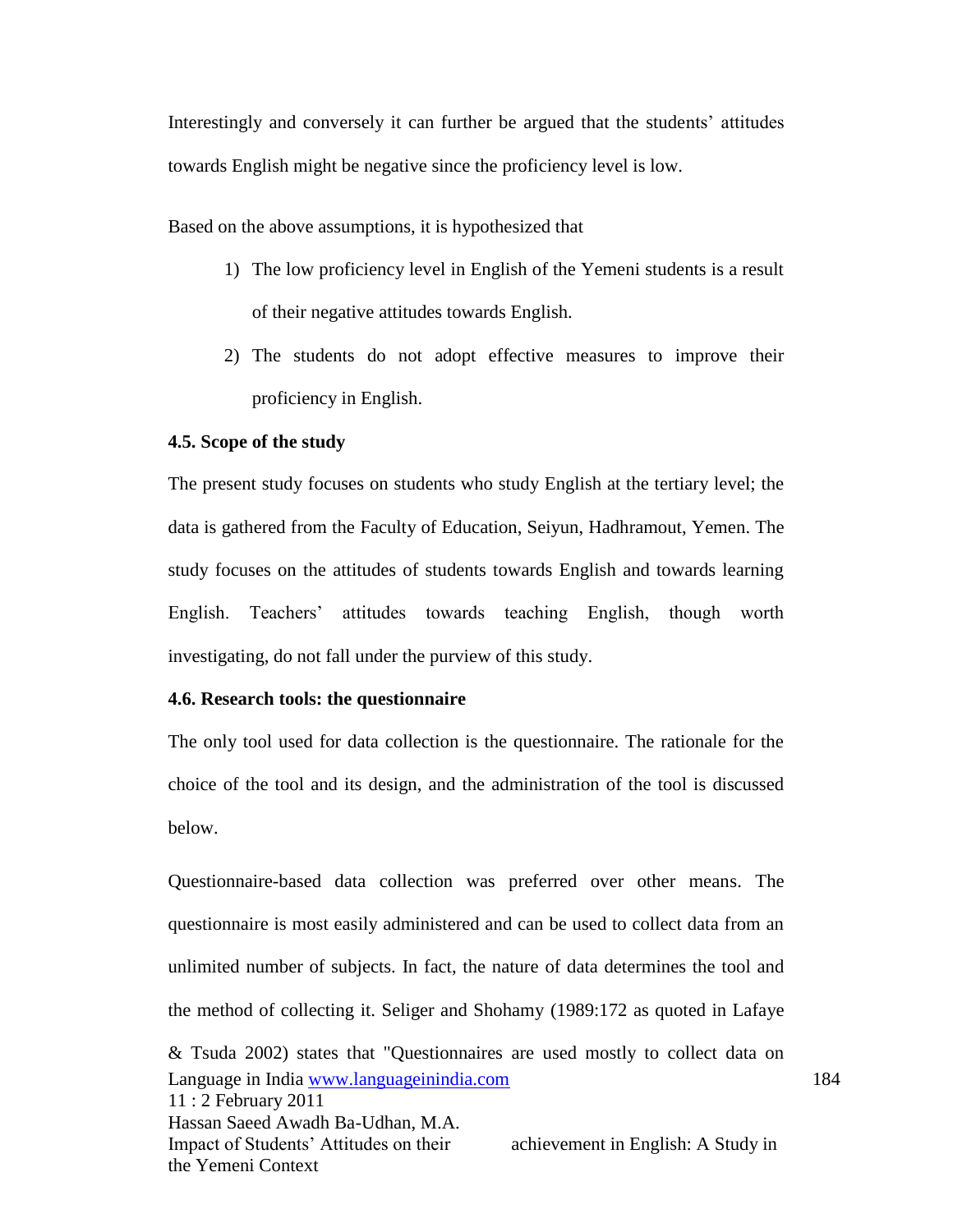phenomena that are not easily observed, such as attitudes, motivation, and selfconcepts". Therefore, since the present study deals with attitudes, the questionnaire seemed the most appropriate tool for data collection. A further argument in favour of the questionnaire is the large number of the subjects from whom the data was elicited. The high sensitivity of the topic of the present research was another factor that determined the tool; an interview might not have worked well here since the students may have appeared disinclined to answer questions of a sensitive nature frankly. Since the success of the investigation depends on the students" sincerity and openness in showing their real attitudes, anonymity becomes an issue that can be taken care of by a questionnaire. Furthermore, since the researcher works from India while the study is located in Yemen, a questionnaire proved to be the most appropriate tool.

Language in India www.languageinindia.com 185 11 : 2 February 2011 Hassan Saeed Awadh Ba-Udhan, M.A. Impact of Students" Attitudes on their achievement in English: A Study in the Yemeni Context The questionnaire of the present study was adapted from three questionnaires of previous studies: Gardner & Lambert. (1972), Gardner (1985) and Deshmukh (1960). Most of the questions require the students to respond on the basis of a Likert Type scale in five gradations: *strongly disagree*, disagree*,* neither *agree nor disagree,* agree and *strongly agree*. The vice-dean of the college who is also a teacher of English in the college and another assistant from the college administrative staff helped the researcher in administrating the questionnaire. Copies of the questionnaire were distributed to 100 students; the majority of the subjects managed to fill them in the same day, but some of them were absent so the questionnaire had been sent to them to fill it at home. However, only 71 filled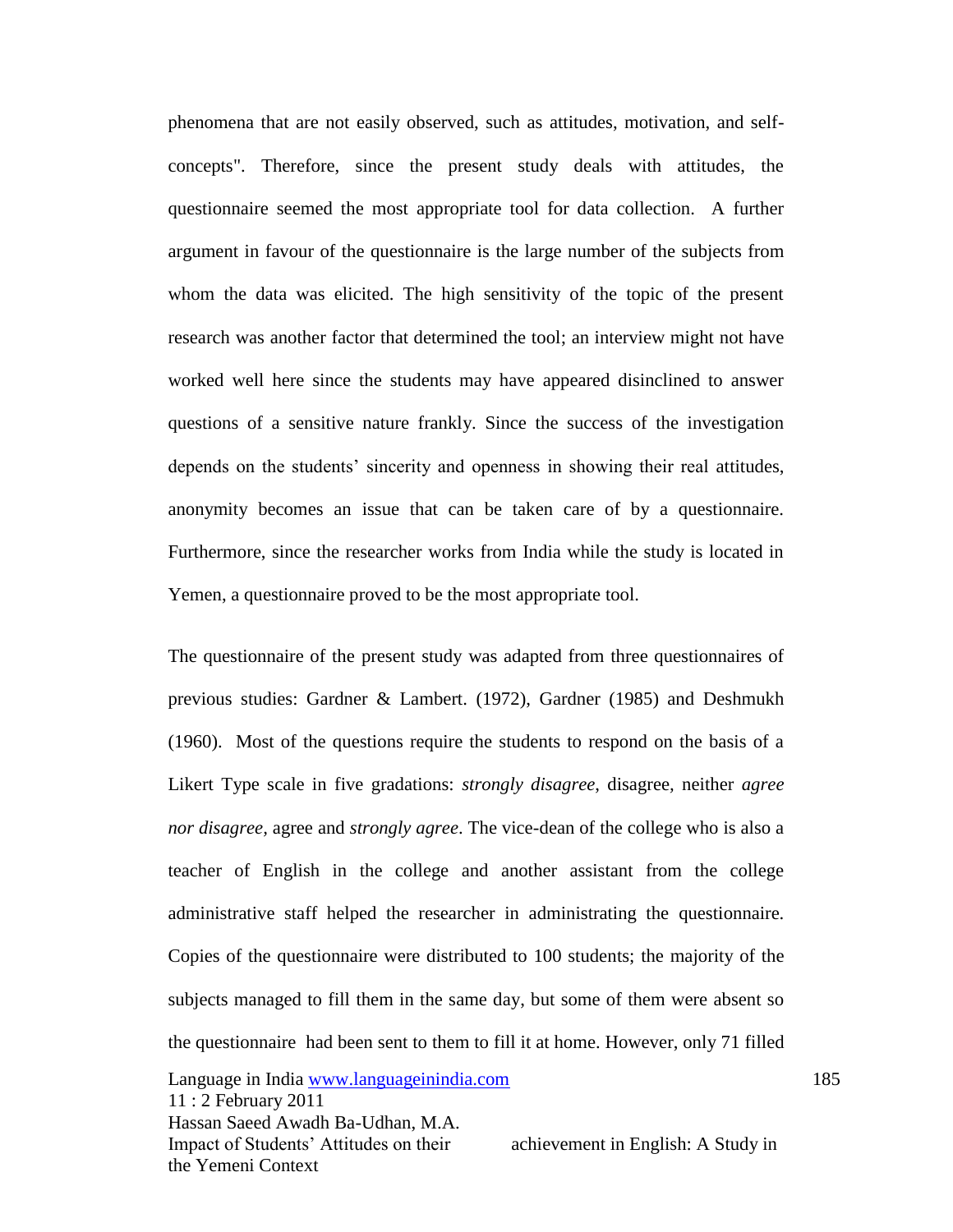copies of the questionnaire have been collected back from the students. Thus, the sample of the study is restricted to 71 students of which 41 are males and 30 are females.

#### **4.7. Profile of the sample**

The subjects of the study are the students who study English in the Faculty of Education, Seiyun, Yemen. The total number of the students in the Department of English is around 300 students distributed into four levels: freshmen, sophomore, junior, and senior. The study focused on the first year students (the freshmen) whose total number exceeds 100 students. They are a mixture of both men and women whose average age is 21 years. It is considered worthwhile to explore into the freshmen"s attitudes more than those of the other three levels since the former have recently finished their secondary school, and their attitudes before joining the college might affect their achievement in the college.

#### **4.8. Limitations**

Language in India www.languageinindia.com 186 Some limitations to the present study must be noted. First of all, the present study focused on the attitudes of the first-year students alone; it does not include the other three levels (i.e. second, third and fourth year students). It is possible that the students of the other three levels at the tertiary level hold different attitudes towards learning English. The study also limits itself to one college of education because of the constraint of time. It is quite possible that if many other colleges of education in Yemen had been included, the results of the study could have been more comprehensive. Another limitation of this study is its research tools; the

11 : 2 February 2011 Hassan Saeed Awadh Ba-Udhan, M.A. Impact of Students" Attitudes on their achievement in English: A Study in the Yemeni Context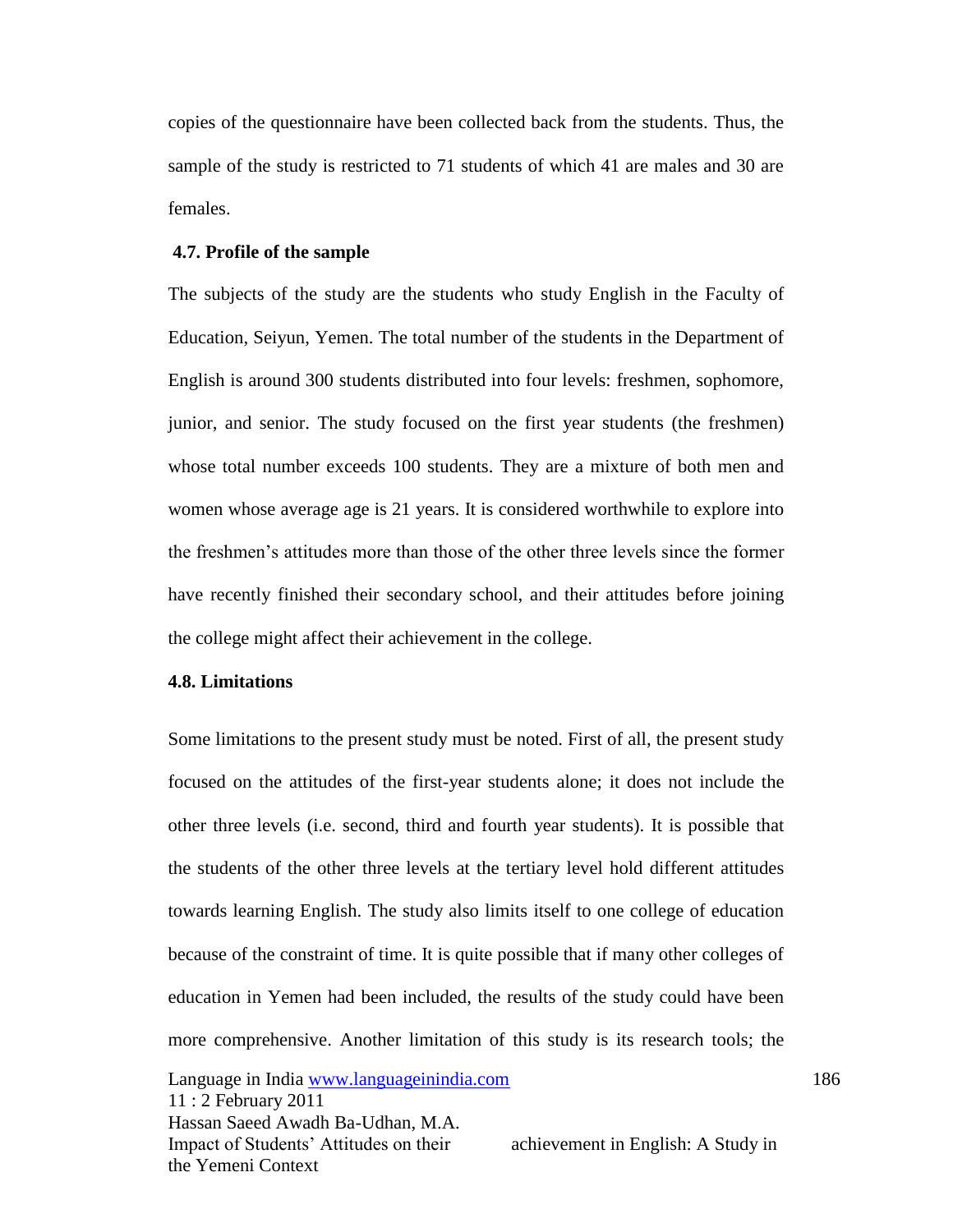study used only the questionnaire to collect data from the students. Since the study has focused on the relationship between the students' attitudes towards learning English and their English language achievement, a test could have been conducted to measure the students" achievement and proficiency in English rather than allowing the students to self-evaluate their own achievement and proficiency in English.

### **4.9. Overview of the chapter**

The chapter has discussed the methodology of the study. It has described the setting in which the study is located. The rationale and the relevance for the study have been established, and the assumptions and the hypothesis of the study have been presented. The scope of the study has been stated. The aims and objectives of the study have been explained. The tools used to elicit the data from the subjects have been discussed; the rationale for the choice of the tools has also been clarified. A detailed profile of the sample has been presented. Finally, the limitations of the study have been stated. The next chapter will present and analyse the data obtained for the study.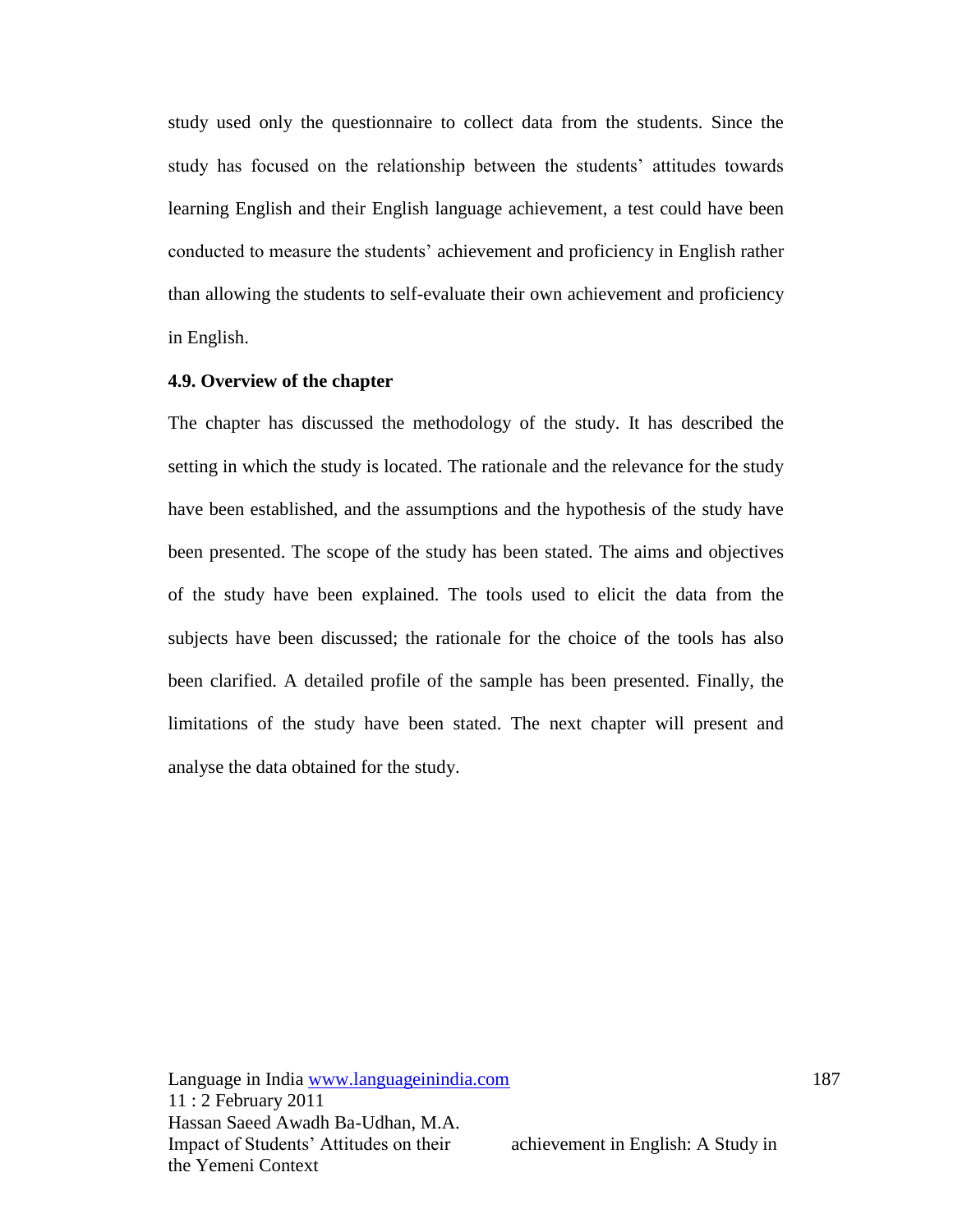## **CHAPTER V**

# DATA PRESENTATION AND

## **ANALYSIS**

Language in India www.languageinindia.com 188 11 : 2 February 2011 Hassan Saeed Awadh Ba-Udhan, M.A. Impact of Students" Attitudes on their achievement in English: A Study in the Yemeni Context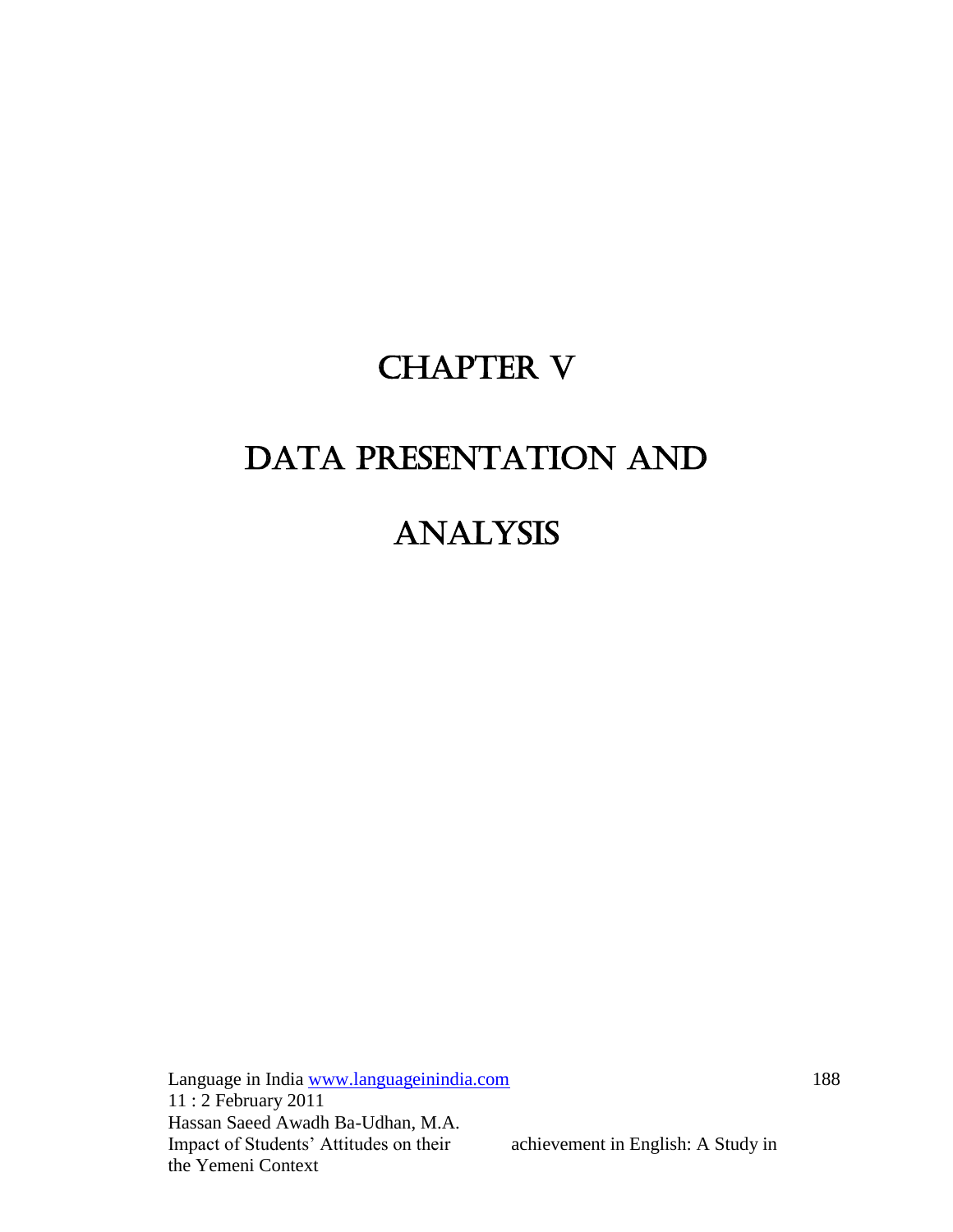#### **5.0 Introduction**

In this chapter, the data obtained for the study will be presented and analysed. The finding will be discussed. The data collected through the questionnaire has been presented in tabular and graphic forms.

#### **5.1. Data presentation and interpretation**

The questionnaire is divided into six sections. Section I elicits personal information: sex, level of study and age. Section II focuses on the students' attitudes towards learning English. It is divided into two parts. The first part deals with the students" present attitudes; it contains six items to which the students are asked to respond on the basis of a five-point scale: *strongly disagree*, disagree , *neither agree nor disagree* , *agree* and *strongly agree*. The second part in section II contains three questions dealing with the students" past attitudes, i.e. the attitudes held by students during the primary and secondary levels. Section III examines the students" attitudes and feelings towards using English. Section IV addresses the students" attitudes towards native speakers of English and English language culture. Section V deals with parental and societal encouragement. The three sections III, IV, and V include items with the same five-point scale mentioned above in the first part of section II. Section VI requests the students to self-evaluate their proficiency in English. It is divided into two parts: the first one comprises selfevaluation of one"s proficiency in English and consists of eight items with a four-point scale: *excellent, good', fair,* and *poor*. The second part in section VI is an open-ended question which persuades the students to state whether they study more than, less than or

Language in India www.languageinindia.com 189 11 : 2 February 2011

Hassan Saeed Awadh Ba-Udhan, M.A.

Impact of Students" Attitudes on their Achievement in English: A Study in the Yemeni **Context**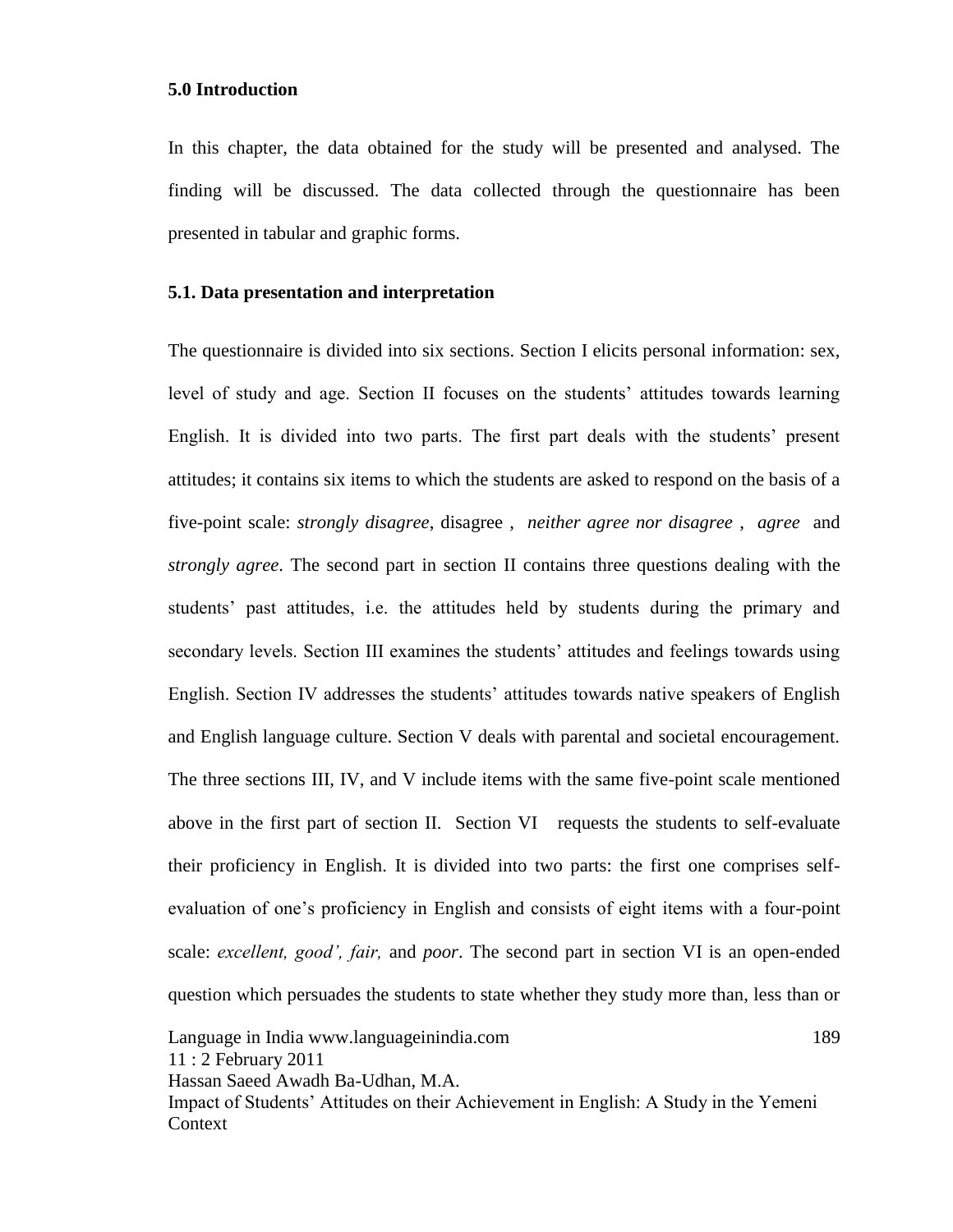about as much as the others in their English class. Section VII addresses the measures adopted by the students to improve their proficiency in English and it contains four questions. Question 1 asks the learners to specify, in an average span of two months, how often they speak to the following people: classmates, teachers, native speakers of English and other foreigners who speak English. They are required to give a response based on a five-point scale: *never*, *very rarely*, *at least once a week*, *at least once a day*, and *many times a day*. Question 2 of the last section requires students to state whether they spend time to improve their English outside college. It invites the students to list the activities they do to help them learn English outside the classroom and to indicate how often they do each activity. Question 3 requires students to specify if they have taken a course in English outside the primary/secondary school or university and where they have studied it. The last question in the last section requires the learners to state the amount of time they spend doing self-study in English.

The findings of the questionnaire have been analysed and discussed at the end of every table or graph.

## **5.1.1. Personal information**

The following table presents the profile of the subjects of the study.

#### **Table 1: Personal information**

| <b>Students</b> | Level of study   Age average | Number         | Total number of students |
|-----------------|------------------------------|----------------|--------------------------|
| Male            |                              | $141 = 57.7\%$ |                          |
| Female          |                              | $30 = 42.3\%$  |                          |

Language in India www.languageinindia.com 190 11 : 2 February 2011 Hassan Saeed Awadh Ba-Udhan, M.A. Impact of Students" Attitudes on their achievement in English: A Study in the Yemeni Context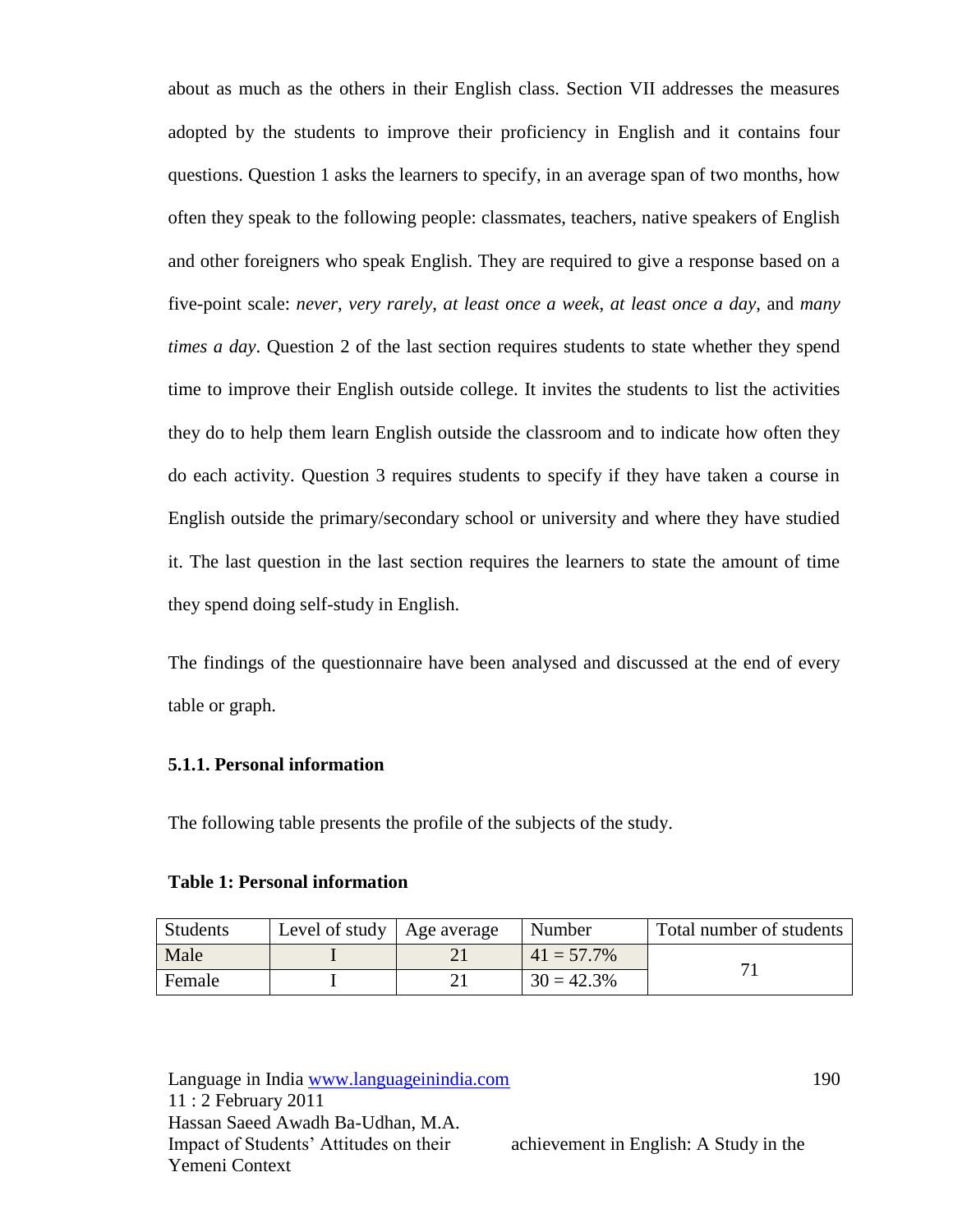The table above shows that the subjects include the first-level students. The average age of the students is 21 years which constitutes the normal age of the students who join the tertiary level in Yemen. The total number of the participants is 71; of which 41 are male students and 30 are female students; the former represents 57.7 per cent and the latter represents 42.3 per cent of the total group. The number of male students outweighs the female students here since the number of female students who join the tertiary level in Yemen is less; this so because most of the female students get married early and this hinders them from continuing their studies.

### **5.1.2. Students' Attitudes towards learning English**

Table 2 and graph 1 below show the student's attitudes towards learning English after joining the college.

|                                           | <b>Strongly</b> |          | <b>Disagree</b> |      | <b>Neither</b> |           | Agree         |      | <b>Strongly</b> |      |
|-------------------------------------------|-----------------|----------|-----------------|------|----------------|-----------|---------------|------|-----------------|------|
|                                           | disagree        |          | $\frac{0}{0}$   |      |                | Agree nor | $\frac{0}{0}$ |      | Agree           |      |
|                                           | $\frac{0}{0}$   |          |                 |      | disagree       |           |               |      | $\frac{0}{0}$   |      |
|                                           |                 |          |                 |      | $\frac{0}{0}$  |           |               |      |                 |      |
|                                           | M               | F        | M               | F    | M              | F         | M             | F    | M               | F    |
| 1. I really enjoy learning English.       | $\Omega$        | $\Omega$ | 9.8             | 10   | $\Omega$       | 13.3      | 68.3          | 73.3 | 22              | 3.3  |
| 2. Learning English is easy for me.       | $\Omega$        | 6.7      | 9.8             | 16.7 | 19.5           | 23.3      | 56.1          | 46.7 | 14.6            | 6.7  |
| 3. Learning English is very difficult for | 19.5            | 13.3     | 41.5            | 33.3 | 19.5           | 26.7      | 12.2          | 13.3 | 7.3             | 13.3 |
| me.                                       |                 |          |                 |      |                |           |               |      |                 |      |
| 4. Learning English is not important at   | 41.5            | 33.3     | 34.1            | 33.3 | 4.9            | 3.3       | 17.1          | 13.3 | 2.4             | 16.7 |
| all.                                      |                 |          |                 |      |                |           |               |      |                 |      |
| 5. I believe that I will ultimately learn | 2.4             | 6.7      | 4.9             | 3.3  | 17.1           | $\Omega$  | 65.9          | 70   | 9.8             | 20   |
| to speak English very well.               |                 |          |                 |      |                |           |               |      |                 |      |

#### **Table 2: Present attitudes to learning English**

Language in India www.languageinindia.com 191 11 : 2 February 2011 Hassan Saeed Awadh Ba-Udhan, M.A. Impact of Students" Attitudes on their achievement in English: A Study in the Yemeni Context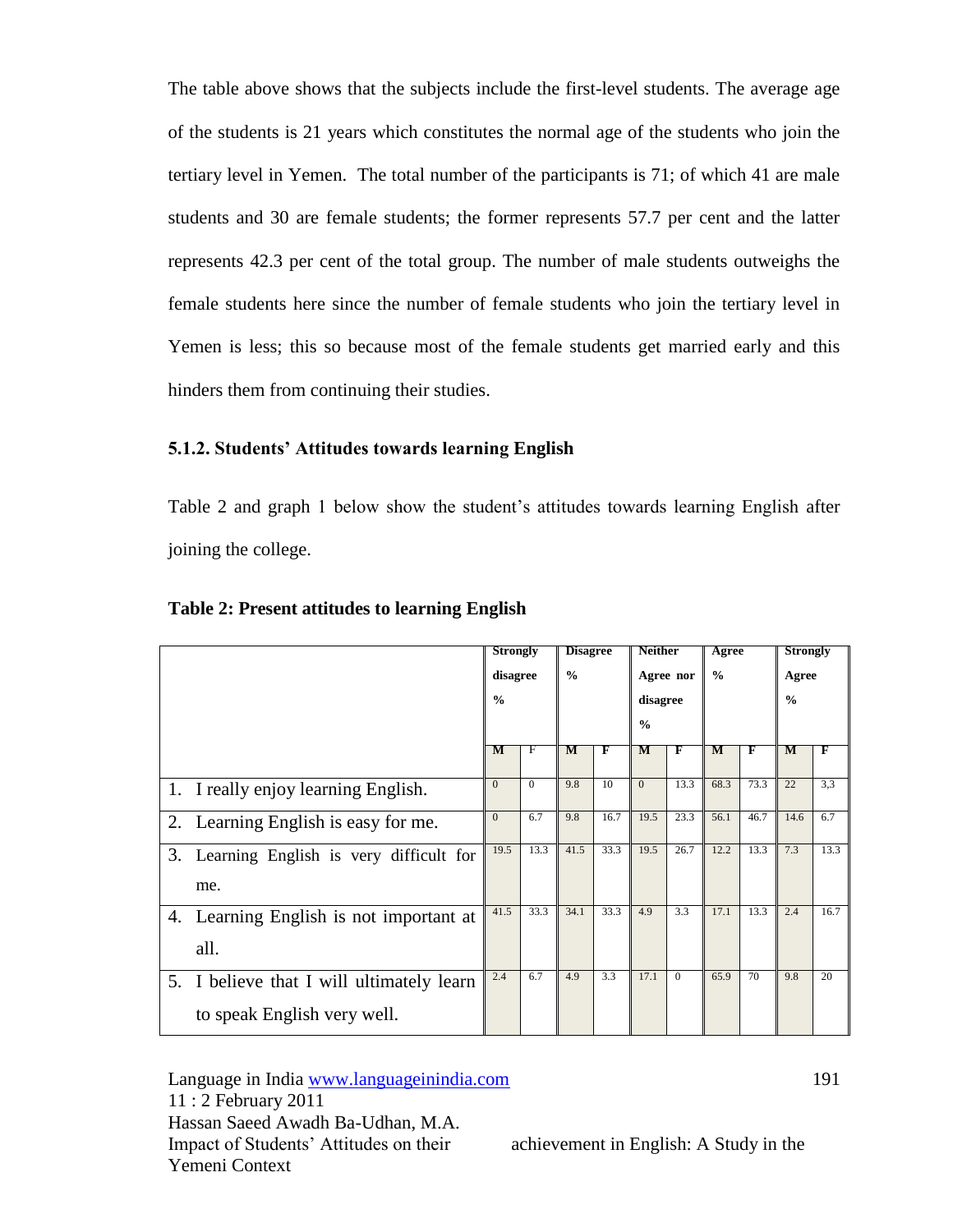| 6. I plan to make sure that my children $\lfloor 2.4 \rfloor$ |  |  |  | 70.7 | 66.7 |  |
|---------------------------------------------------------------|--|--|--|------|------|--|
| learn English well.                                           |  |  |  |      |      |  |

From the table above, it can be observed that the students - both males and females - are favourably disposed towards learning English. However, this probably is not to be interpreted as the students having a strong penchant for English since they state only *agree* and not *strongly agree*. The students also agree but not strongly that they will ultimately speak English very well and that they will help their children learn English very well. As far as the item *learning English is very difficult for me* is concerned, 41.5% of the male students and 33.3% of the female students disagree. From the data one can observe the fact that students tend to agree and disagree but not strongly to most of the items in the questionnaire; this can be interpreted as evidence to the conclusion that students' attitudes towards learning English is moderately positive. Another common observation, based on the students" responses to the questionnaire, is that there are no differences between male and female students in terms of their attitudes towards learning English. The following graph captures the students" attitudes towards learning English at the primary and secondary levels.

## **Graph 1: Past attitudes to learning English**

Language in India www.languageinindia.com 192 11 : 2 February 2011 Hassan Saeed Awadh Ba-Udhan, M.A. Impact of Students" Attitudes on their achievement in English: A Study in the Yemeni Context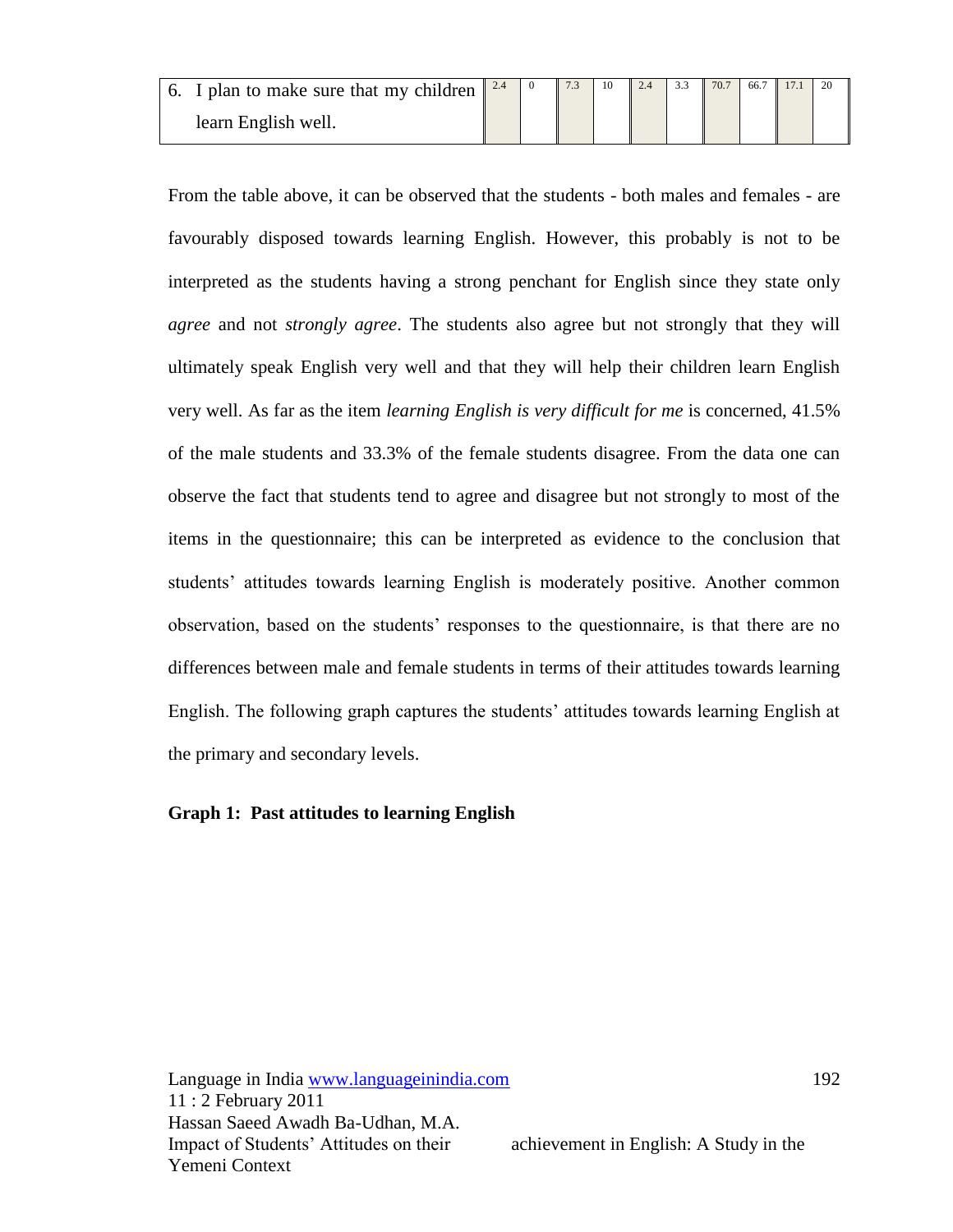

The graph shows that most students were interested in learning English in the primary and secondary school stages since 48.8% of the male students and 46.7% of the female students have strong interest; none of the students record his lack of interest in learning English. While 26% of the male students had weak interest in English, none of the female students had such weak interest. The reasons for the low interest in English expressed by some male students are recorded in the graph 2 below.





The graph shows that English was the favourite subject for the majority of the students at the primary and secondary levels (75.6% of the male students and 60% of the female students). Only very small number of them said English was not their favourite subject.

Language in India www.languageinindia.com 193 11 : 2 February 2011 Hassan Saeed Awadh Ba-Udhan, M.A. Impact of Students" Attitudes on their achievement in English: A Study in the Yemeni Context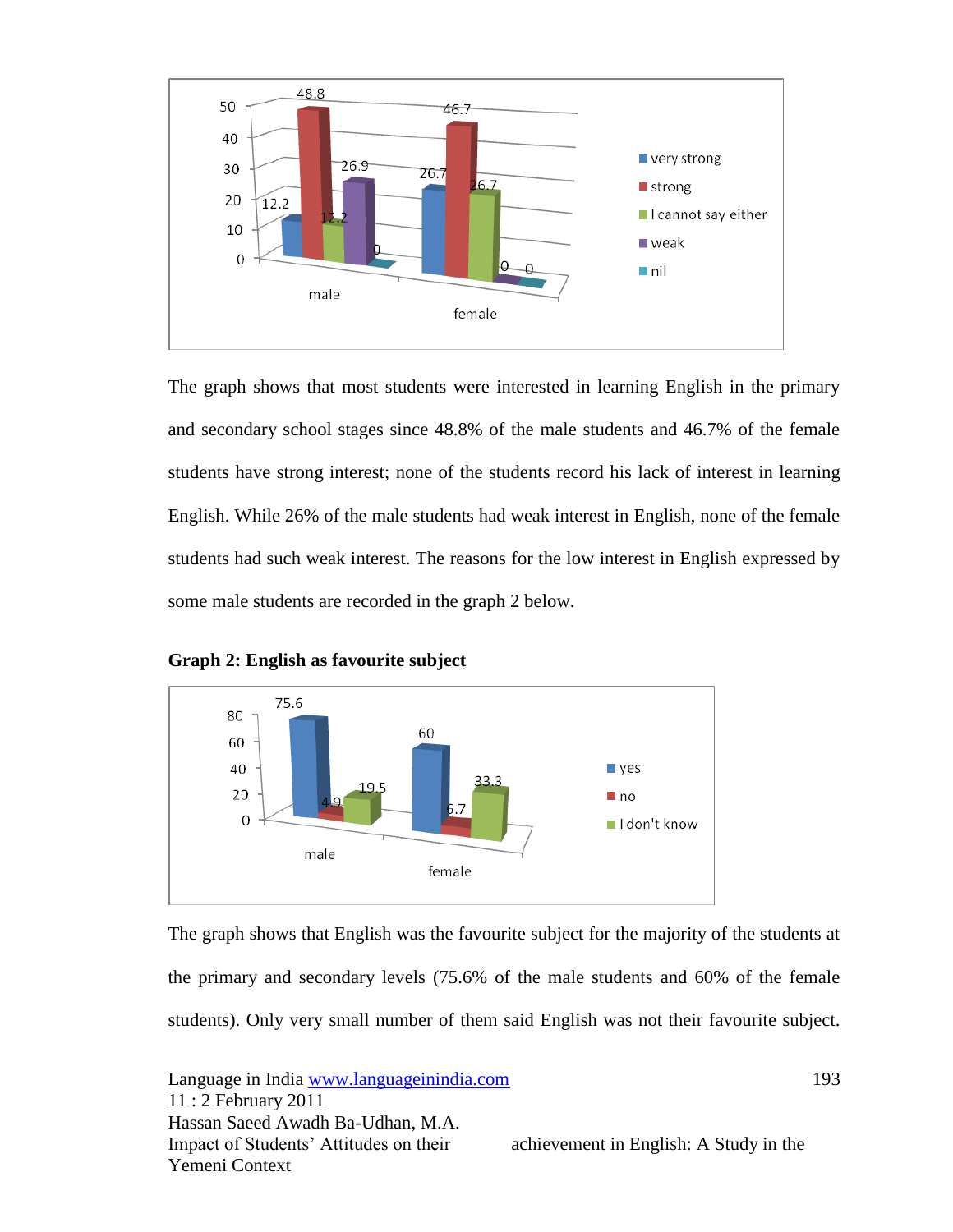So far, for both male and female students English was their favourite subject and they were quite interested in learning it in the past. Consequently, their attitudes towards learning English before joining college were positive and these attitudes, as shown in table 2, remain positive after joining college.

The following graph attempts to discover if the students encountered any unpleasant experiences while learning English at the primary and secondary levels.



**Graph 3: Unpleasant experiences while learning English**

The graph above shows that, in comparison with the 14.6% males, 46.7% of the female students never underwent unpleasant experiences. It is evident that male students experienced more unpleasant feelings while learning English in the past than female students. These unpleasant experiences could be attributed to the unfavourable teaching methodologies that the male students were exposed to in the past as shown in graph 4 below.

## **Graph 4: the source(s) of unpleasant experience**

Language in India www.languageinindia.com 194 11 : 2 February 2011 Hassan Saeed Awadh Ba-Udhan, M.A. Impact of Students" Attitudes on their achievement in English: A Study in the Yemeni Context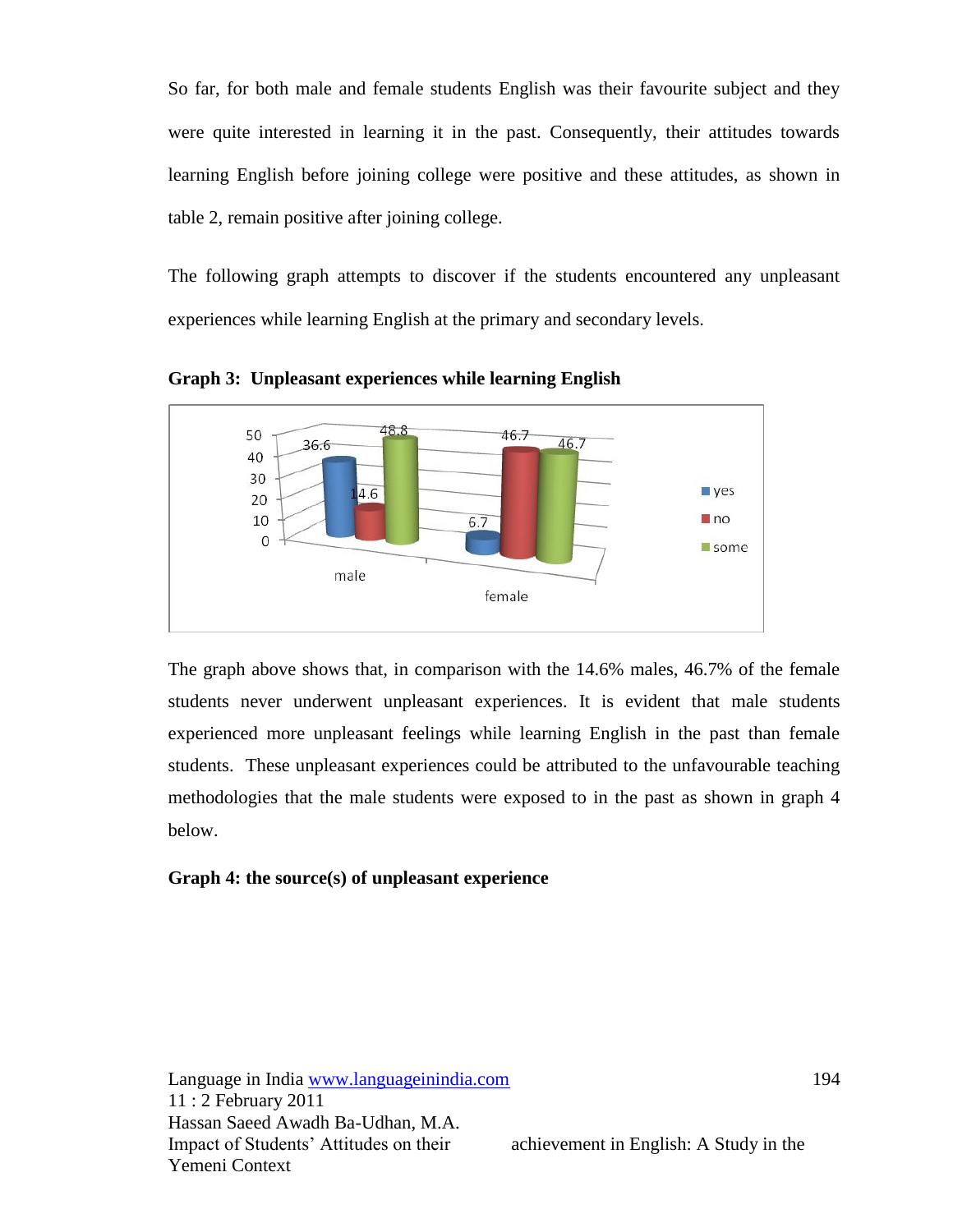

The graph reveals that the main source of unpleasant experiences for the male students is the classroom teaching methodologies. Interestingly, none of the female students associates their unpleasant experiences to this source. However, the major source of unpleasant experiences for the female students (53.5 %) is the fear of inaccurate pronunciation. Unpleasant experiences such as these need to be understood in the light of the fact that the Yemeni society is conservative, and therefore women tend to feel shy to speak in Arabic, let alone in English, in front of men. The common source of unpleasant experiences among both groups is the fear of making grammatical mistakes. As it will be shown in table 5 below, the fact that the Yemeni people discourage a person who speaks in English could be the cause of students" fear of making the grammatical mistakes when they speak in English. Furthermore, in the classroom situation, some teachers have nothing but scorn for the students who commit mistakes. Furthermore, the students feel afraid that the other students will laugh at them when they speak English as shown in table 3 below. Demoralizing responses such as scorn and ridicule seem to increase the students' fear of making grammatical mistakes.

#### **5.1.3. Students' attitudes and feelings towards using English**

Language in India www.languageinindia.com 195 11 : 2 February 2011 Hassan Saeed Awadh Ba-Udhan, M.A. Impact of Students" Attitudes on their achievement in English: A Study in the Yemeni Context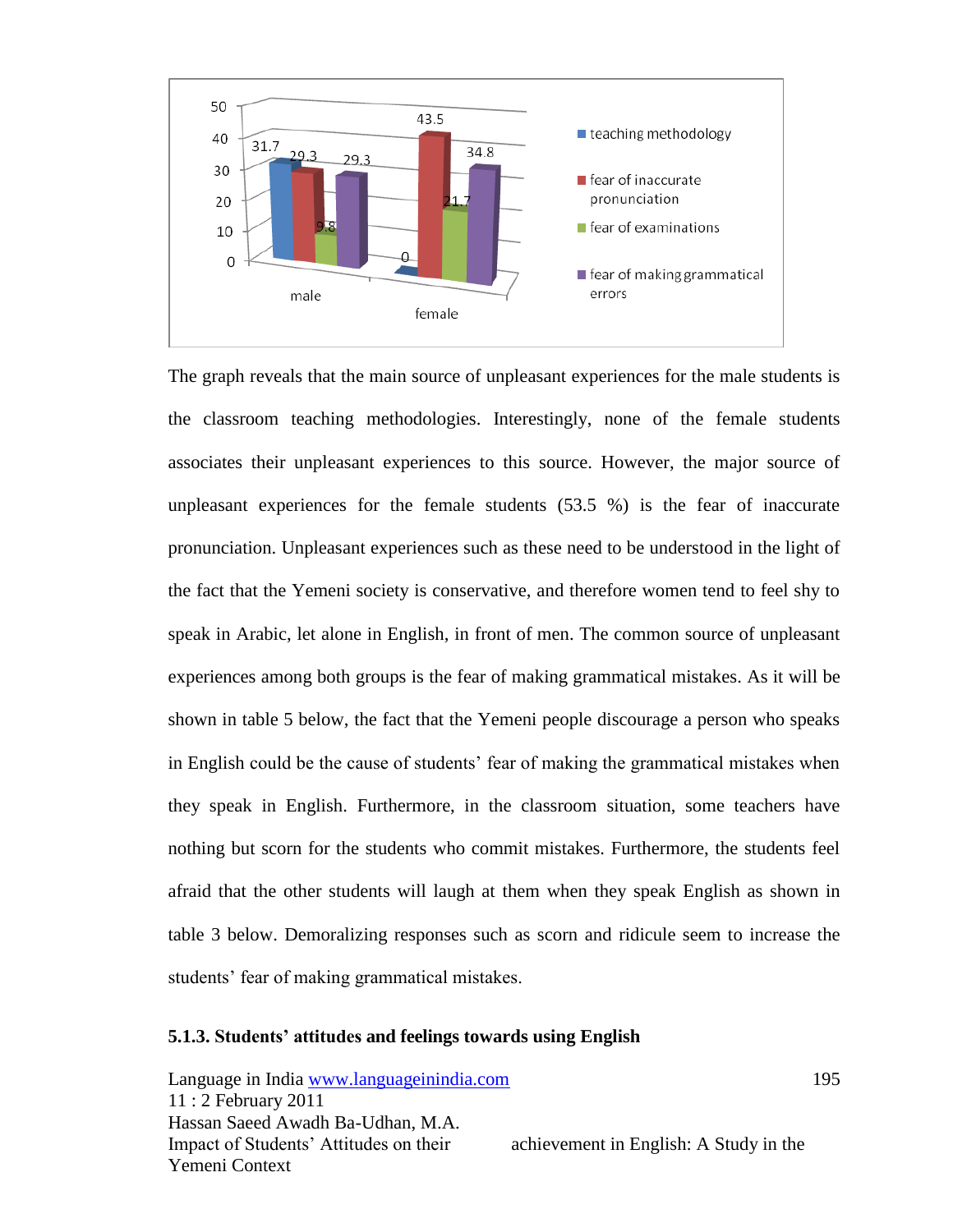In this section, the students' attitudes and feelings towards using English are investigated.

|                |                                       | <b>Strongly</b> |          | <b>Disagree</b> |      | <b>Neither</b> |           | Agree         |      | <b>Strongly</b> |              |
|----------------|---------------------------------------|-----------------|----------|-----------------|------|----------------|-----------|---------------|------|-----------------|--------------|
|                |                                       | disagree        |          | $\frac{0}{0}$   |      |                | agree nor | $\frac{0}{0}$ |      | agree           |              |
|                |                                       | $\frac{0}{0}$   |          |                 |      | disagree       |           |               |      | $\frac{0}{0}$   |              |
|                |                                       |                 |          |                 |      | $\frac{0}{0}$  |           |               |      |                 |              |
|                |                                       | M               | F        | M               | F    | М              | F         | M             | F    | М               | F            |
|                | 1. I get nervous and confused when I  | 19.5            | $\theta$ | 34.1            | 36.7 | 14.6           | 13.3      | 26.8          | 36.7 | 4.9             | 13.3         |
|                | speak English.                        |                 |          |                 |      |                |           |               |      |                 |              |
| 2.             | I generally find trying to            | 2.4             | 3.3      | 36.6            | 16.7 | 17.1           | 30        | 39            | 50   | 4.9             | $\mathbf{0}$ |
|                | communicate in English frustrating.   |                 |          |                 |      |                |           |               |      |                 |              |
| 3.             | When I speak in English, the fear of  | 9.8             | 3.3      | 19.5            | 10   | 14.6           | 26.7      | 51.2          | 46.7 | 4.9             | 13.3         |
|                | making grammatical errors has a       |                 |          |                 |      |                |           |               |      |                 |              |
|                | great influence on me.                |                 |          |                 |      |                |           |               |      |                 |              |
| 4.             | I always feel that the other students | 7.3             | 3.3      | 26.8            | 10   | 19.5           | 30        | 39            | 43.3 | 7.3             | 13.3         |
|                | speak English better than me.         |                 |          |                 |      |                |           |               |      |                 |              |
| 5 <sub>1</sub> | I am afraid the other students will   | 17.1            | 10       | 19.5            | 23.3 | 24.4           | 16.7      | 39            | 36.7 | $\Omega$        | 13.3         |
|                | laugh at me when I speak English      |                 |          |                 |      |                |           |               |      |                 |              |
| 6.             | I feel embarrassed to speak English   | 12.2            | 16.7     | 17.1            | 36.7 | 26.8           | 20        | 41.5          | 23.3 | 2.4             | 3.3          |
|                | in front of other students.           |                 |          |                 |      |                |           |               |      |                 |              |

| Table 3 Attitudes and feelings towards using English |  |  |  |
|------------------------------------------------------|--|--|--|
|------------------------------------------------------|--|--|--|

Language in India www.languageinindia.com 196 11 : 2 February 2011 Hassan Saeed Awadh Ba-Udhan, M.A. Impact of Students" Attitudes on their achievement in English: A Study in the Yemeni Context As the table above shows, it is interesting to note that 36.7% of the female students show their agreement and another 36.7% of them show their disagreement to the first statement: *I get nervous and confused when I speak English*. It seems that the various personalities and the different innate natures of the female students differently influence their confidence to speak English. While 34.1% of the male students disagree with the statement above, 26.8% of them disagree with it. Compared to female students, the male students, to some extent, feel more confident when they speak English. Concerning the statement *I generally find trying to communicate in English frustrating*, half of the female students agree with it while 39% of the male students agree and 36.6% of them disagree.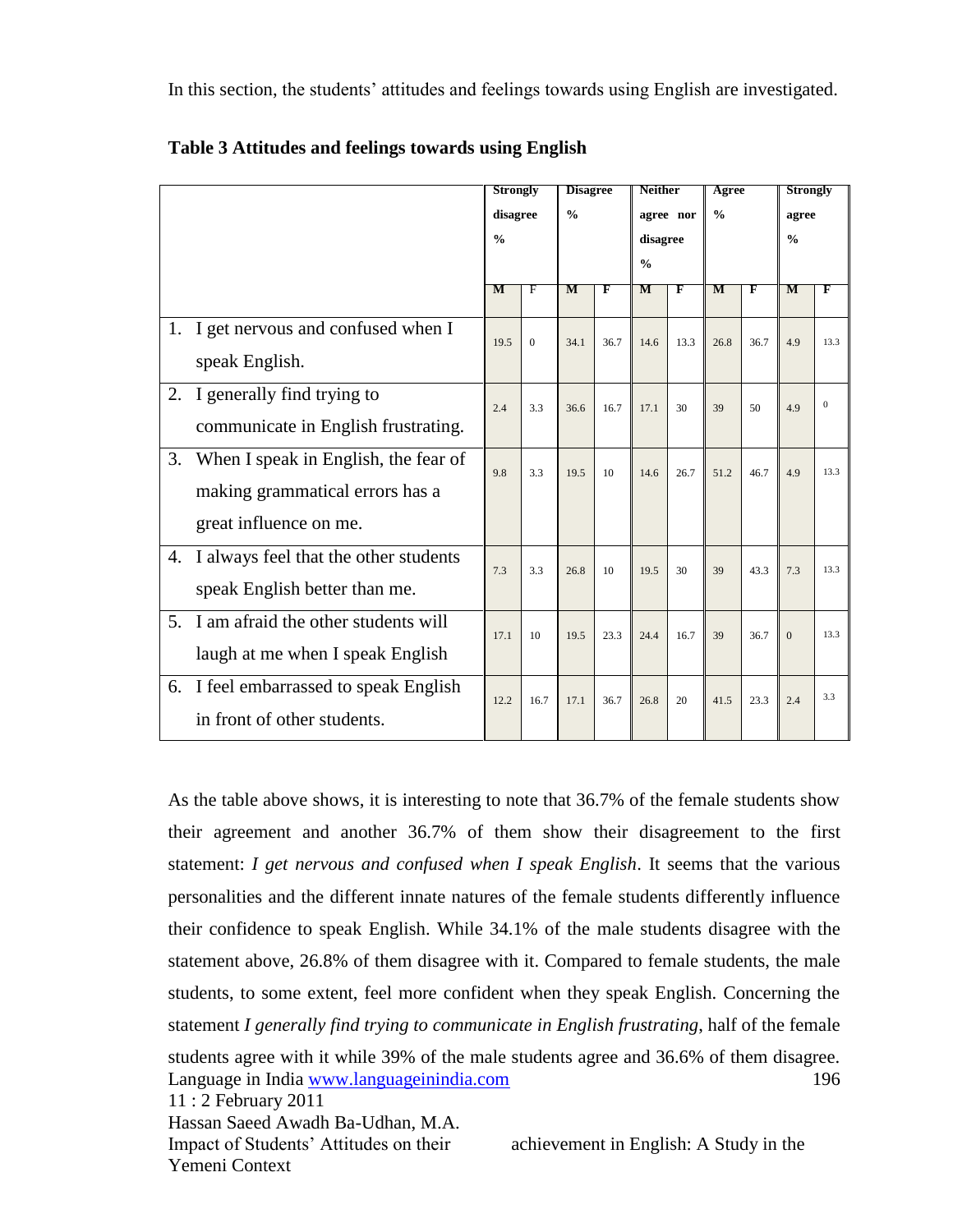Again the nature and the personality of the male students play a great role in this matter. As revealed in graph 4 (see page 39), both male students and female students state that one of the sources of their unpleasant experiences while learning English is the fear of making grammatical errors; Further, table 3 above reveals that this fear has a great influence on students when they speak English (51.2% male and 46.7% female students). 39% male students state that other students speak English better than them and that others will laugh at them when they speak English. This further demotivates the students with low proficiency and there is a risk of these students remaining as poor language speakers for ever. Moreover, female students feel that there are many other students who speak English much better than they do (43.3 %) and they do share the concern that they will be laughed at when they speak English (36.7%). Thus it is clear that the fear that they will be laughed at arouses out of the notion that others are better language speakers than they are. A clear contrast appears between the genders when male students state that they feel embarrassed to speak English in front of others (41.5%), while female students do not share this feeling (36.7%). This is in sharp contrast to the reality that actually exists in the Yemeni society wherein women are thought of as more shy and embarrassed to speak in front of others than men.

## **5.1.4. Students' Attitudes towards native speakers of English and their culture**

The following table shows the attitudes the students hold towards the target language group and their culture.

| <b>Strongly</b> |          | <b>Disagree</b> |               | <b>Neither</b> |               | Agree         |      | <b>Strongly</b> |    |  |  |
|-----------------|----------|-----------------|---------------|----------------|---------------|---------------|------|-----------------|----|--|--|
|                 | disagree |                 | $\frac{6}{6}$ |                | agree nor     | $\frac{0}{0}$ |      | agree %         |    |  |  |
| $\frac{0}{0}$   |          |                 |               | disagree       |               |               |      |                 |    |  |  |
|                 |          |                 |               |                | $\frac{6}{9}$ |               |      |                 |    |  |  |
| M               | F        | M               |               | M              | F             | M             | - 15 | -M              | к. |  |  |

#### **Table 4: Attitudes towards native speakers of English and their culture**

Language in India www.languageinindia.com 197 11 : 2 February 2011 Hassan Saeed Awadh Ba-Udhan, M.A. Impact of Students" Attitudes on their achievement in English: A Study in the Yemeni Context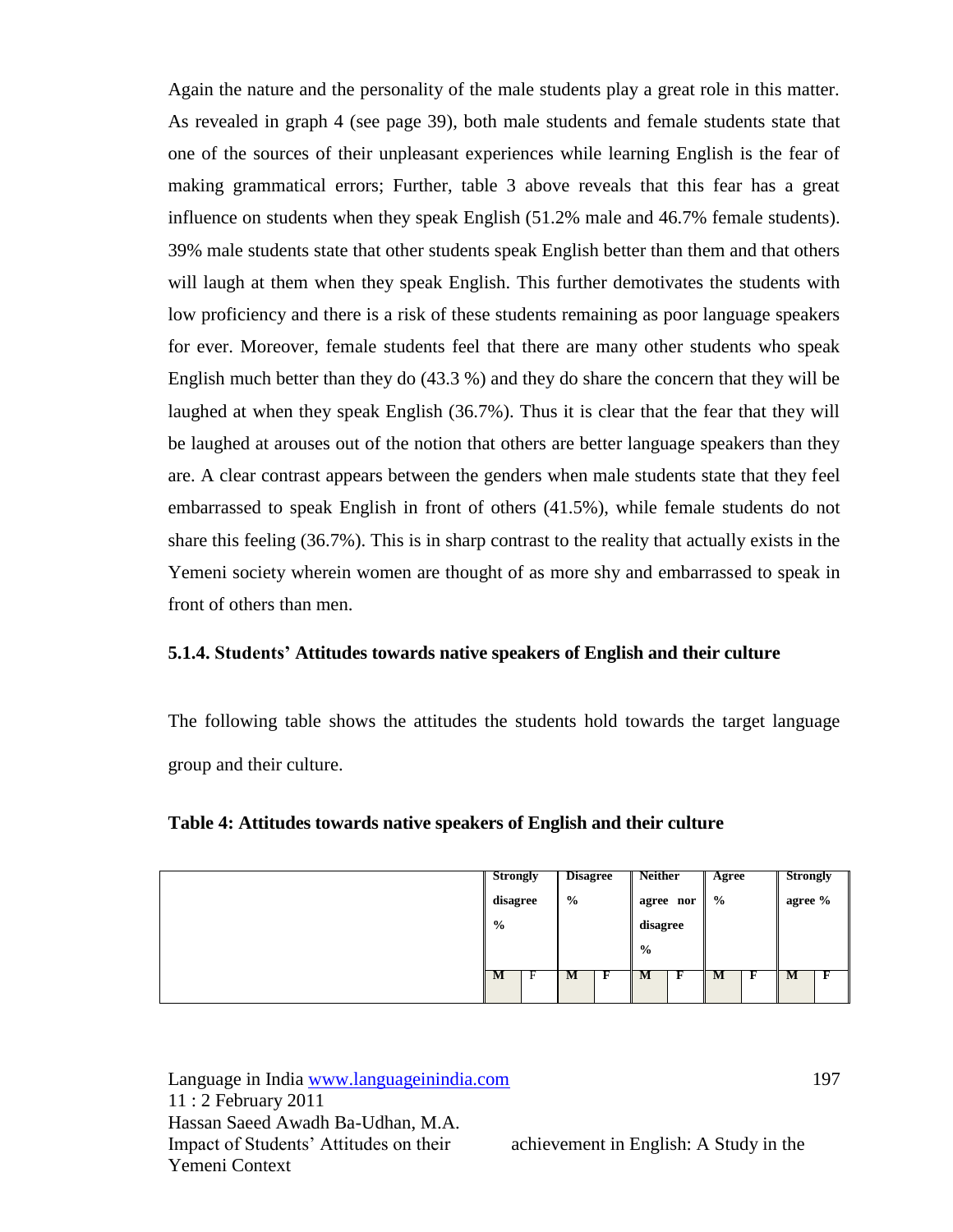|    | 1. I like the people who are native<br>speakers of English.                                             | 4.9 | 6.7  | 9.8  | 3.3  | 2.4  | $\theta$ | 68.3 | 80   | 14.6 | 10       |
|----|---------------------------------------------------------------------------------------------------------|-----|------|------|------|------|----------|------|------|------|----------|
| 2. | Native English speakers are sincere<br>and honest.                                                      | 2.4 | 6.7  | 14.6 | 20   | 21.9 | 30       | 53.7 | 40   | 7.3  | 3.3      |
| 3. | Native English speakers are very<br>kind and generous people                                            | 2.4 | 3.3  | 19.5 | 10   | 34.1 | 40       | 34.1 | 43.3 | 9.8  | 3.3      |
|    | 4. I should learn English without<br>paying attention to the cultures of<br>English-speaking countries. | 4.9 | 16.7 | 36.7 | 36.7 | 17.1 | 3.3      | 29.3 | 43.3 | 12.2 | $\Omega$ |
| 5. | It is necessary to know the cultures<br>of English-speaking countries in<br>order to speak English      | 3.3 | 4.9  | 16.7 | 9.8  | 13.3 | 14.6     | 53.3 | 61   | 13.3 | 9.8      |
| 6. | The Yemeni culture is superior to the<br>cultures of the English-speaking<br>countries.                 | 9.8 | 10   | 14.6 | 36.7 | 26.8 | 10       | 39   | 30   | 9.8  | 13.3     |

Language in India www.languageinindia.com 198 11 : 2 February 2011 Hassan Saeed Awadh Ba-Udhan, M.A. From the table above, we can realize, in general, that both male and female students have positive attitudes towards the native speakers of English. The majority states that they like the native speakers of English (68.3% male and 80% females students); they also agree that the native speakers of English are sincere and honest (53.7% male and 40% female students) and that the native speakers of English are very kind and generous (34.1% male and 43.3 female students). As far as the cultures of the native speakers of English are concerned, , 43.4% female students, compared to 29.3% females, think they should learn English without paying attention to the cultures of English speaking countries. It seems that male the students are more inclined towards the notion of paying attention to the English-speaking culture than the female students. But concerning the necessity of knowing the English-speaking culture in order for someone to speak English,

Impact of Students" Attitudes on their achievement in English: A Study in the Yemeni Context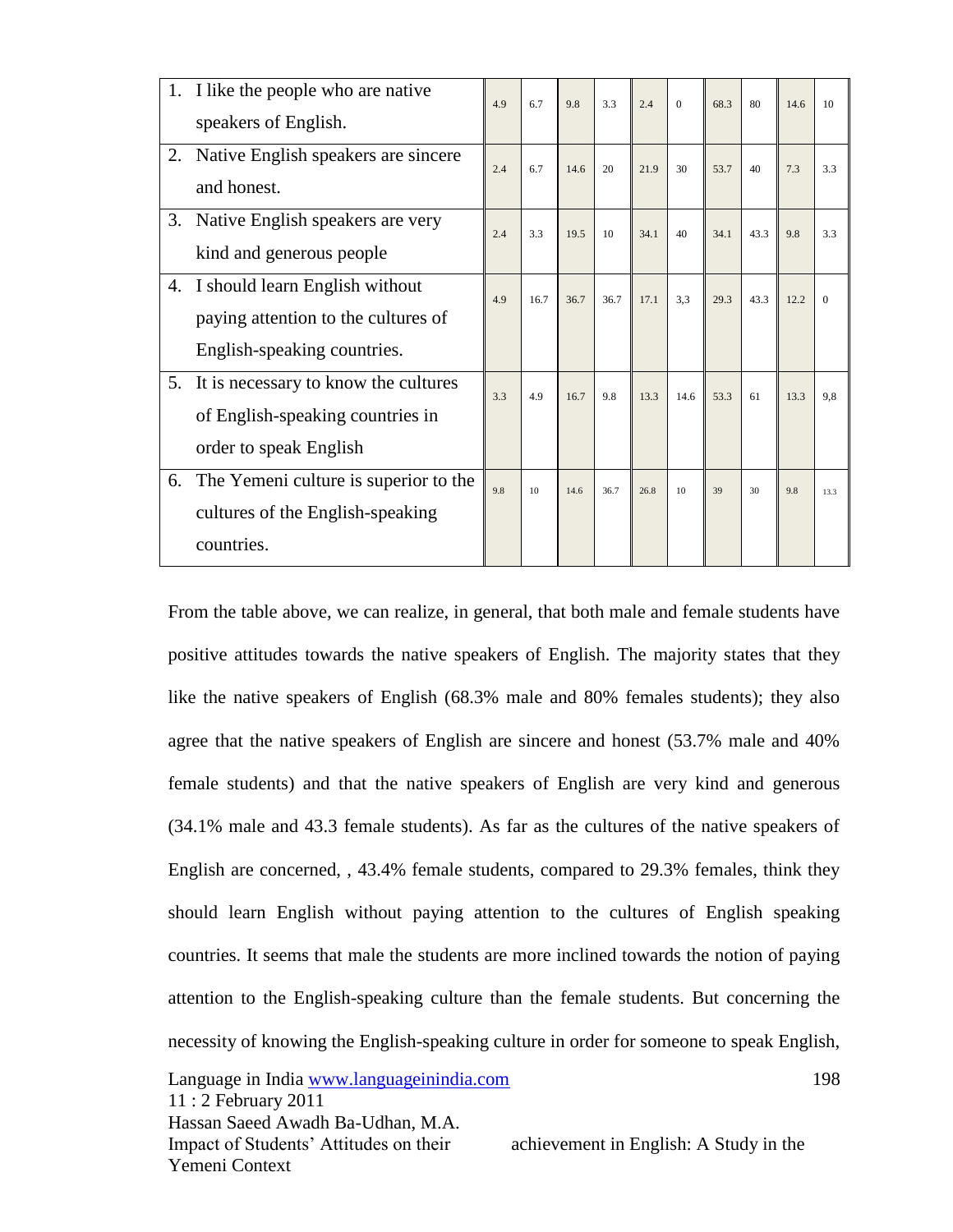the female students who agree outnumber the males; 61% females, compared to 53.3% males, agree with that opinion. Consequently, there is some evidence that female students realize the importance of understanding the English-speaking culture for them to acquire English well, but many of them prefer to learn English without paying attention to that culture. Moreover, compared to 14.6% male students, 36.7% of the females believe that the Yemeni culture is superior to cultures of the English-speaking countries and this give justification to the female students" preference to learn English without paying attention to the culture of English speaking community.

### **5.1.5. Parental and societal encouragement**

Parents and society can greatly influence the students' attitudes towards learning English. The following table shows the degree of encouragement that students who learn English receive from their parents and from the people in general in the Yemeni society.

|  |  |  |  | Table 5: Parental and societal encouragement |
|--|--|--|--|----------------------------------------------|
|--|--|--|--|----------------------------------------------|

|    |                                          | <b>Strongly</b> |      | <b>Disagree</b> |     | <b>Neither</b> |      | Agree         |         | <b>Strongly</b> |     |
|----|------------------------------------------|-----------------|------|-----------------|-----|----------------|------|---------------|---------|-----------------|-----|
|    |                                          | disagree %      |      | $\frac{0}{0}$   |     | agree<br>nor   |      | $\frac{0}{0}$ | agree % |                 |     |
|    |                                          |                 |      |                 |     | disagree %     |      |               |         |                 |     |
|    |                                          | M               | F    | M               | F   | M              | F    | M             | F       | M               | F   |
| 1. | My parents really encourage me to study  | 2.4             | 13.3 | 9.8             | 3.3 | 12.2           | 10   | 53.7          | 63.3    | 21.9            | 10  |
|    | English                                  |                 |      |                 |     |                |      |               |         |                 |     |
| 2. | My parents show considerable interest in | 9.8             | 3.3  | 19.5            | 20  | 19.5           | 23.3 | 29.3          | 50      | 21.9            | 33  |
|    | anything to do with my English courses.  |                 |      |                 |     |                |      |               |         |                 |     |
| 3. | My parents urge me to seek help from     | 7.3             | 6.7  | 17.1            | 20  | 39             | 16.7 | 29.3          | 53.3    | 7.3             | 3.3 |
|    | my teacher if I have problems with my    |                 |      |                 |     |                |      |               |         |                 |     |
|    | English.                                 |                 |      |                 |     |                |      |               |         |                 |     |

Language in India www.languageinindia.com 199 11 : 2 February 2011 Hassan Saeed Awadh Ba-Udhan, M.A. Impact of Students" Attitudes on their achievement in English: A Study in the Yemeni Context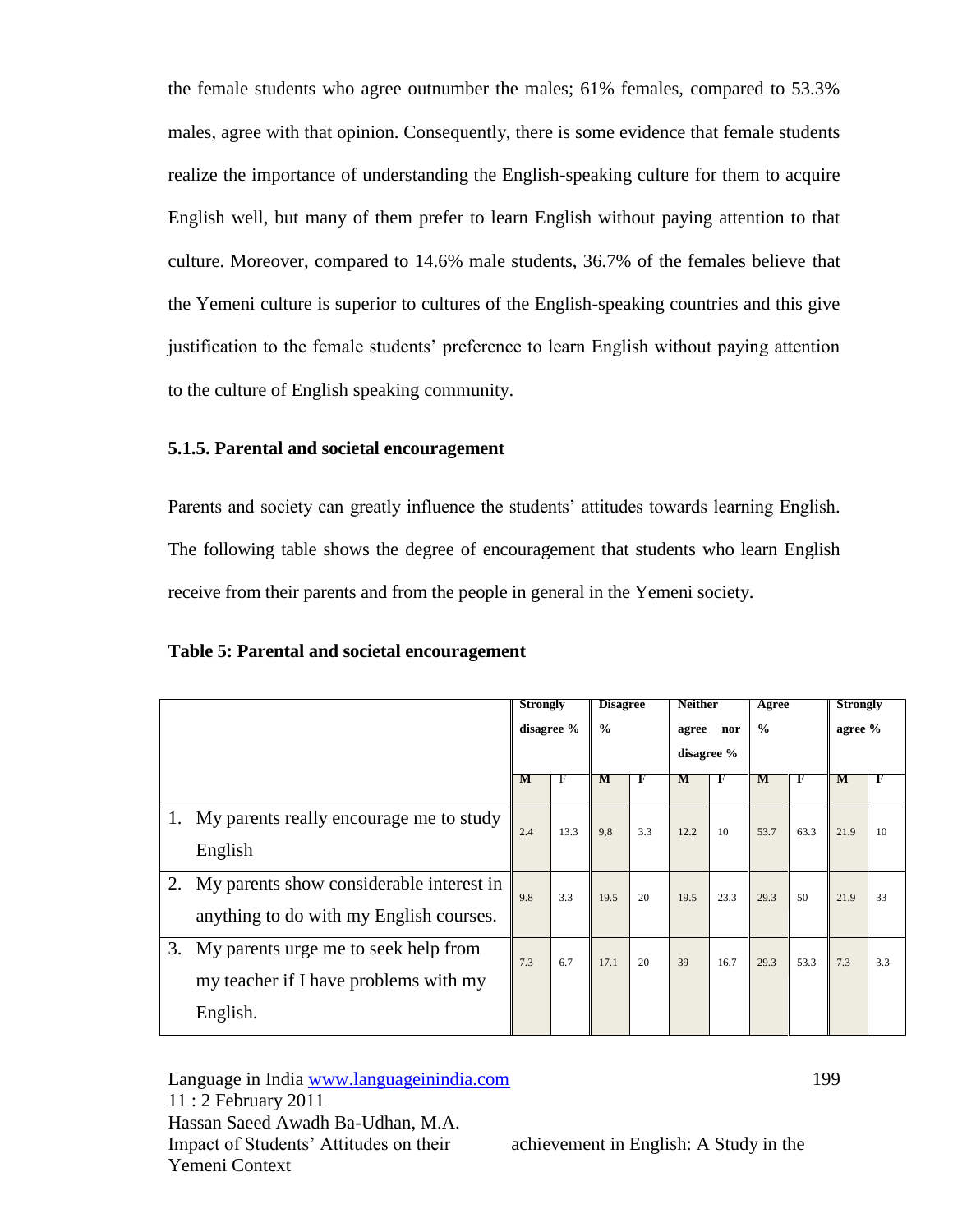| 4. Yemeni people think it is important to   | 2.4 | 6.7 | 19.5 | 23.3 | 24.4 | 26.7 | 39   | 33.3 | 14.6 | 10  |
|---------------------------------------------|-----|-----|------|------|------|------|------|------|------|-----|
| speak English.                              |     |     |      |      |      |      |      |      |      |     |
| 5. Yemeni people discourage a person who    | 4.9 | 10  | 26.8 | 33.3 | 12.2 | 6.7  | 46.4 | 43.3 | 9,8  | 6.7 |
| speaks in English.                          |     |     |      |      |      |      |      |      |      |     |
| 6. If I use English I will be praised by my | 2.4 | 6.7 | 12.2 | 16.7 | 21.9 | 20   | 46.4 | 50   | 17.1 | 6.7 |
| family, relatives and friends.              |     |     |      |      |      |      |      |      |      |     |

The table shows that the parents of both male and female students encourage them to study English and to seek help from their teachers if they have problems with their English. The parents show considerable interest in anything to do with their English. Their family, relatives and friends praise them when they use English. It is interesting to note here that only relatives and friends encourage students to speak in English, while most Yemeni people who are not relatives or friends discourage a person who speaks in English. Further, the table shows that female students (63.3%) receive more encouragement from their parents than male students (53.7%). This is so because, in the Yemeni society, female students tend to be diffident and introvert and to help them overcome these stumbling blocks parents encourage them. Male students who generally exhibit extrovert personalities do not require so much encouragement as their female counterparts. However, many students (46.4% male and 43.3% female) state that the Yemeni people discourage them when they speak English though they (the Yemeni people) realize the importance of speaking English. The monolingual nature of the Yemeni society can be cited as a reason for this contradiction. Yemeni people consider those who speak English among themselves as peculiar since Arabic is the only language spoken by people in Yemen.

#### **5.1.6. Learner proficiency in English**

Language in India www.languageinindia.com 200 11 : 2 February 2011 Hassan Saeed Awadh Ba-Udhan, M.A. Impact of Students" Attitudes on their achievement in English: A Study in the Yemeni Context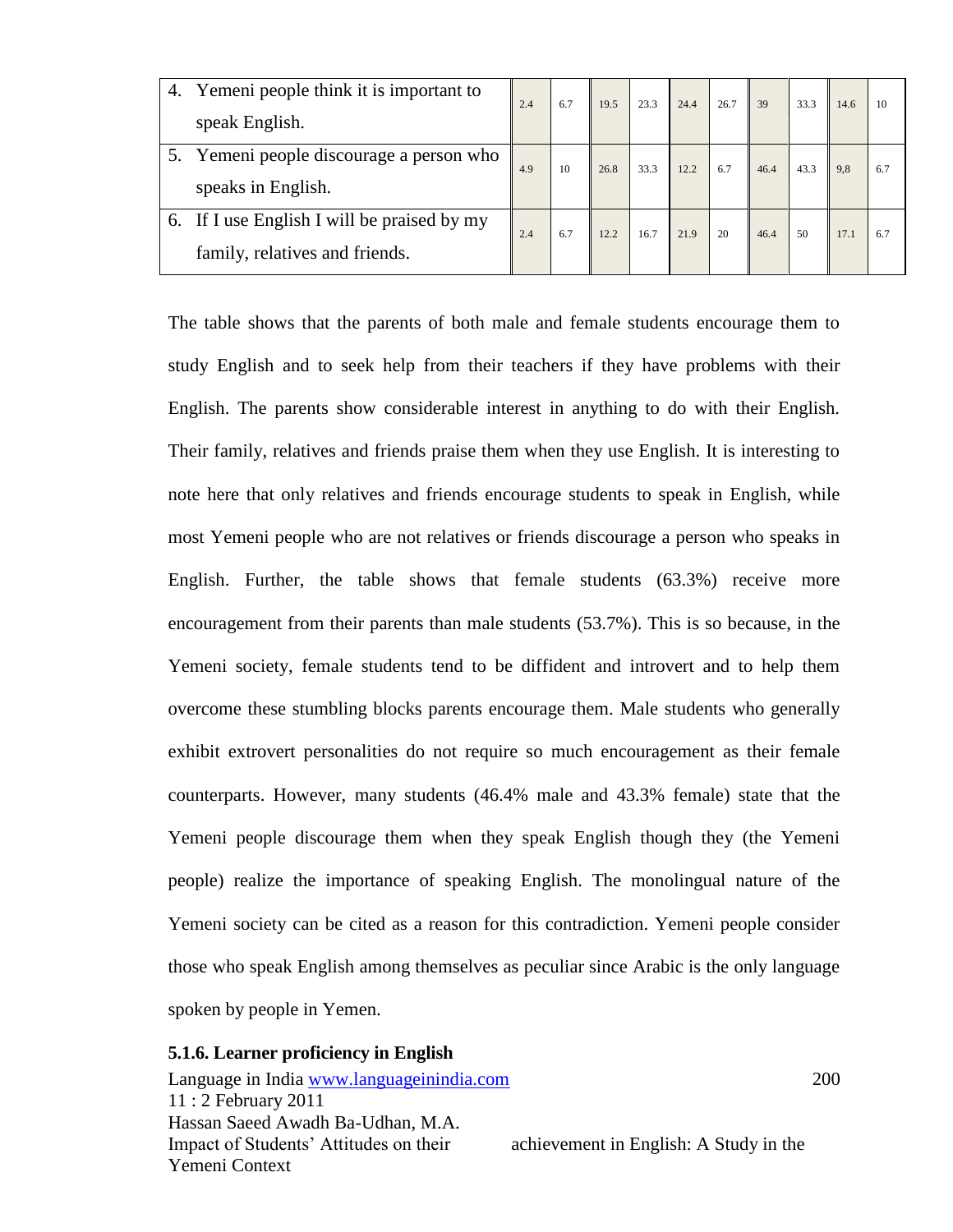Students are given the chance to evaluate their own proficiency in English; the following table presents the results of the students' self-evaluation.

|    |                                                  | <b>Excellent</b> |      | Good % |      | Fair % |      | poor %         |              |
|----|--------------------------------------------------|------------------|------|--------|------|--------|------|----------------|--------------|
|    |                                                  | $\frac{0}{0}$    |      |        |      |        |      |                |              |
|    |                                                  | M                | F    | М      | F    | M      | F    | M              | F            |
| 1. | How do you evaluate your proficiency in          | 2.4              | 13.3 | 51.2   | 43.3 | 46.4   | 43.3 | $\overline{0}$ | $\mathbf{0}$ |
|    | English?                                         |                  |      |        |      |        |      |                |              |
| 2. | So far how do you compare your overall           | 9.8              | 3.3  | 61     | 63.3 | 21.9   | 26.7 | 7.3            | 6.7          |
|    | proficiency in English to other students in your |                  |      |        |      |        |      |                |              |
|    | class?                                           |                  |      |        |      |        |      |                |              |
| 3. | By the end of your BA English course what        | 26.8             | 73.3 | 58.5   | 20   | 14.6   | 3.3  | $\overline{0}$ | 3.3          |
|    | do you expect your proficiency level to be?      |                  |      |        |      |        |      |                |              |
| 4. | My ability to read English is                    | 19.5             | 36.7 | 53.7   | 46.7 | 21.9   | 13.3 | 4.9            | 3.3          |
| 5. | My ability to write in English is                | 14.6             | 40   | 56.1   | 43.3 | 26.8   | 16.7 | 2.4            | $\mathbf{0}$ |
| 6. | My vocabulary knowledge in English is            | 2.4              | 13.3 | 48.8   | 56.7 | 43.9   | 23.3 | 4.9            | 6.7          |
| 7. | My ability to speak English is                   | 19.5             | 10   | 31.7   | 43.3 | 46.4   | 46.7 | 2.4            | $\mathbf{0}$ |
| 8. | My listening comprehension in English is         | $\boldsymbol{0}$ | 6.7  | 41.5   | 46.7 | 41.5   | 36.7 | 17.1           | 10           |

## **Table 6: Self-evaluation of one's proficiency**

Language in India www.languageinindia.com 201 11 : 2 February 2011 Hassan Saeed Awadh Ba-Udhan, M.A. Impact of Students" Attitudes on their achievement in English: A Study in the Yemeni Context From the data presented above, it is evident that both the male and female students hold positive attitudes towards learning English and towards English-speaking people and their culture. In addition, as shown in table 6, the majority of the students evaluate their own proficiency in English as good or fair and some evaluate themselves as excellent, while none of them said they have low proficiency in English. This finding indicates that the students evaluate themselves as learners with a mid-level. In comparison with the other classmates, 63.3 % of the female students and 61% of the male students evaluate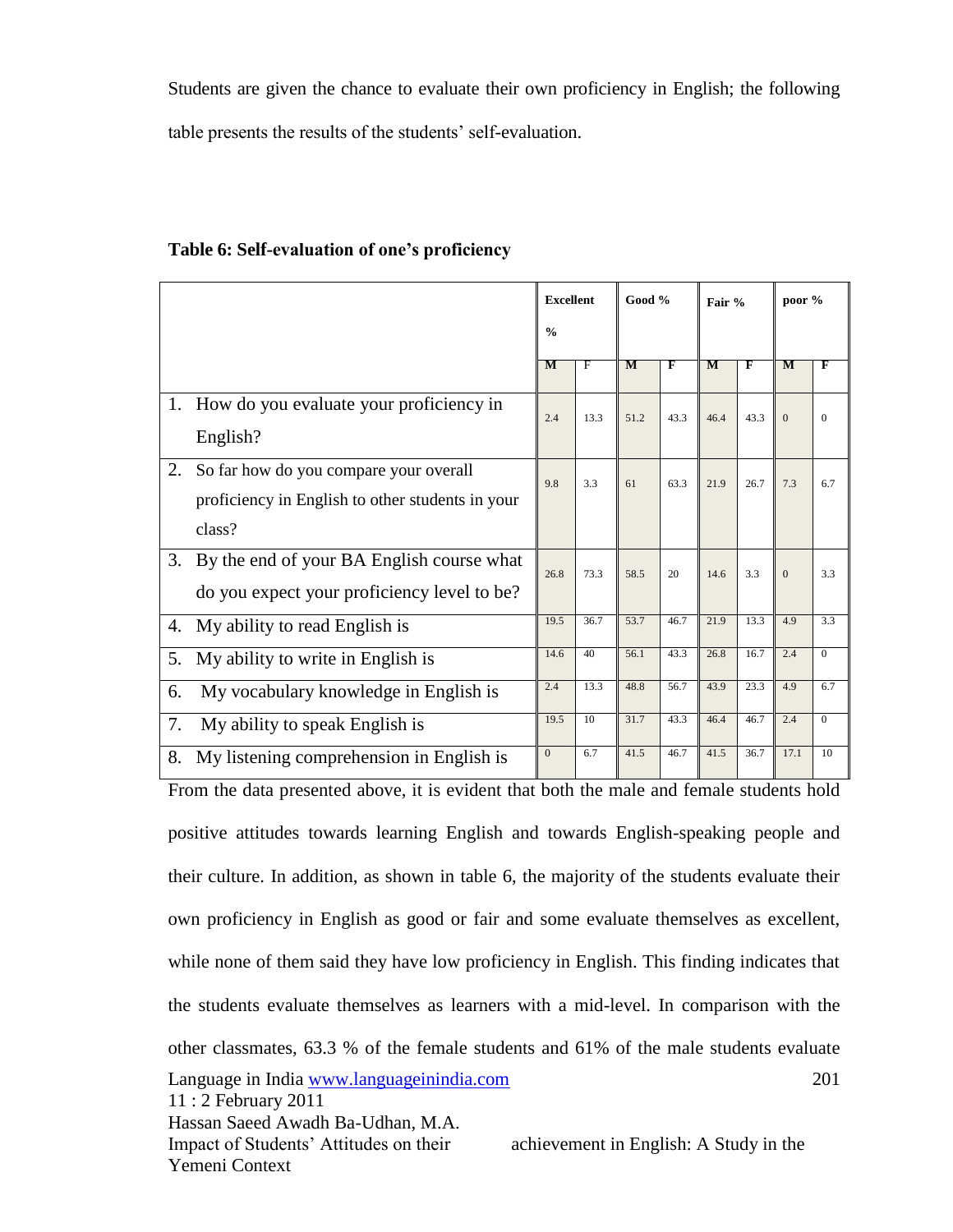their overall proficiency in English as good. Another encouraging factor is that most of the students especially the female students have great expectation that their English will be for the better by the end of their BA English course. As far as the skills of English and vocabulary knowledge in English are concerned, majority of the students state that their writing and reading skills range between excellent and good, while their listening comprehension, speaking ability and vocabulary knowledge range between good and fair. As a matter of fact, students think that their listening ability is not as good as their abilities in the other skills since none of the male students and very few female students (6.7%) evaluate their listening comprehension as excellent. Regarding the speaking skill, the students do not find enough opportunity to practise it since they live in a monolingual society and also because Yemeni people tend to discourage a person who speaks English. Moreover, unless the students use the vocabulary they learned when they speak in English, their vocabulary knowledge will not improve. There is some evidence that the students are better in reading and writing than in listening and speaking, since they can easily find some books to read and they can practise writing on their own without being discouraged or disturbed by others. The following graph attempts to capture the students' own perceptions of their efforts to learn English.

### **Graph 5: Students' perceptions of their efforts to learn English compared to others**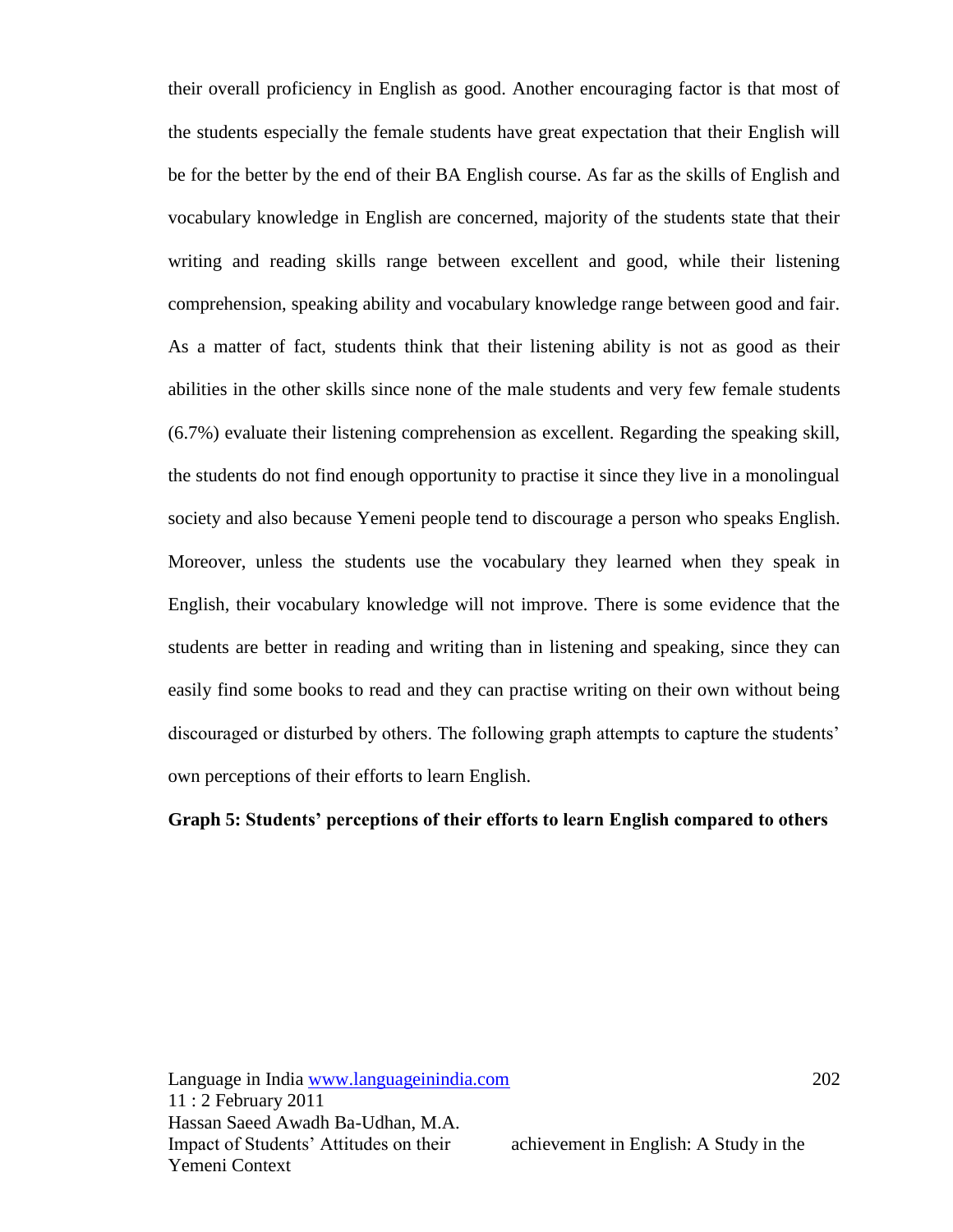

It can be observed from the graph above that the majority of the students, especially the male students, seem to think that they work as hard as their peers. This finding supports the finding above (see table 6) that the students thinks that their level of proficiency is as good as others in their English class.

## **5.1.7. Measures adopted by students to improve their proficiency in English**

The following data reveals the measures adopted by students to improve their proficiency in English.

|                                       | <b>Never</b>  |               | <b>Very</b> |        | At            | least                    | At    | least                    | <b>Many</b>   |      |  |
|---------------------------------------|---------------|---------------|-------------|--------|---------------|--------------------------|-------|--------------------------|---------------|------|--|
|                                       | $\frac{0}{0}$ |               |             | rarely | $1$ /weak     |                          | 1/dav |                          | times daily   |      |  |
|                                       |               | $\frac{0}{0}$ |             |        | $\frac{0}{0}$ |                          |       |                          | $\frac{0}{0}$ |      |  |
|                                       | M             | F             | M           | F      | M             | F                        | М     | F                        | M             | F    |  |
| a. classmates                         | 4.9           | 3.3           | 58.5        | 40     | 17.1          | 23.3                     | 4.9   | 23.3                     | 14.6          | 10   |  |
| b. teachers                           | 14.6          | 23.3          | 53.7        | 26.7   | 4.9           | 16.7                     | 7.3   | 16.7                     | 19.5          | 16.7 |  |
| c. native speakers of English         | 34.1          | 66.7          | 34.1        | 13.3   | 12.2          | 10                       | 9.8   | $\overline{\phantom{a}}$ | 9.8           | 10   |  |
| d. other foreigners who speak English | 51.2          | 50            | 19.5        | 33.3   | 17.1          | 13.3                     | 4.9   | ٠                        | 7.3           |      |  |
| e. others : friends                   | 2.4           |               | 2.4         | ٠      | 4.9           | $\overline{\phantom{a}}$ | 7.3   | ٠                        | 2.4           |      |  |

**Table 7: Frequency of speaking in English to others in a two-month period**

Language in India www.languageinindia.com 203 11 : 2 February 2011 Hassan Saeed Awadh Ba-Udhan, M.A. Impact of Students" Attitudes on their achievement in English: A Study in the Yemeni Context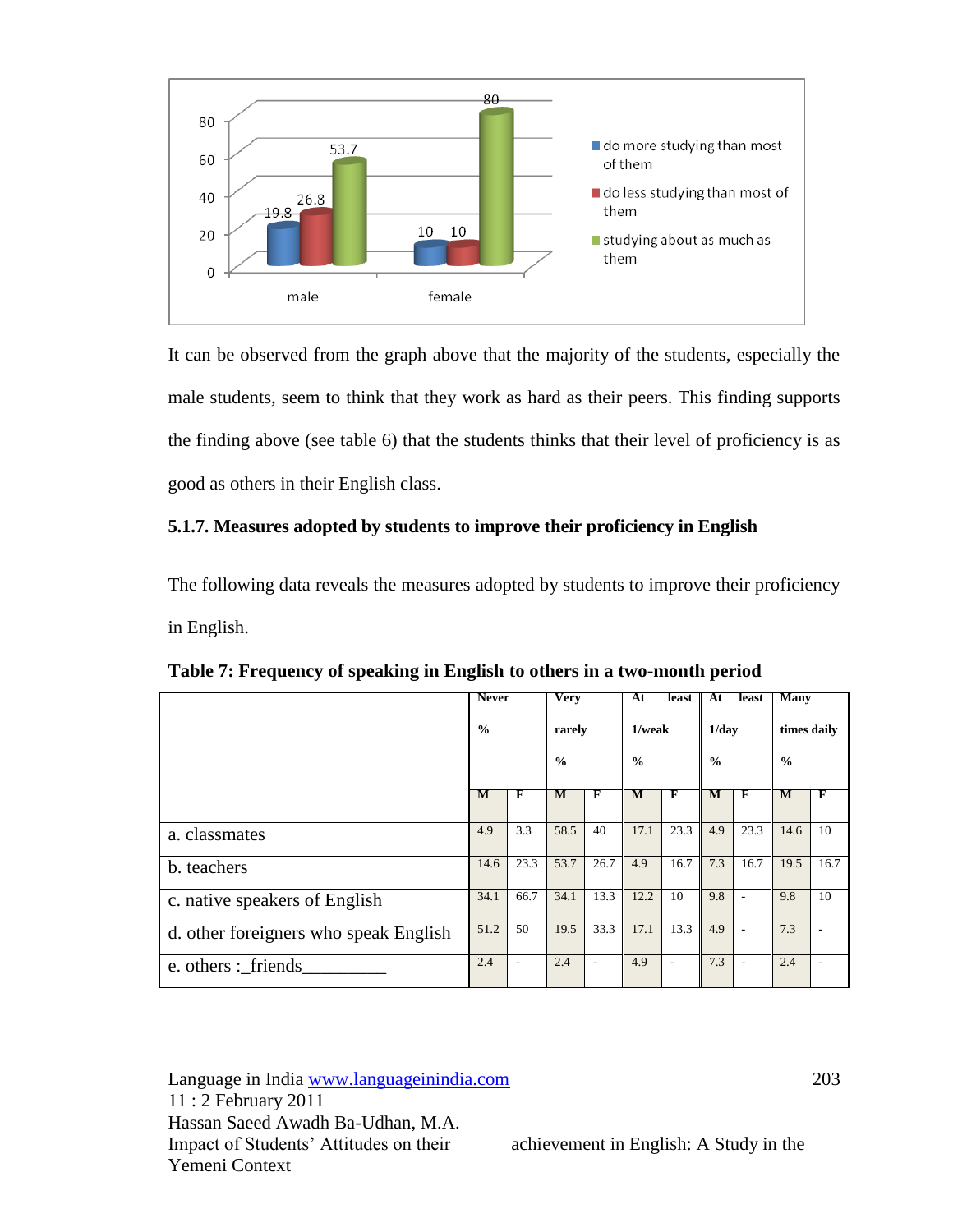The table shows that most students in an average span of two months either never speak or very rarely speak to others; 58.5% male students and 40% female students state that they very rarely speak to their classmates. Female students speak to their classmates at least once a weak (23.3%) and at least once a day (23.3%). As far as speaking to the teachers is concerned, male students state that they very rarely speak to their teachers (53.7% ), while female students confess that they never speak (23.3%) or very rarely (26.7% ) speak to their teachers. 66.7% of the female students compared to 34.1% of the male students said they never speak to native speaker of English. This finding that the female students never speak in English to the native speakers of English along with the finding mentioned in table 3 above that female students get nervous when they speak in English could be attributed to the psychological and social nature of women in the Yemeni society; Yemeni women are rather shy and do not attempt to interact with other Yemeni people, especially the opposite sex, let alone the foreigners. In addition, 51.2 % of the female students and 50% of the male students never speak to other foreigners who speak English. It appears that the students feel more comfortable to speak in English with one another than with teachers and foreigners. Thus the table above shows that the students very rarely speak in English to others. The fact that the students are afraid of making grammatical mistakes; or the fear that others will laugh at them when they speak in English (table 3); and that the Yemeni people discourage the person who speak in English (table 5) could be the main sources which force the students to hardly ever speak in English to others, (i.e. classmates, teachers and foreigners).

## **Table 8: Number of students who try to improve their English**

| Male $%$                                  | Female %                               |     |
|-------------------------------------------|----------------------------------------|-----|
|                                           |                                        |     |
| Language in India www.languageinindia.com |                                        | 204 |
| $11:2$ February 2011                      |                                        |     |
| Hassan Saeed Awadh Ba-Udhan, M.A.         |                                        |     |
| Impact of Students' Attitudes on their    | achievement in English: A Study in the |     |
| Yemeni Context                            |                                        |     |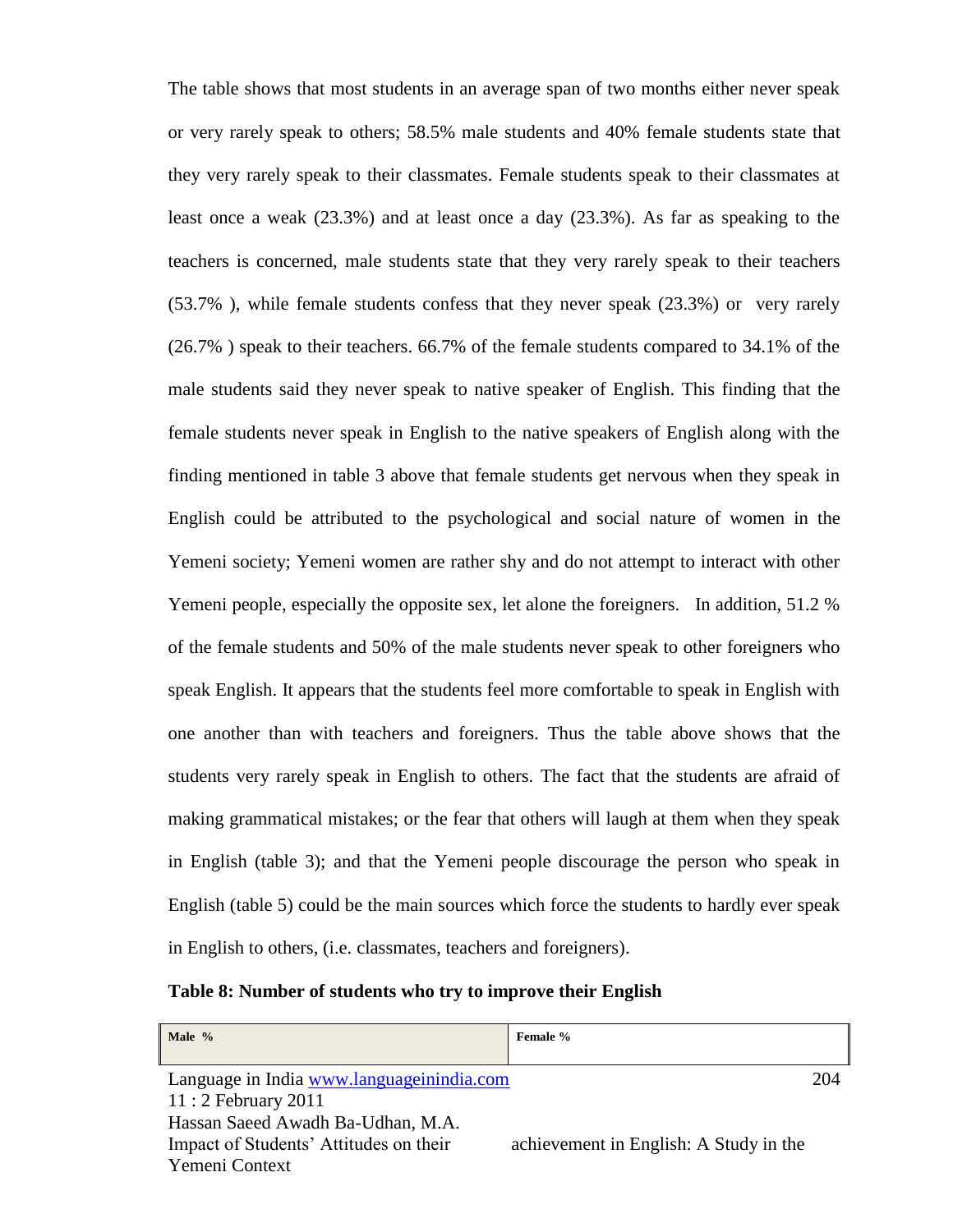100% of the male and female students responded in the affirmative to the question: *Do you spend time trying to improve your English outside of the college?* The following table shows the activities the students do outside the classroom to help them learn English and the frequency with which students do these activities.

|                                                  | Sex            |                               | Frequency                |                          |                          |                               |                          |                          |                          |
|--------------------------------------------------|----------------|-------------------------------|--------------------------|--------------------------|--------------------------|-------------------------------|--------------------------|--------------------------|--------------------------|
| Activities                                       |                | percentage number of students | daily                    | once a week              | twice<br>a week          | $\bm{\omega}$<br>times a week | 4 times a week           | <b>u</b><br>times a week | once a month             |
| a. Reading books, magazines, newspapers, stories | M              | 80.5                          | 31.7                     | 2.4                      | 7.3                      | 29.3                          | $\overline{a}$           | $\overline{a}$           | 9.7                      |
|                                                  | F              | 73                            | 23.3                     | 10                       | 13.3                     | 20                            | ÷,                       | ä,                       | 6.7                      |
| b. Speaking with friends in English              | M              | 73.2                          | 31.7                     | 4.8                      | 7.3                      | 14.6                          | $\frac{1}{2}$            | 2.4                      | 12.2                     |
|                                                  | $\mathbf{F}$   | 53.3                          | 26.7                     | $\overline{\phantom{a}}$ | 3.3                      | 16.7                          | ÷,                       | 6.7                      | ÷.                       |
| c. Watching programmes in English on TV          | M              | 53.7                          | 36.6                     | 2.4                      | ÷.                       | 12.2                          | $\frac{1}{2}$            | ä,                       | 2.4                      |
|                                                  | F              | 80                            | 46.7                     | 3.3                      | 6.7                      | 13.3                          | $\overline{\phantom{a}}$ | 3.3                      | 6.7                      |
| d. Watching films                                | M              | 22                            | 22                       | $\overline{\phantom{a}}$ | $\overline{\phantom{a}}$ | $\overline{\phantom{a}}$      | $\overline{\phantom{a}}$ | $\overline{\phantom{a}}$ | $\overline{\phantom{a}}$ |
|                                                  | $\overline{F}$ | 30                            | 10                       | 6.7                      | 3.3                      | 6.7                           | L.                       | 3.3                      |                          |
| e. Preparing and studying for the class          | M              | 14.7                          | 12.2                     | 2.4                      | $\frac{1}{2}$            | $\overline{a}$                | $\overline{a}$           | $\overline{\phantom{a}}$ | $\overline{\phantom{a}}$ |
|                                                  | $\overline{F}$ | 43.3                          | 30                       | 6.7                      | 3.3                      | $\frac{1}{2}$                 | $\overline{a}$           | 3.3                      | $\frac{1}{2}$            |
| f. Listening to CDs, radio, cassettes  etc       | M              | 29.3                          | 14.6                     | 2.4                      | 7.3                      | 2.4                           | $\overline{a}$           | 2.4                      |                          |
|                                                  | $\mathbf{F}$   | 26.7                          | 20                       | 3.3                      | 3.3                      | ÷,                            | $\overline{a}$           | ä,                       | ÷.                       |
| g. Practising writing skill                      | M              | 36.5                          | 14.9                     | 2.4                      | 2.4                      | 12.2                          | $\overline{\phantom{a}}$ | 4.9                      | $\frac{1}{2}$            |
|                                                  | ${\bf F}$      | 30                            | 6.7                      | $\overline{\phantom{a}}$ | ÷,                       | 6.7                           | 3.3                      | 3.3                      | ÷,                       |
| h. Memorizing words                              | M              | 7.3                           | 7.3                      | $\frac{1}{2}$            | $\overline{\phantom{a}}$ | ÷,                            | L,                       | ÷,                       | ÷,                       |
|                                                  | ${\bf F}$      | L.                            | $\overline{\phantom{a}}$ | ÷,                       | ÷,                       | ä,                            | $\overline{a}$           | ä,                       | $\mathcal{L}$            |
| i. Learning new vocabulary from dictionary       | M              | $\Box$                        | $\overline{\phantom{a}}$ | $\overline{a}$           | $\overline{\phantom{a}}$ | $\frac{1}{2}$                 | $\frac{1}{2}$            | $\frac{1}{2}$            | $\frac{1}{2}$            |
|                                                  | $\mathbf F$    | 6.7                           | 3.3                      | $\overline{\phantom{a}}$ | ÷,                       | ä,                            | ÷,                       | 3.3                      | ÷,                       |
| <i>j.</i> Studying grammar                       | M              |                               |                          | $\overline{\phantom{a}}$ | ÷,                       | ÷,                            | ÷,                       | ÷,                       |                          |

**Table 9: Activities done by students to improve their English**

Language in India www.languageinindia.com 205 11 : 2 February 2011 Hassan Saeed Awadh Ba-Udhan, M.A. Impact of Students" Attitudes on their achievement in English: A Study in the Yemeni Context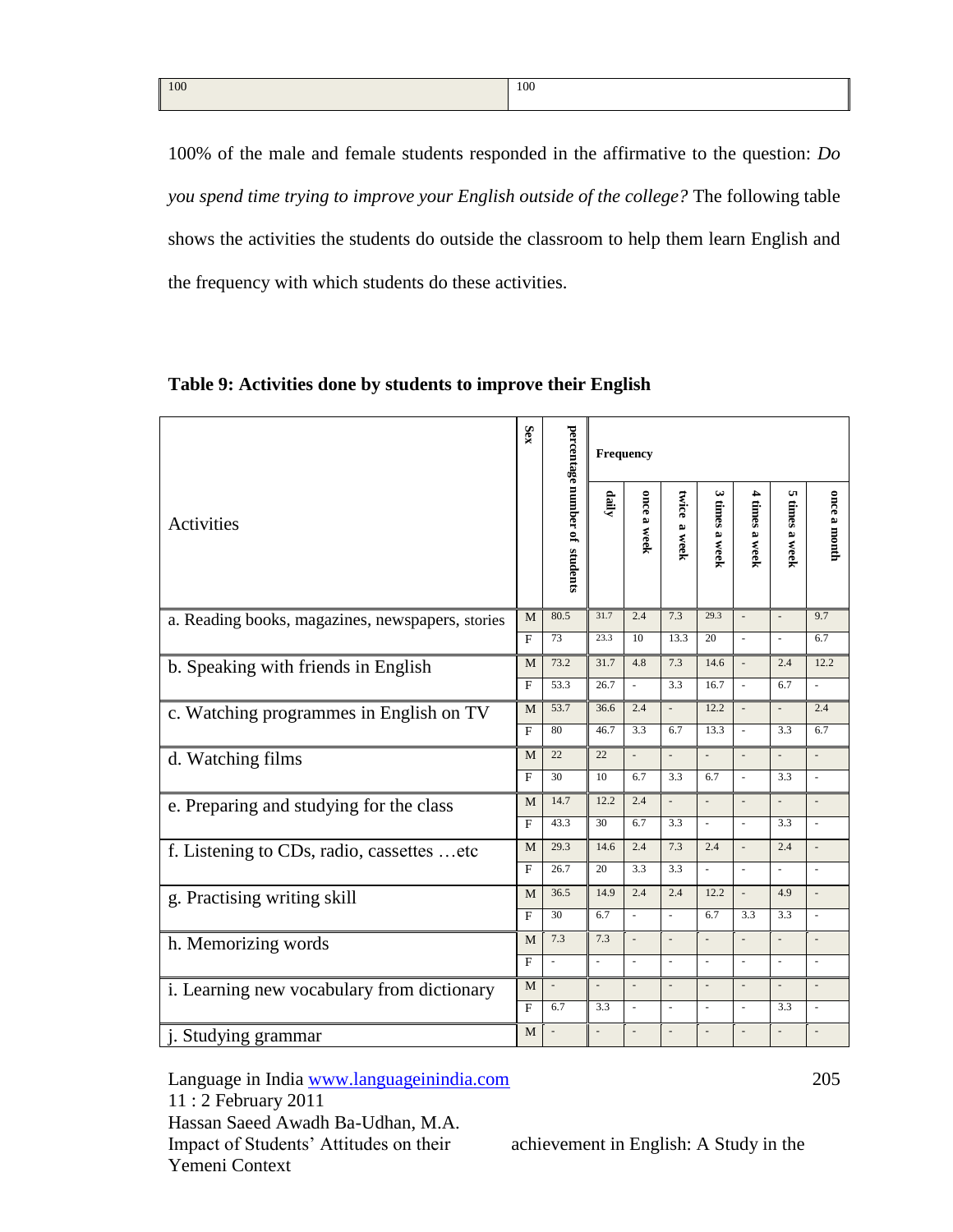The table shows that the activities done most frequently by the students to improve their English are reading books, magazines, newspapers, stories; speaking with friends in English; watching programmes on TV and practising writing skill. Students prefer reading books because (as shown in table 6) their ability to read and write in English ranges between excellent and good. The finding that many students prefer to speak to friends as another method of improving their English correlates with the finding in table 7 that the student prefer to speak English to the classmates rather than to their teachers or foreigners. The findings in table 9 indicate that the students bring the opportunities available in their own environment into play. Almost every house in Yemen has a satellite dish which brings English channels like BBC and CNN. Besides, every college of education contains a library with valuable English books and local newspapers written in English. However, as it can be observed from table 9 above, compared to the female students (43.3%), the number of the male students (14.7%) who spend time outside the classroom studying or preparing for their English class is relatively less. The female students, thus, are considered more committed to their studies than the male students. Regarding language skills, listening is least attended to the students; just 26.7% of the male students and 36% of the female students try to improve their listening ability. This finding is consonance with the statement presented in table 6 that none of the male students and very few female students evaluate their listening comprehension as excellent.

#### **Table 10: Students who took extra English course(s) outside school or university**

Language in India www.languageinindia.com 206 11 : 2 February 2011 Hassan Saeed Awadh Ba-Udhan, M.A. Impact of Students" Attitudes on their achievement in English: A Study in the Yemeni Context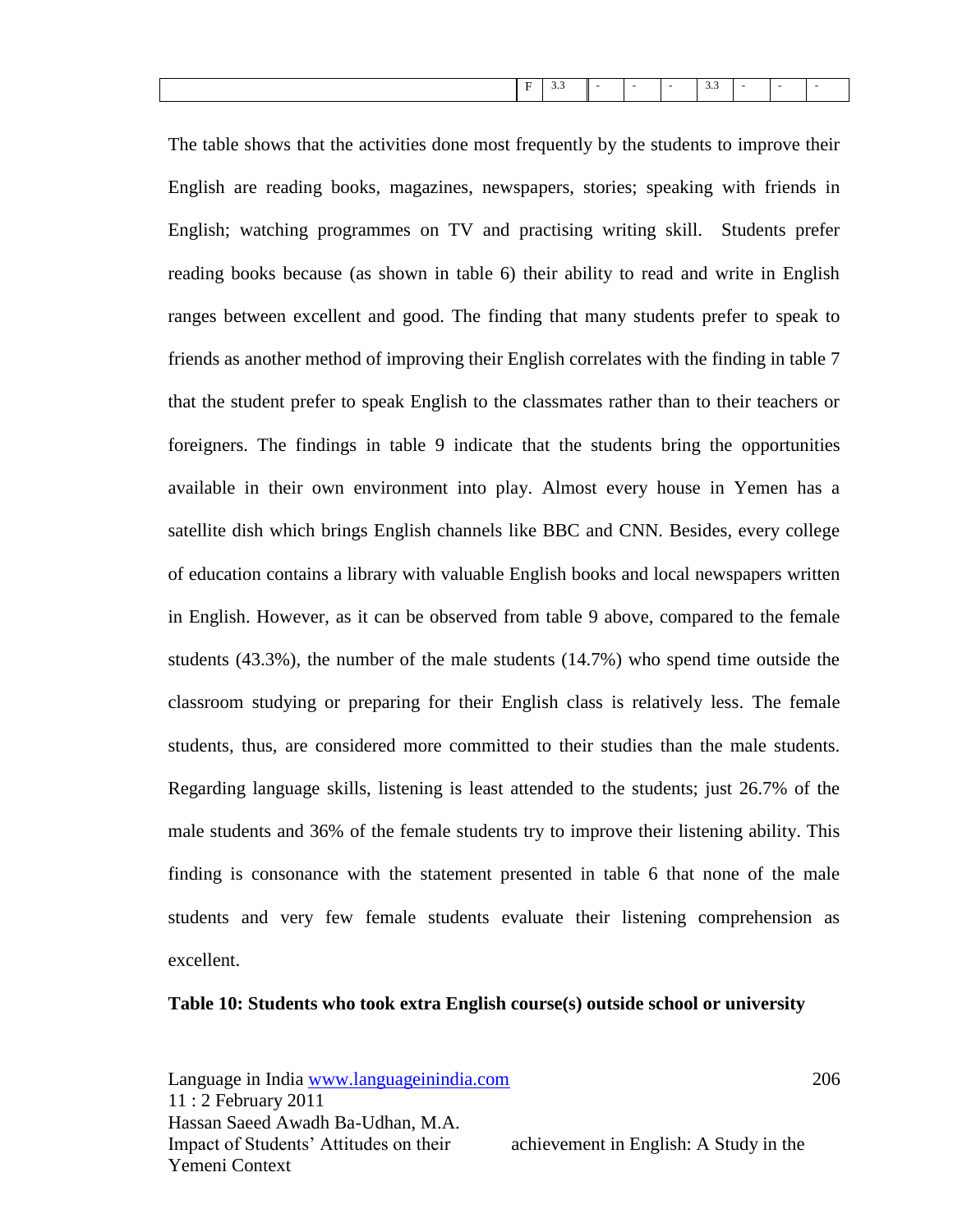| Male % |      | <b>Female</b> % |    |  |  |  |
|--------|------|-----------------|----|--|--|--|
| Y es   | NO   | t es            | No |  |  |  |
| 46.3   | 53.6 | 30              | 70 |  |  |  |

The table shows that 46.3 % of the male students and 30% of the female students have taken extra courses in English outside school and university. The number of the male students outweighs the number of the female students in this respect since some female students, especially those who live in the suburbs, find it difficult to join English language centres in the downtown.

## **Table 11: Places for taking courses in English**

| Sex | Language teaching centres % | Tuition % | Other % |
|-----|-----------------------------|-----------|---------|
| M   | 46.3                        |           |         |
|     |                             |           |         |

The table shows that the students have taken courses in English in language teaching centres; none of them has taken tuition in English since tuitions are uncommon in Yemen. The fact that many students have not joined the English language centres could be ascribed to the financial situation of the students and the high fees of the courses offered by the English language centres.

**Table 12: Time allotted for self-study**

| sex | 1 <sub>hr</sub> | 2 hrs                    | 3 hrs       | 4 hrs       | 5 <sup>hr</sup> | 6 hrs       | 7 hrs       | $10$ hrs    | $12$ hrs    | 15 <sup>hr</sup> |
|-----|-----------------|--------------------------|-------------|-------------|-----------------|-------------|-------------|-------------|-------------|------------------|
|     | per<br>week     | per<br>week              | per<br>week | per<br>week | per<br>week     | per<br>week | per<br>week | per<br>week | per<br>week | per<br>week      |
| M   | 24.4            | 4.9                      | 4.9         | 36.6        | -               |             | 22          | 2.4         | 2.4         | 2.4              |
| F   | 26.7            | $\overline{\phantom{a}}$ | 3.3         | 36.7        | 3.3             | 3.3         | 26.7        |             |             |                  |

Language in India www.languageinindia.com 207 11 : 2 February 2011 Hassan Saeed Awadh Ba-Udhan, M.A. Impact of Students" Attitudes on their achievement in English: A Study in the Yemeni Context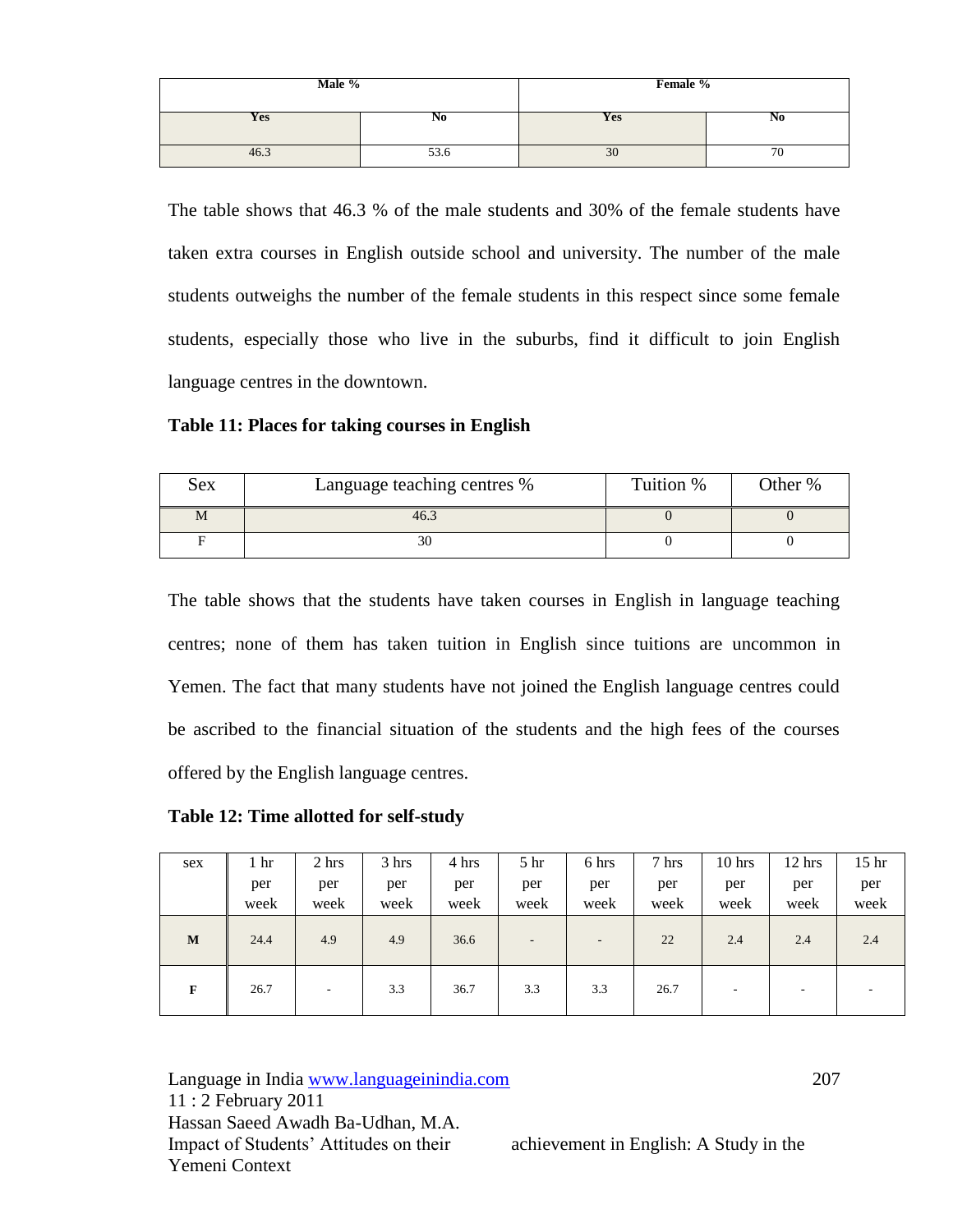The table shows that the average time of self-study done by the students – both males and females- is around 6 and 4 hours per week respectively. The fact that students do allot time for self-study can be interpreted as an evidence of their interest and positive attitudes towards learning English.

#### **5.2. Overview of the chapter**

This chapter has presented and analysed the data obtained for the study. It has also discussed the findings of the study. The findings have helped to find answers to the questions raised by the present research. The implications of these findings will be discussed in detail in the next chapter.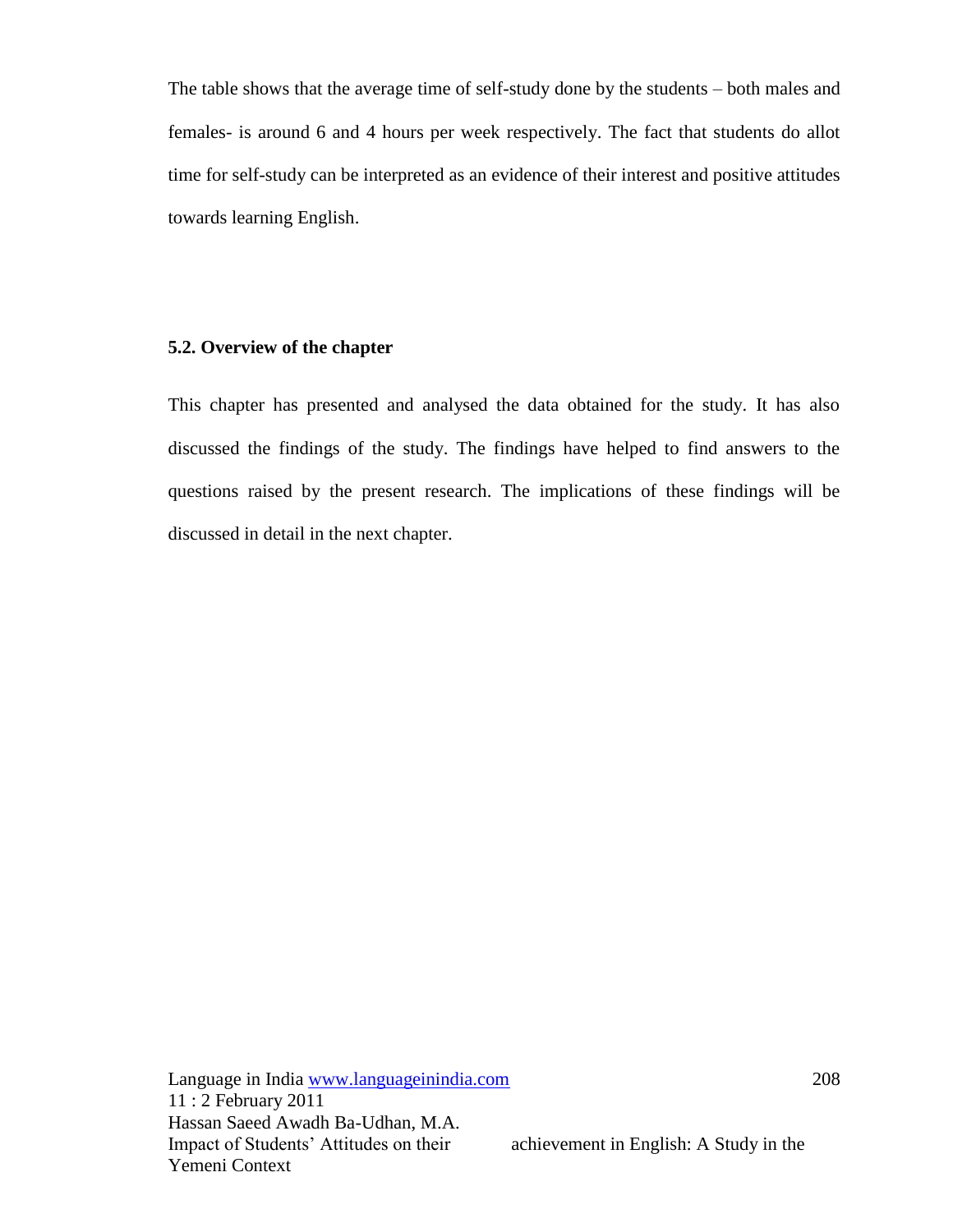## **CHAPTER VI**

# **CONCLUSION**

Language in India www.languageinindia.com 209 11 : 2 February 2011 Hassan Saeed Awadh Ba-Udhan, M.A. Impact of Students" Attitudes on their achievement in English: A Study in the Yemeni Context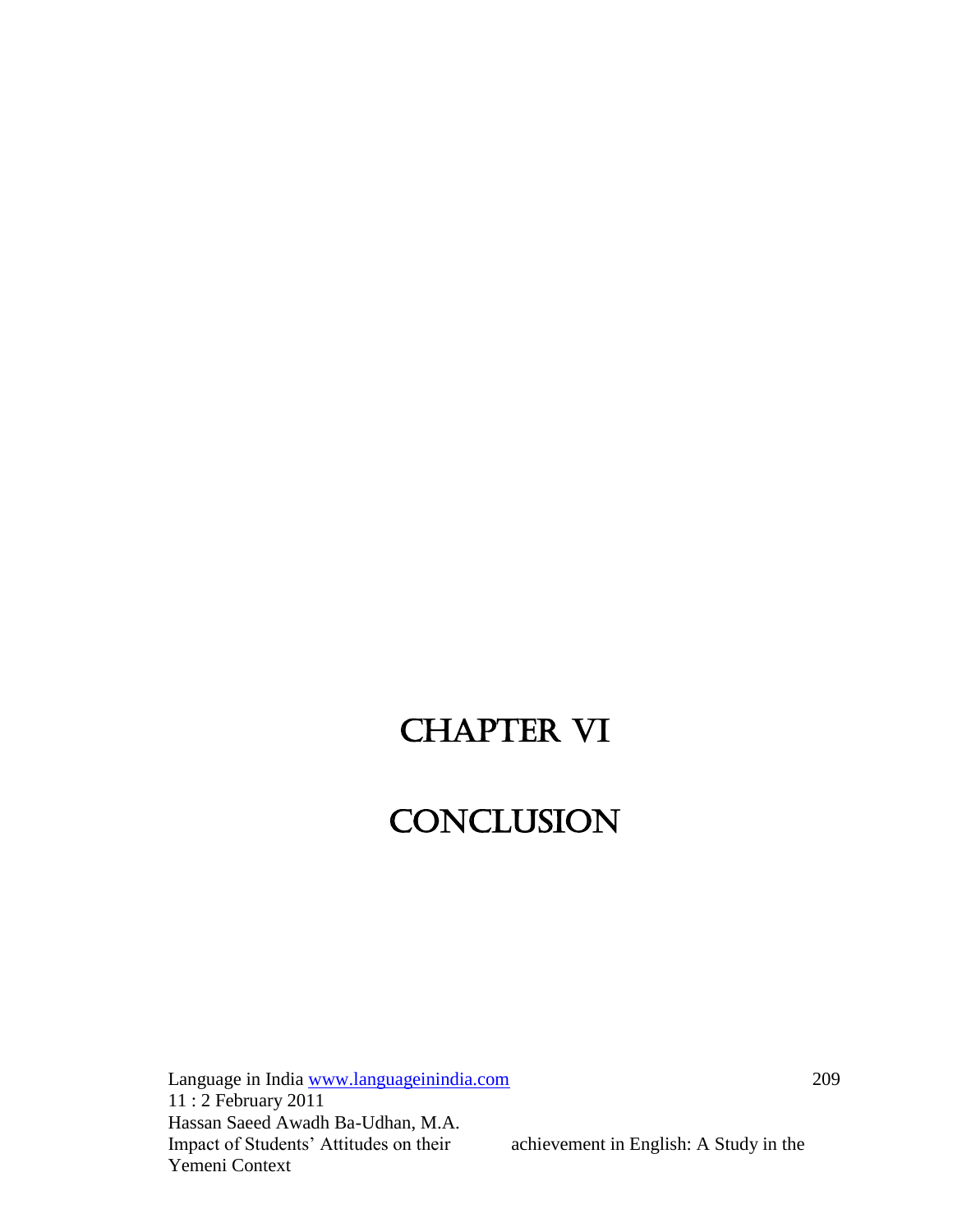Language in India www.languageinindia.com 210 11 : 2 February 2011 Hassan Saeed Awadh Ba-Udhan, M.A. Yemeni Context

achievement in English: A Study in the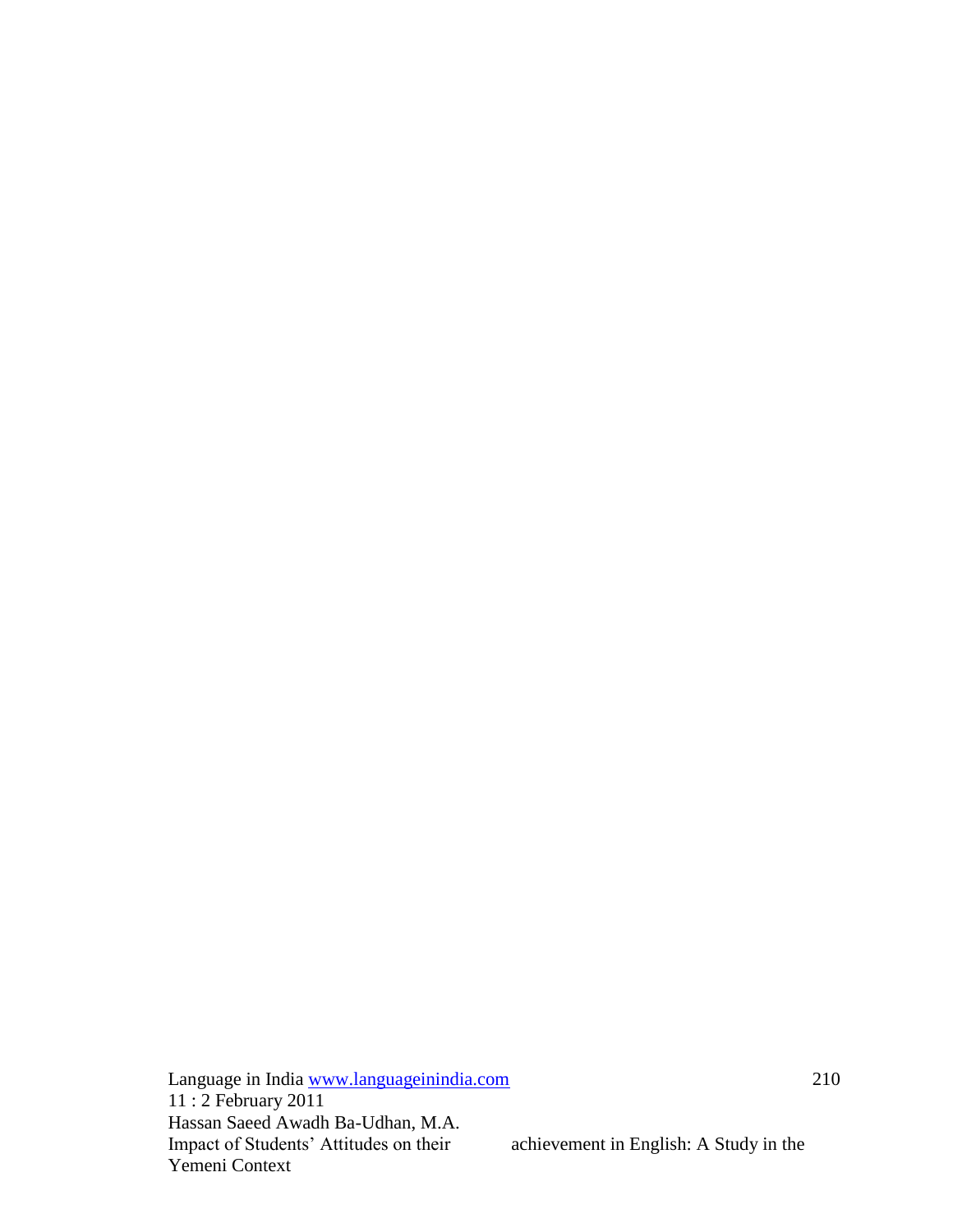#### **6.0. Introduction**

This chapter will summarize the findings of the study. It will discuss the implications of these findings for teaching and learning in the Yemeni context. Suggestions for further research in this area will also be offered.

#### **6.1. Findings**

#### **6.1.1 Students' attitudes towards English and towards learning English**

The attitudes of both male and female students towards English and learning English have been compared. Students stated their attitudes towards English and learning English before and after joining the college.

- There are no significant differences between the male and the female students in term of their attitudes towards learning English.
- Before and after joining the college, the students were interested in learning English and English was their favourite subject at the secondary and primary levels as well.

#### **6.1.2. Students' attitudes towards the use of English**

Students indentified some aspects in English as posing problems for them to cope with. They also attempted to spell out where their apprehensions emerged from.

Language in India www.languageinindia.com 211 11 : 2 February 2011 Hassan Saeed Awadh Ba-Udhan, M.A. Impact of Students" Attitudes on their Achievement in English: A Study in the Yemeni Context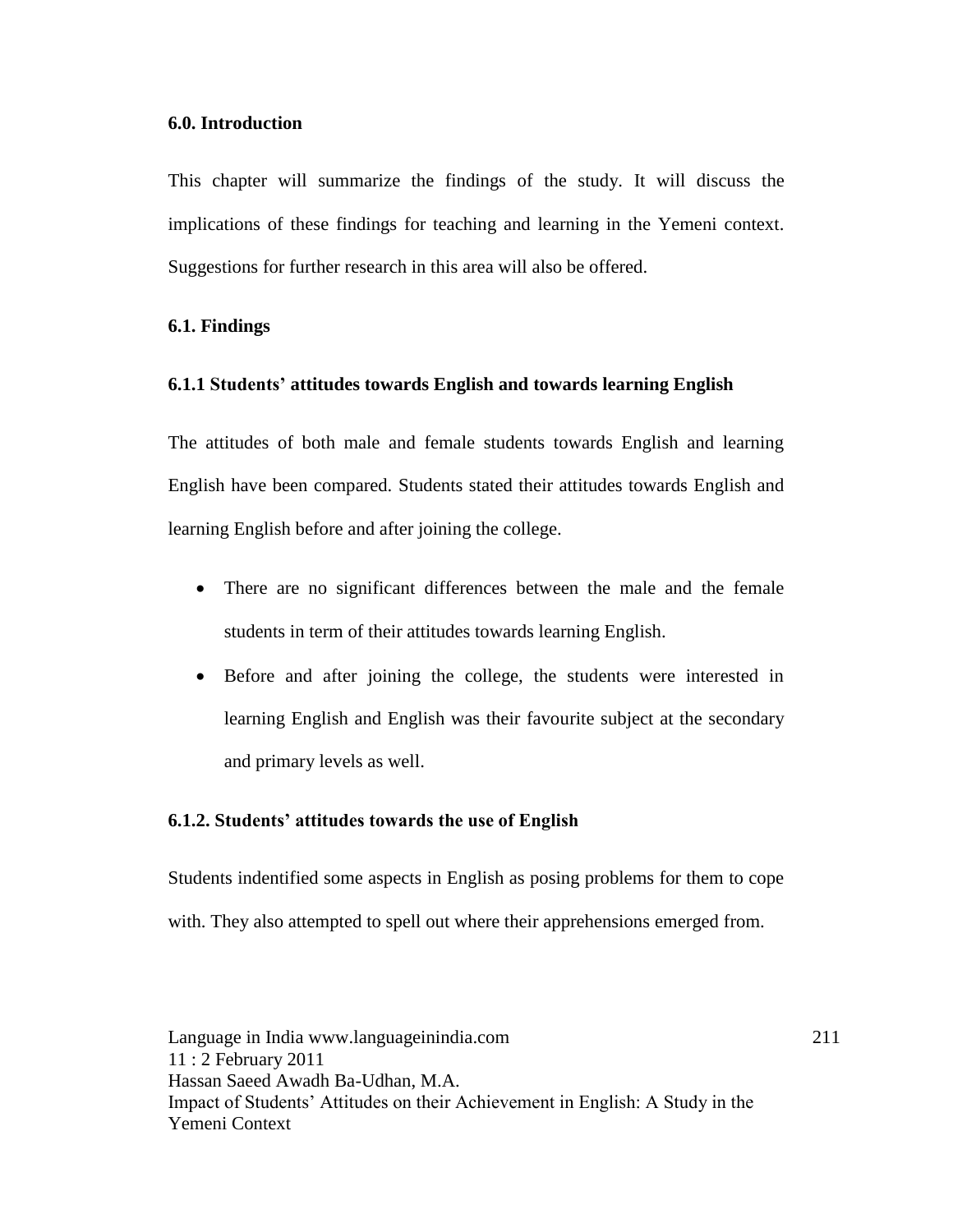- The main source of fear among the male students was the methods of teaching adopted by teachers of English, while none of the female students associated their fear to that source.
- As far as the female students are concerned, the major source of fear is the fear of inaccurate pronunciation.
- The fear of making grammatical mistakes was experienced by both male and female students; as a result, this kind of fear greatly influenced their ability to speak English.
- For the male students, the methods of teaching adopted by teachers of English at the primary and secondary levels triggered higher degree of anxiety and lower level of interest in learning English.

### **6.1.3. Attitudes towards native speakers of English and their culture**

Students expressed their attitudes towards English speakers and their culture, as well their own Yemeni culture. Females showed an interesting disposition towards the English language culture.

- Both male and female students have positive attitudes towards the native speakers and the English culture.
- Though the female students realize that learning English requires understanding the target language culture, many of them prefer to learn English without paying attention to the culture of the English speaking communities. This disposition stems from the female students belief that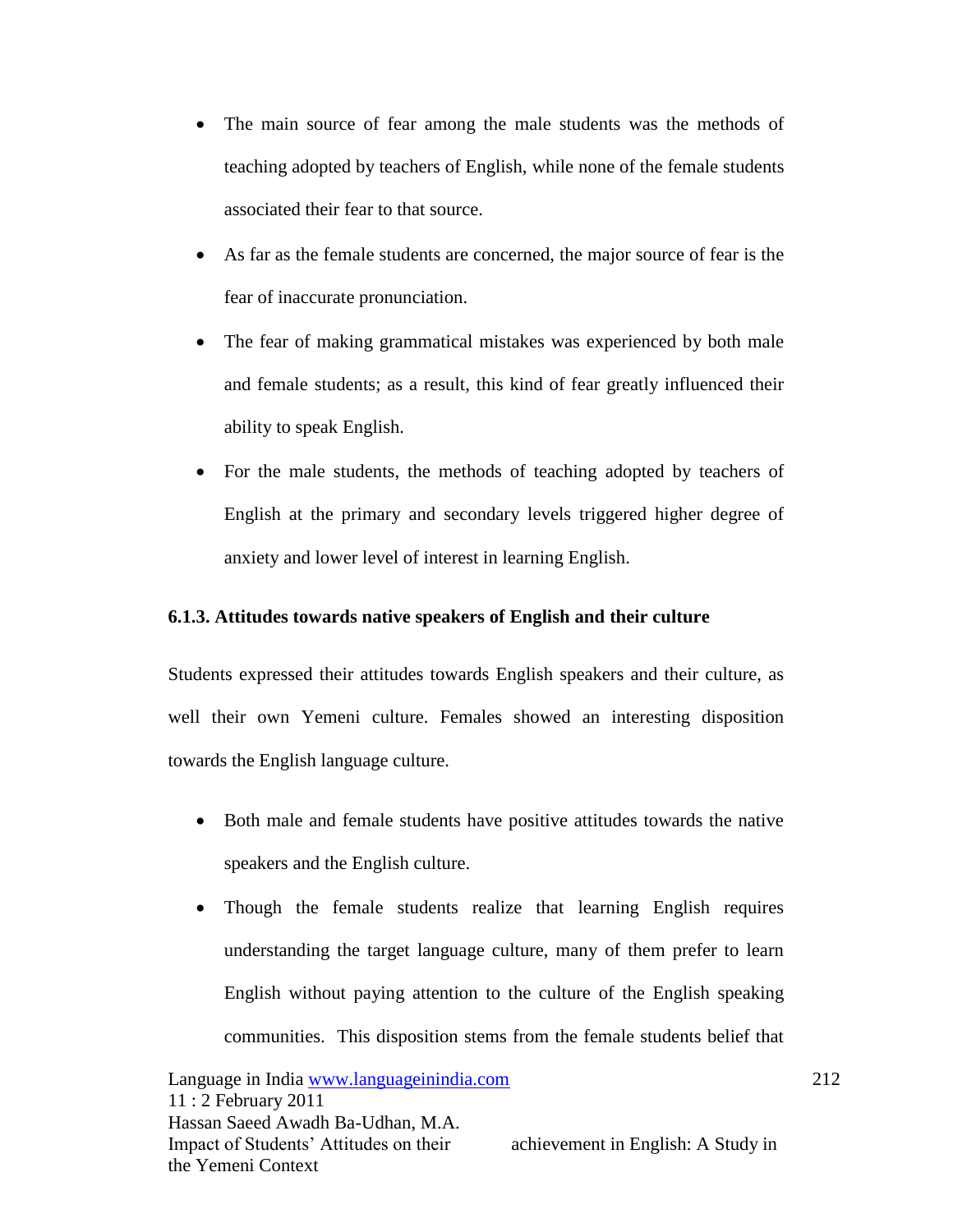the Yemeni culture is superior to the cultures of the English-speaking countries.

#### **6.1.4. Parental and societal encouragement**

Students have stated the extent to which their parents encourage them to learn English. They also pointed out how the Yemeni society reacts towards people who speak in English.

- Despite the fact that the Yemeni people realize the importance of speaking English, they tend to discourage people who speak in English among them.
- Female students receive more encouragement from their parents than male students.

# **6.1.5. The link between student's attitudes and their achievement in English**

Students evaluated their own achievement and proficiency in English. They also listed the activities that they engage themselves in to improve their proficiency in English. Their attitudes towards learning English and their achievement proficiency in English have been compared.

• There is a correlation between students' achievement in English and their attitudes towards learning English.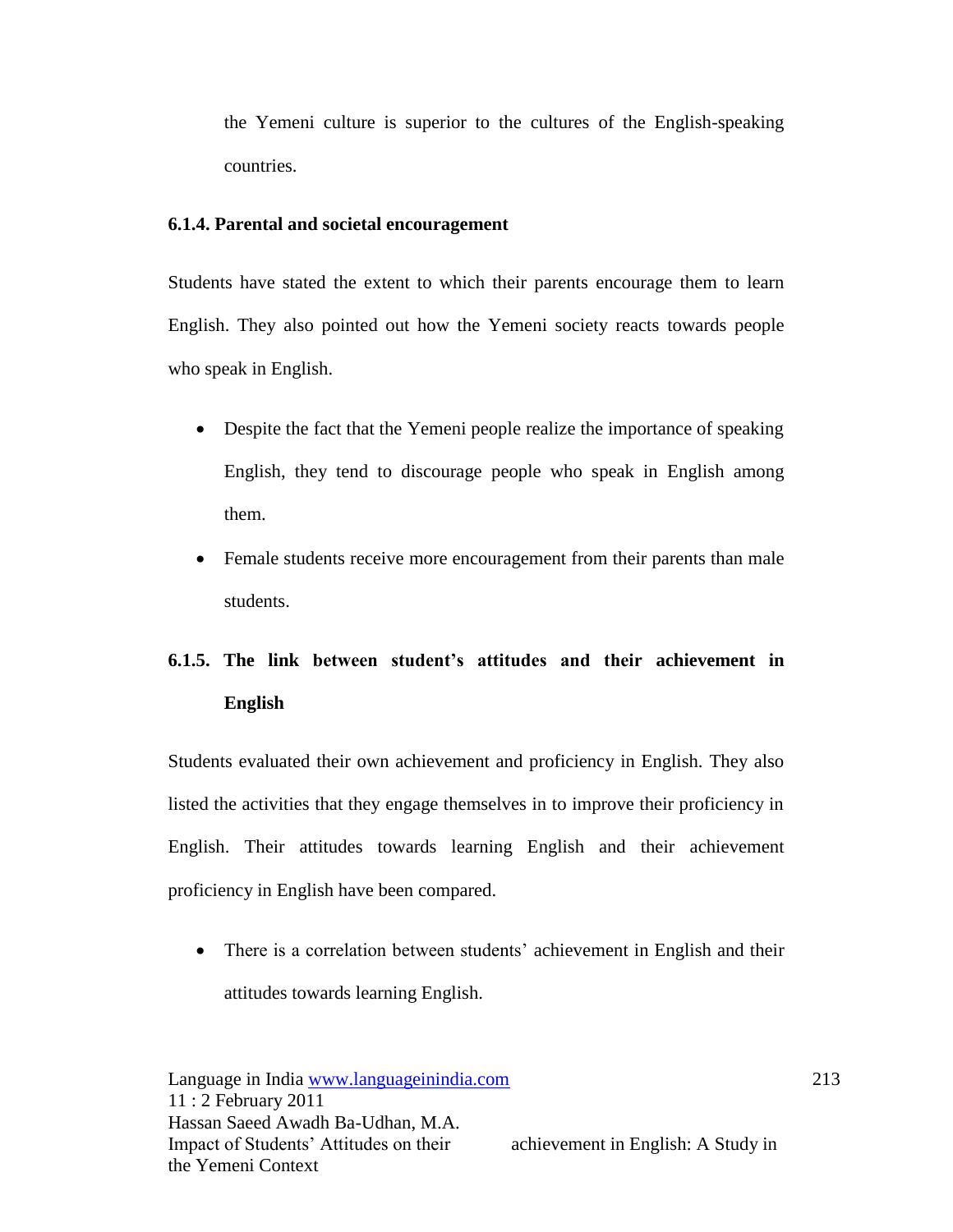- In order to improve their proficiency in English, students use effective measures such as reading books and newspapers, watching programmes in English on TV etc.
- Students perceive that they possess a reasonably good proficiency in English.
- The students hold the opinion that they have better proficiency in reading and writing than in listening and speaking.
- The students feel more comfortable to speak in English with one another than with teachers and foreigners. Consequently, many students do attempt to speak in English to their friends in order to achieve better proficiency in English.

#### **6.2. Implications**

The study proves that the students" attitudes towards English and towards learning English are positive; thus, if students get low grades in exams or seem inattentive to their studies, other factors like students" attitudes towards teachers, curriculum, and methods of teaching could be the causes of such phenomena. The study reveals that: the fear of making grammatical mistakes; the discouragement of Yemeni people for those who speak in English; and the fear of being ridiculed by their friends for their mistakes negatively affect students" achievement in English. Consequently, the role of teachers and parents becomes vital to help students overcome these impeding apprehensions. Both parents and teachers should

Language in India www.languageinindia.com 214 11 : 2 February 2011 Hassan Saeed Awadh Ba-Udhan, M.A. Impact of Students" Attitudes on their achievement in English: A Study in the Yemeni Context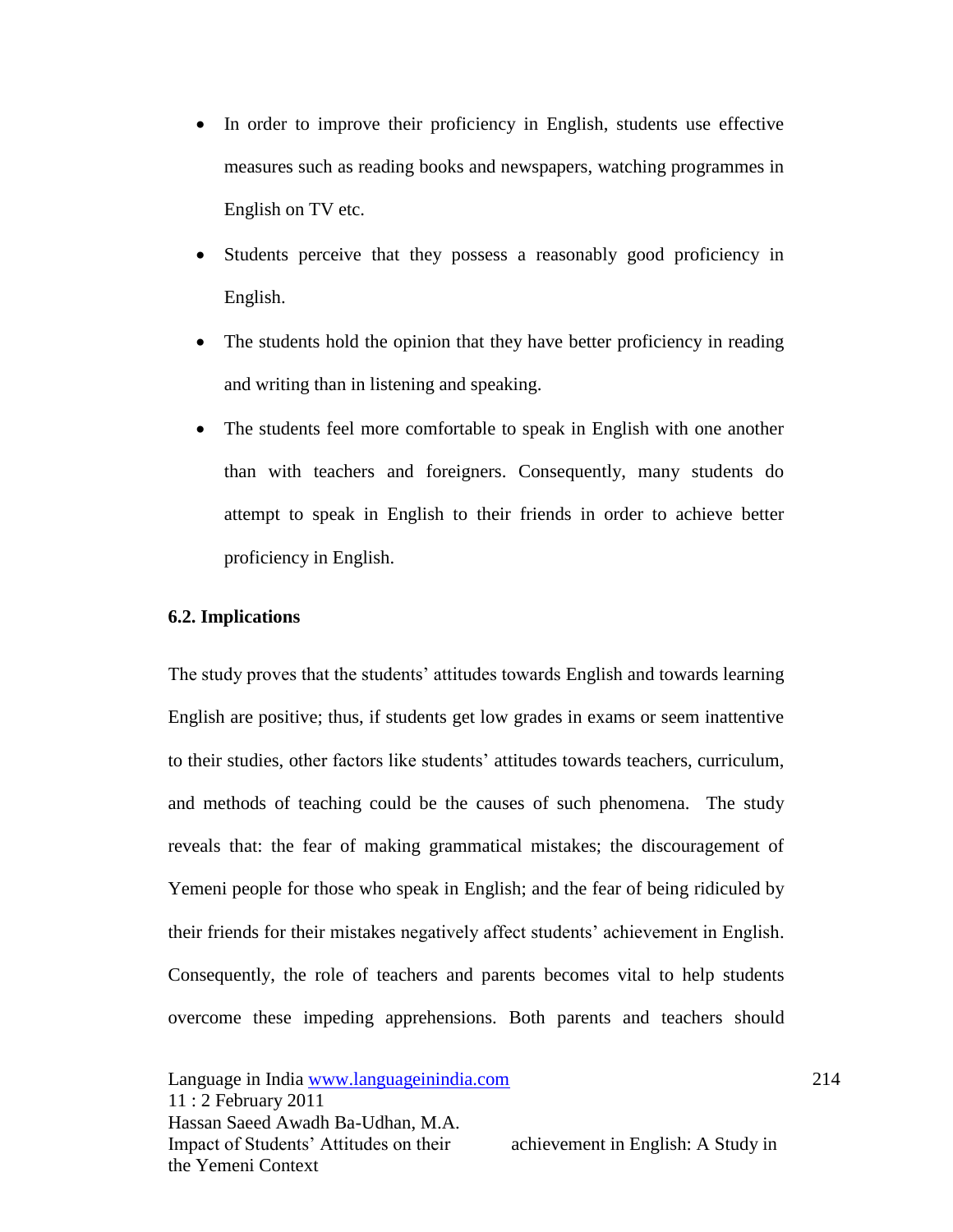encourage the students to speak in English and spread awareness among them that learning cannot happen without making mistakes. The study also reveals that the students prefer to speak in English to friends rather than to teachers. This finding has two implications: a) the teachers should build a good rapport with their students so that the students feel comfortable to interact with them and b) they should encourage the students to interact more with each other in English in and outside the classroom. Since students pay little attention to the listening skill, teachers need to find interesting materials catering to the students" level which will help them to improve their listening ability. Moreover, the study shows that students think that their proficiency in English is as good as the proficiency of others in their class. Such a perception can have many positive effects in the classroom. For instance teachers can strengthen the rapport among the students and thereby create a comfortable classroom atmosphere wherein meaningful learning can take place.

#### **6.3. Suggestions for further research**

Language in India www.languageinindia.com 215 11 : 2 February 2011 Hassan Saeed Awadh Ba-Udhan, M.A. Further research is possible in this area. Since the present study has examined the attitudes of students towards English and towards learning English, a study of the students" attitudes towards teachers, curriculum and classroom teaching methodologies could be conducted. Exploring into this area could reveal many critical issues regarding understanding and improving learners" achievement in English at tertiary level. Further, a study similar to the present one can be carried out across the English-major students in all colleges in Yemen. In addition, since

Impact of Students" Attitudes on their achievement in English: A Study in the Yemeni Context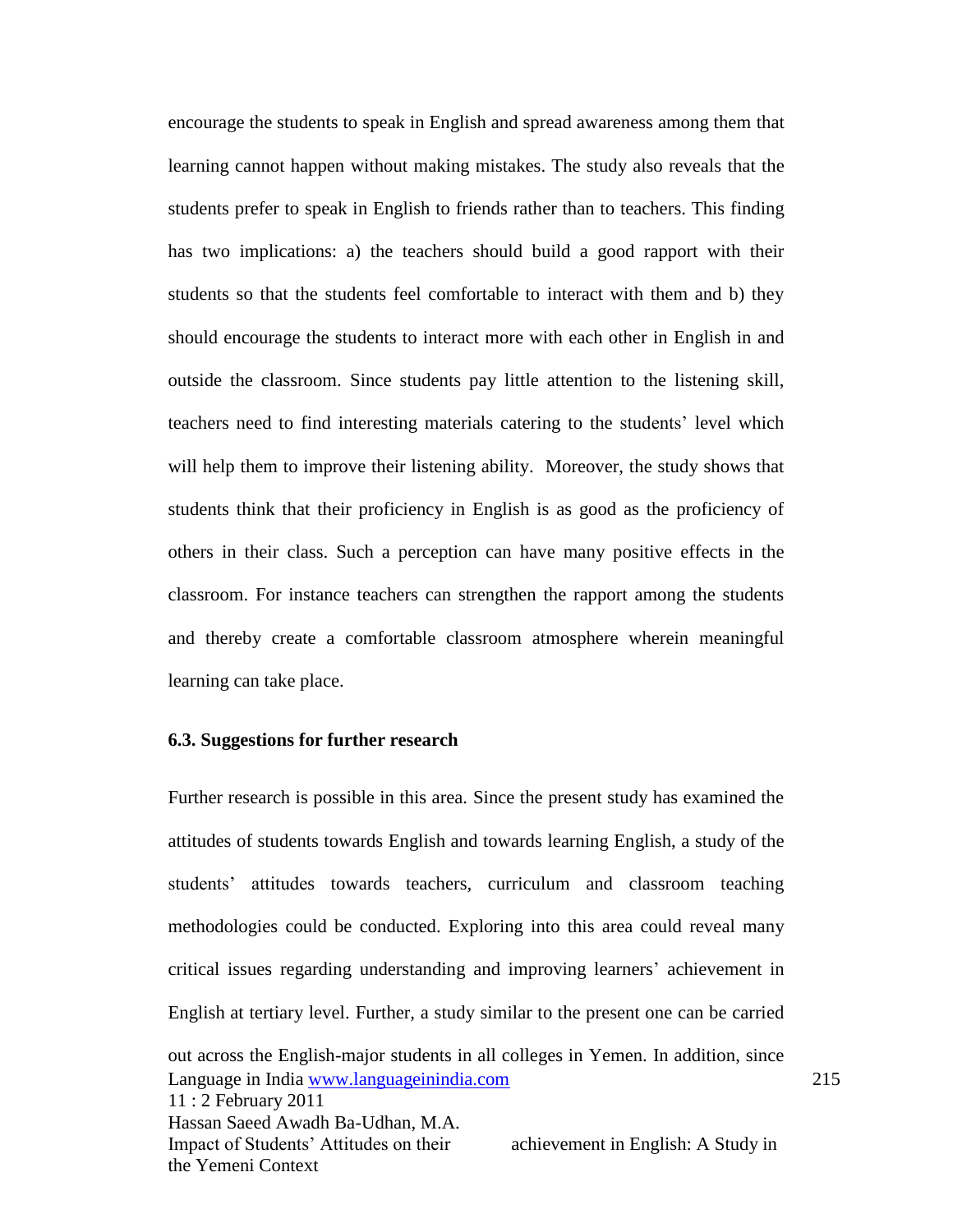the present study restricts itself to the tertiary level, exploring the same issue at the primary and secondary levels could lead to better understanding of many factors concerning teaching and learning English in the Yemeni context.

#### **6.4. Overview of the chapter**

In this chapter, a summary of the findings of the study has been presented. The implications of the study in the present context have been discussed. Finally suggestions for further research in the area have been provided.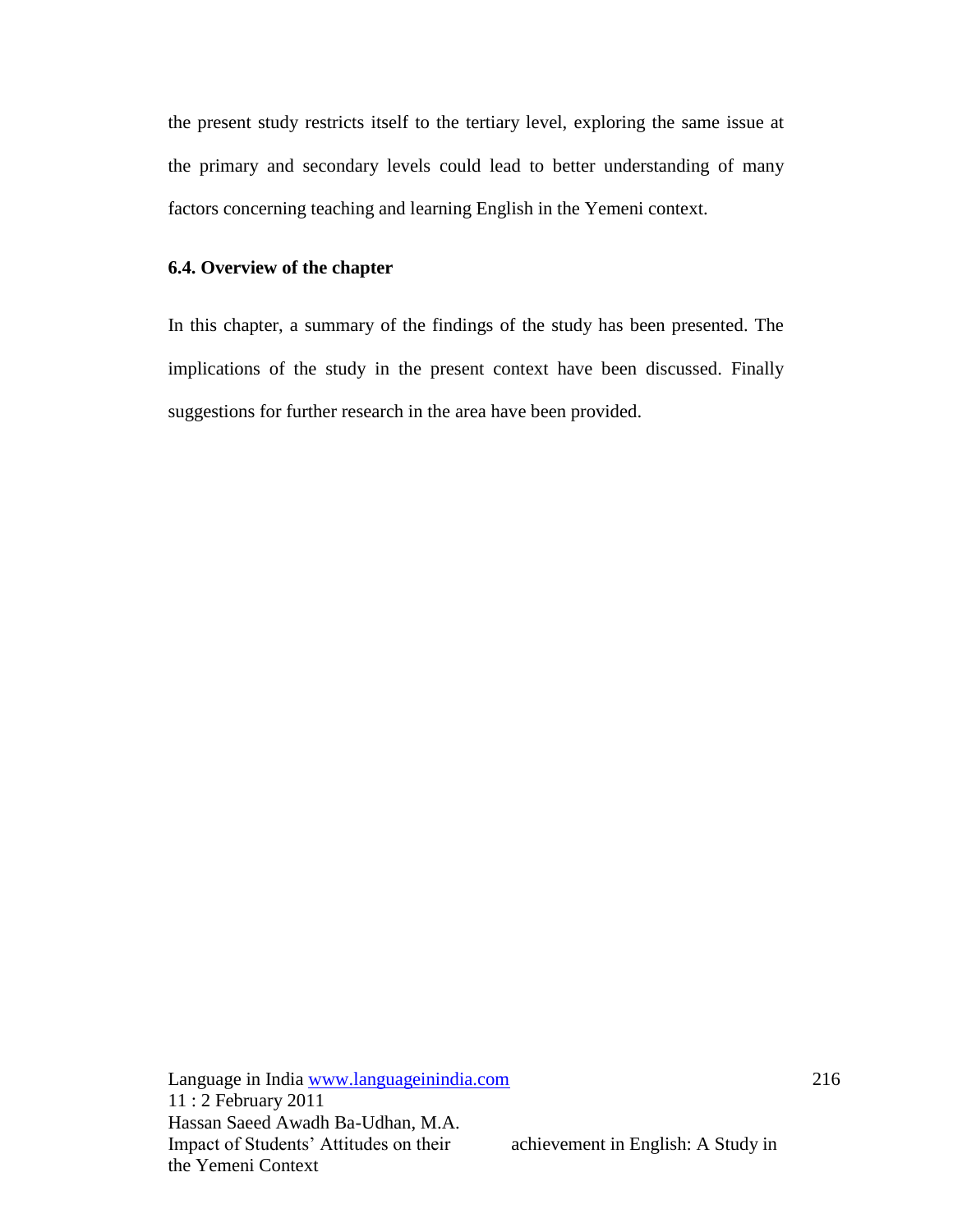# **APPENDIX**

Language in India www.languageinindia.com 217 11 : 2 February 2011 Hassan Saeed Awadh Ba-Udhan, M.A. Impact of Students" Attitudes on their achievement in English: A Study in the Yemeni Context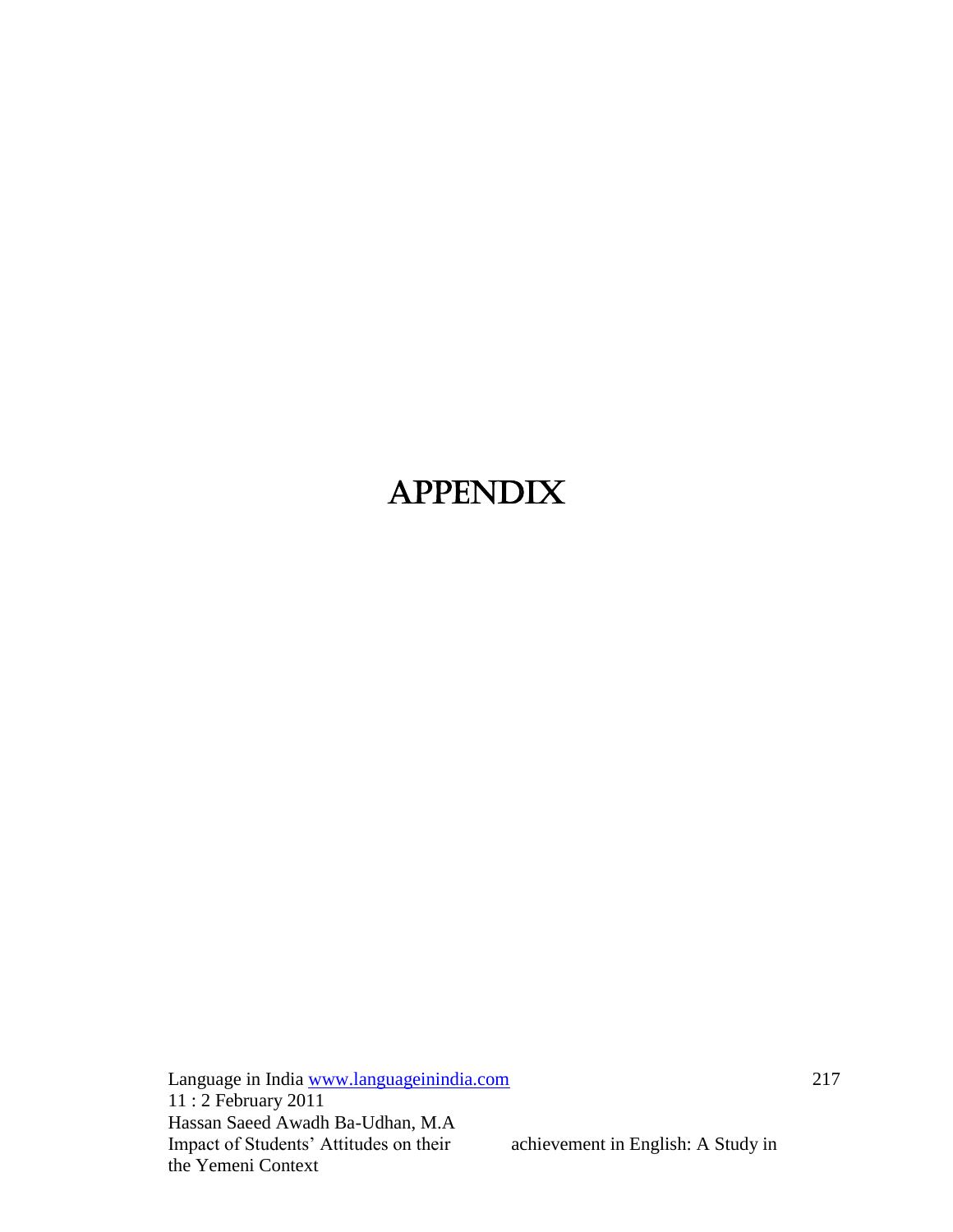### Dear student

This questionnaire is administered as part of the research undertaken by Hassan Saeed Ba-Udhan (MA TESL, The English and Foreign Languages University, Hyderabad, India) on "Impact *of Students' Attitudes on their Achievement in English: A Study in the Yemeni Context*". **This is not a test**. It has no right or wrong answers. You do not need to write your name on the survey. The information obtained through the questionnaire will be kept confidential and will be used solely for research purposes. The questionnaire will not be shown to anyone in your college except the director of the research project. Please read the statements and the questions carefully and answer them frankly. The success of the investigation depends on your sincerity and openness in filling the questionnaire. Your cooperation is solicited and will be greatly appreciated and acknowledged.

Thank you

Yours sincerely Hassan

# Questionnaire

Place a check mark  $\lceil \sqrt{x} \rceil$  to the statement which applies to you.

## Section I: Personal Information

| Sex: | $\Box$ male                                                                    | $\Box$ female. |  |                                         |
|------|--------------------------------------------------------------------------------|----------------|--|-----------------------------------------|
|      | Level of stud $\Box$ 1st year $\Box$ 2nd year $\Box$ 3rd year $\Box$ 4th year. |                |  |                                         |
| Age: |                                                                                | $\Box$ 22      |  | $\Box$ 24 $\Box$ other (please specify) |

| Section II: Attitudes towards learning English<br>Part 1: Present attitudes |  |  |  | eree | Ştr<br>$\Lambda$ ano<br>agree |
|-----------------------------------------------------------------------------|--|--|--|------|-------------------------------|
| I really enjoy learning English.                                            |  |  |  |      |                               |
| Learning English is easy for me.<br>2.                                      |  |  |  |      |                               |
| Learning English is very difficult for me.                                  |  |  |  |      |                               |

Language in India www.languageinindia.com 218

11 : 2 February 2011

Hassan Saeed Awadh Ba-Udhan, M.A.

Impact of Students" Attitudes on their Achievement in English: A Study in the Yemeni Context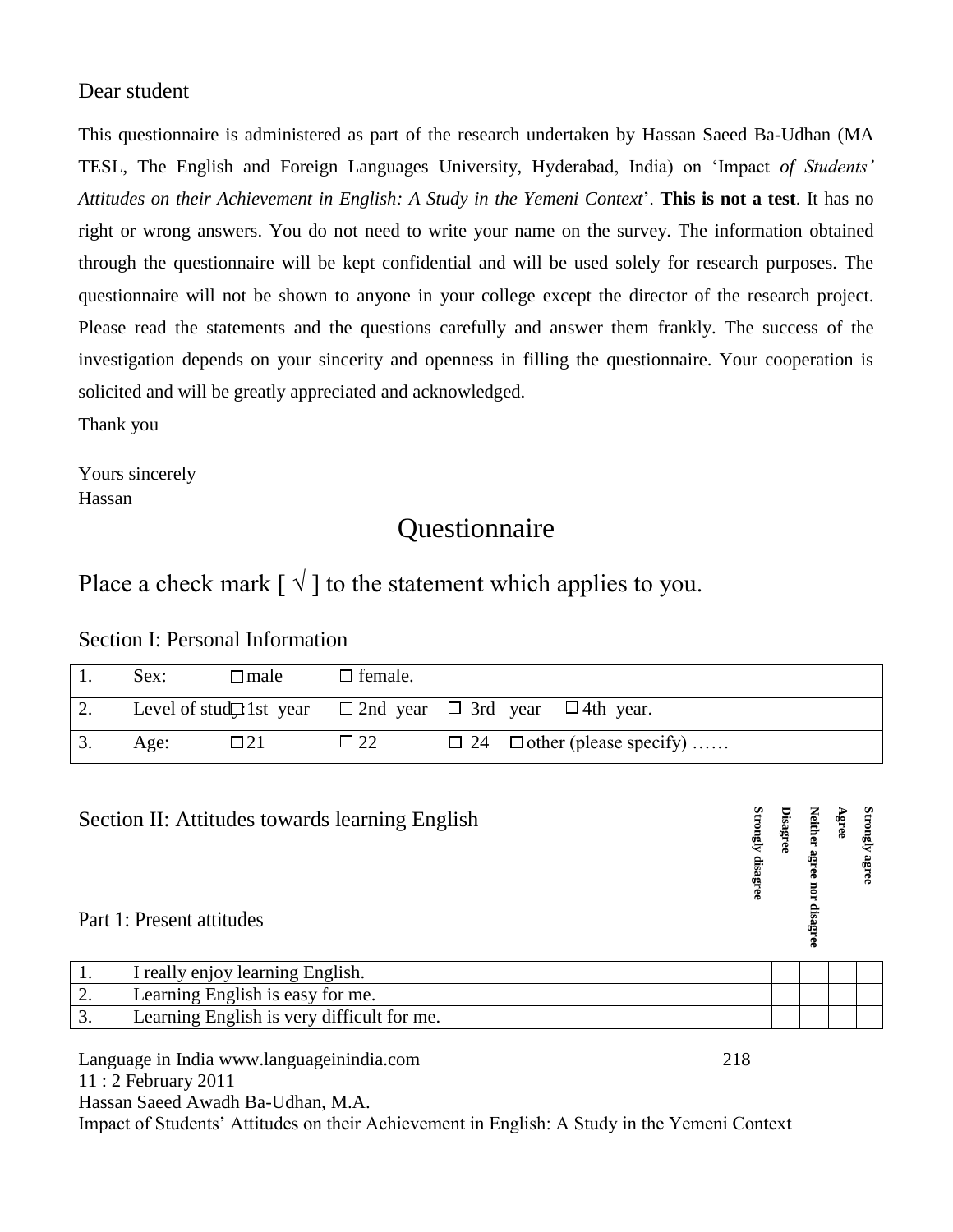| Learning English is not important at all.<br>4.                                                                                                                                                                                |                   |                 |                            |       |                |
|--------------------------------------------------------------------------------------------------------------------------------------------------------------------------------------------------------------------------------|-------------------|-----------------|----------------------------|-------|----------------|
| 5.<br>I believe that I will ultimately learn to speak English very well.                                                                                                                                                       |                   |                 |                            |       |                |
| 6.<br>I plan to make sure that my children learn English well.                                                                                                                                                                 |                   |                 |                            |       |                |
| Part 2: Past attitudes                                                                                                                                                                                                         |                   |                 |                            |       |                |
| 1. In your primary/secondary school age, your interest in English was:<br>$\Box$ cannot say either<br>$\Box$ strong<br>$\Box$ weak<br>$\Box$ very strong<br>$\Box$ nil                                                         |                   |                 |                            |       |                |
| 2. Was English language your favorite subject in the primary/secondary school?<br>$\Box$ I don't know<br>$\Box$ No<br>$\Box$ Yes                                                                                               |                   |                 |                            |       |                |
| 3. Did the English learning in your primary/secondary school give you any unpleasant experience?<br>$\Box$ Yes<br>$\Box$ No<br>$\Box$ some                                                                                     |                   |                 |                            |       |                |
| If your answer is "yes" or "some", the source(s) of unpleasant experience were:<br>$\Box$ fear of<br>$\Box$ fear of inaccurate<br>$\Box$ teaching<br>$\Box$<br>methodology pronunciation<br>grammatical errors<br>examinations | fear of making    |                 |                            |       |                |
| Others? Please write in the space provided below                                                                                                                                                                               |                   |                 |                            |       |                |
| Section III: Attitudes and feelings towards using English                                                                                                                                                                      | Strongly disagree | <b>Disagree</b> |                            | Agree | Strongly agree |
|                                                                                                                                                                                                                                |                   |                 | Neither agree nor disagree |       |                |
|                                                                                                                                                                                                                                |                   |                 |                            |       |                |
| $\overline{1.}$ I get nervous and confused when I speak English.                                                                                                                                                               |                   |                 |                            |       |                |
| 2. I generally find trying to communicate in English frustrating.<br>3.                                                                                                                                                        |                   |                 |                            |       |                |
| When I speak in English, the fear of making grammatical errors has a great influence on me.<br>4.                                                                                                                              |                   |                 |                            |       |                |
| I always feel that the other students speak English better than me.<br>5.                                                                                                                                                      |                   |                 |                            |       |                |
| I am afraid the other students will laugh at me when I speak English<br>6.                                                                                                                                                     |                   |                 |                            |       |                |
| I feel embarrassed to speak English in front of other students.<br>Section IV: Attitudes towards native speakers of English and their culture.                                                                                 | Strongly disagree | <b>Disagree</b> | Neither agree nor disagree | Agree | Strongly agree |
| I like the people who are native speakers of English.<br>1.                                                                                                                                                                    |                   |                 |                            |       |                |
| Native English speakers are sincere and honest.<br>2.                                                                                                                                                                          |                   |                 |                            |       |                |
| Native English speakers are very kind and generous people<br>3.                                                                                                                                                                |                   |                 |                            |       |                |
| I should learn English without paying attention to the cultures of English-speaking countries.<br>4.<br>Language in India www.languageinindia.com                                                                              |                   |                 |                            |       |                |

11 : 2 February 2011

Hassan Saeed Awadh Ba-Udhan, M.A.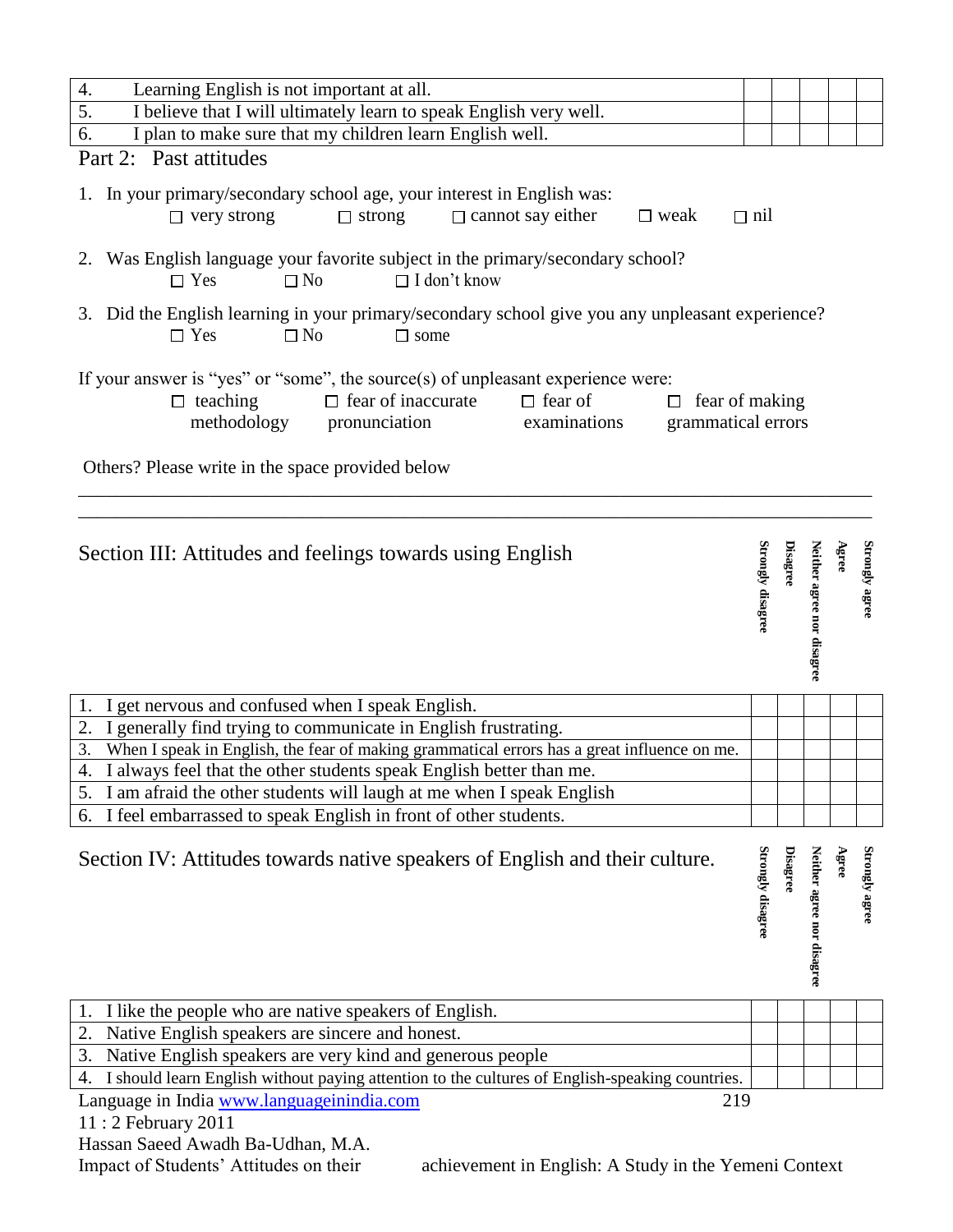| 5. It is necessary to know the cultures of English-speaking countries in order to speak English |              |  |  |      |
|-------------------------------------------------------------------------------------------------|--------------|--|--|------|
| 6. The Yemeni culture is superior to the cultures of the English-speaking countries.            |              |  |  |      |
| Section V: Parental and societal encouragement                                                  | ឲ្ន<br>iarec |  |  | វុធី |

| 1. My parents really encourage me to study English                                     |  |  |  |
|----------------------------------------------------------------------------------------|--|--|--|
| 2. My parents show considerable interest in anything to do with my English courses.    |  |  |  |
| 3. My parents urge me to seek help from my teacher if I have problems with my English. |  |  |  |
| 7. Yemeni people think it is important to speak English.                               |  |  |  |
| 4. Yemeni people discourage a person who speaks English.                               |  |  |  |
| 5. If I use English I will be praised by my family, relatives and friends.             |  |  |  |

# Section VI: Learner proficiency in English

i. Self-evaluation of one"s proficiency

## 1. How do you evaluate your proficiency in English? 2. So far how do you compare your overall proficiency in English to other students in your class? 3. By the end of your BA English course what do you expect your proficiency level to be? 4. My ability to read English is 5. My ability to write in English is 6. My vocabulary knowledge in English is 7. My ability to speak English is 8. My listening comprehension in English is

#### ii. Compared to the others in my English class, I think I :

 $\Box$  do more studying than most of them

- $\Box$  do less studying than most of them.
- $\Box$  study about as much as most of them.

# Section VII : Measures adopted by students to improve their proficiency in English

1. In an average span of two months, how frequently do you speak in English to the following people? **Never Very rarely At least 1/weak At least 1/day Many times daily**

| classmates                            |  |  |  |
|---------------------------------------|--|--|--|
| teachers                              |  |  |  |
| c. native speakers of English         |  |  |  |
| d. other foreigners who speak English |  |  |  |
| others :                              |  |  |  |

Language in India www.languageinindia.com 220

11 : 2 February 2011

Hassan Saeed Awadh Ba-Udhan, M.A.

Impact of Students" Attitudes on their achievement in English: A Study in the Yemeni Context

**Excellent** Excellen **Good Fair poor**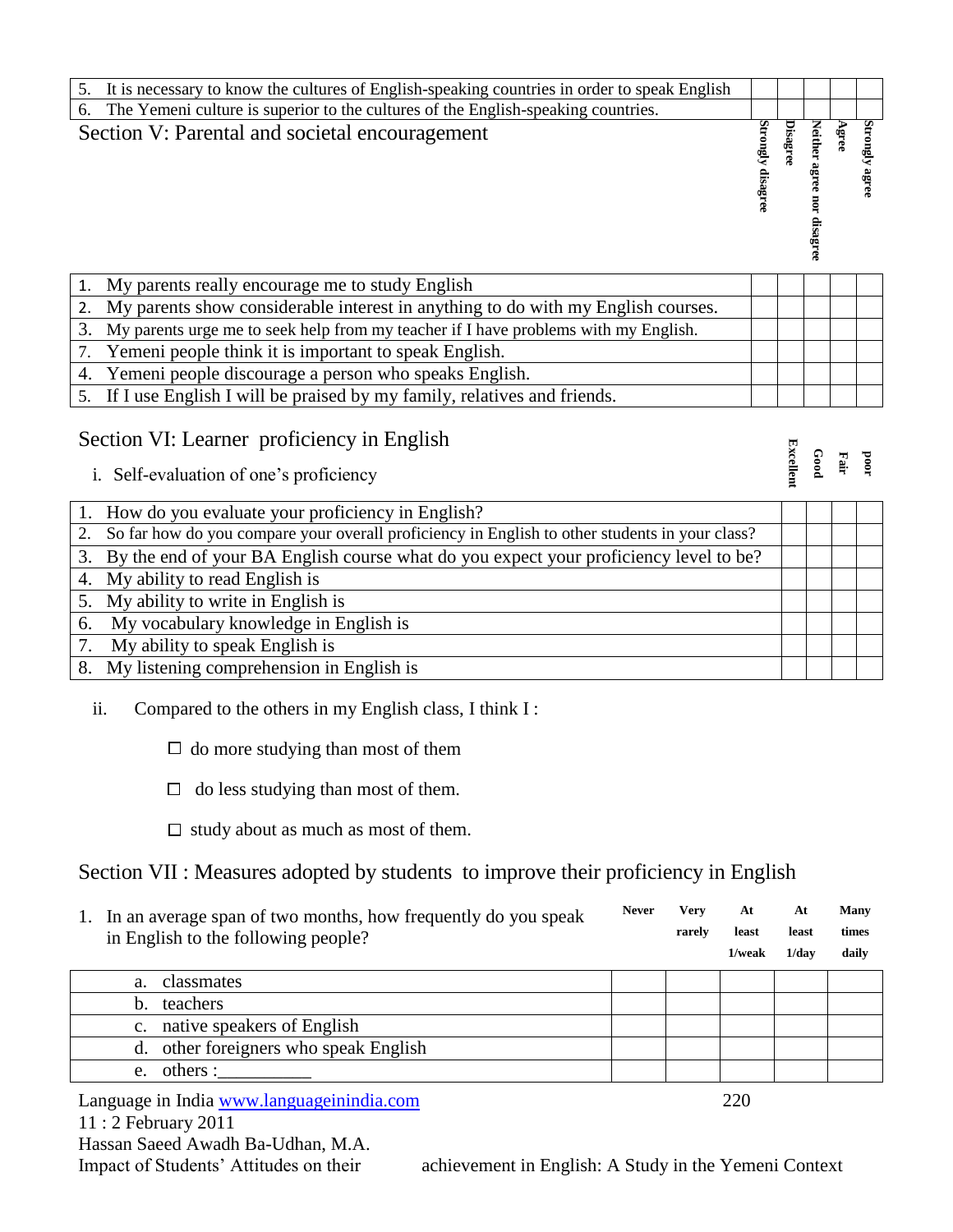#### 2. Do you spend time trying to improve your English outside of the college?  $\Box$  Yes  $\Box$  No

If yes,

List the activities that you do outside the classroom that help you learn English - For example, studying or preparing for class, other reading or writing, watching TV, speaking with friends, watching films, etc. Also, list how often you do each activity- For example: one hour a day; two times a week; once a month.

| Activity                                                                                                                    | Frequency    |
|-----------------------------------------------------------------------------------------------------------------------------|--------------|
|                                                                                                                             |              |
| b.                                                                                                                          |              |
| c.<br>d.                                                                                                                    |              |
| e.                                                                                                                          |              |
| f.<br><u> 1989 - Johann Harry Harry Harry Harry Harry Harry Harry Harry Harry Harry Harry Harry Harry Harry Harry Harry</u> |              |
| 3. Have you studied English outside primary/secondary school or university?<br>$\Box$ Yes $\Box$ No                         |              |
| If you answered 'yes', where did you study English?                                                                         |              |
| $\Box$ language teaching centres $\Box$ tuition                                                                             | $\Box$ other |
|                                                                                                                             |              |

4. Outside the classroom, How much amount of time do you spend doing self-study in English. (Excluding all that is given by teachers.)

| $\Box$ four hours per week. | $\Box$ one hour per week. |
|-----------------------------|---------------------------|
| $\Box$ seven hours per week | $\Box$ none of these      |

 $\Box$  give approximate number of hours per week:  $\Box$  hours.

Thank you for taking the time to answer the questions thoughtfully.

Language in India www.languageinindia.com 221 11 : 2 February 2011 Hassan Saeed Awadh Ba-Udhan, M.A.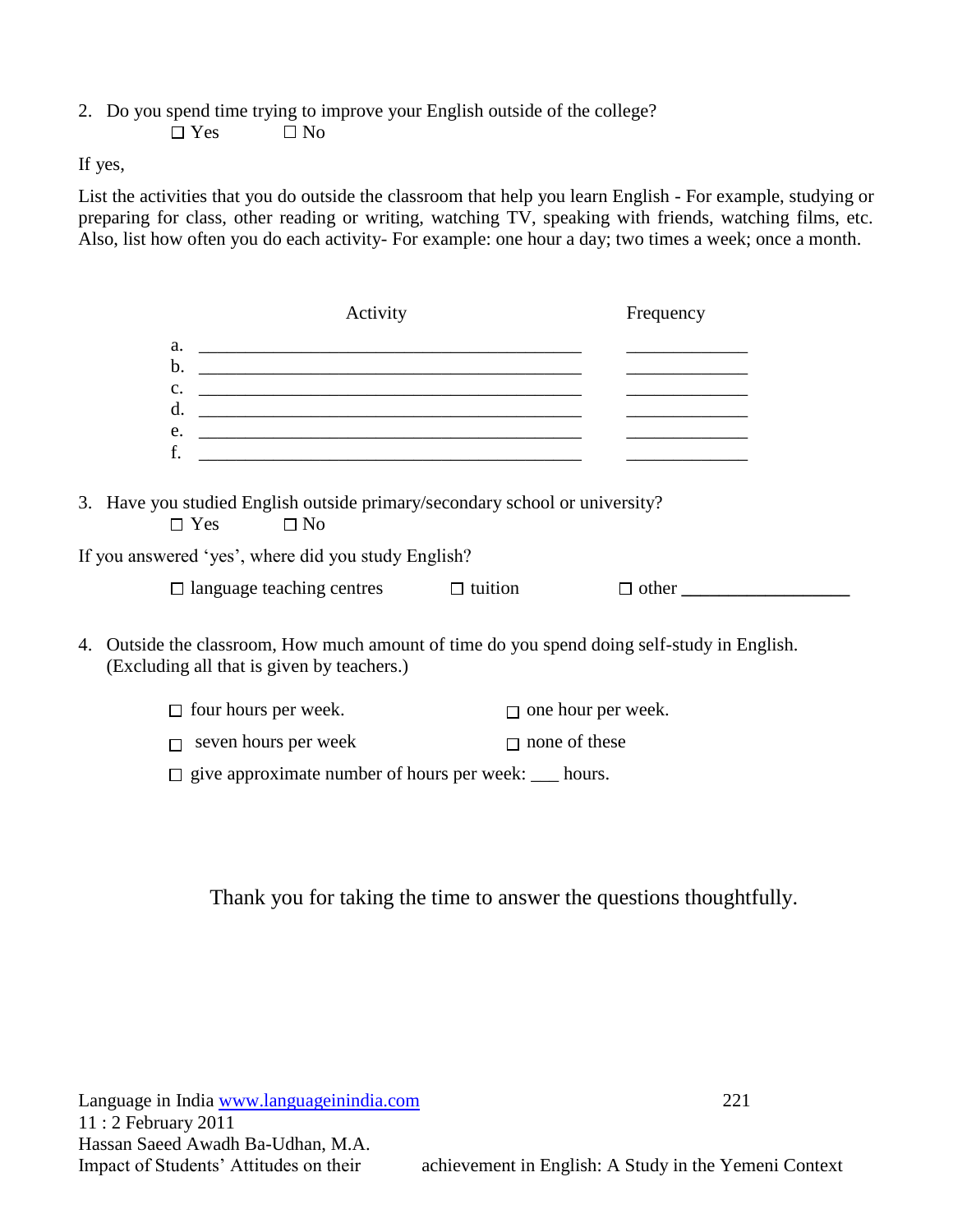# **BIBLIOGRAPHY**

Language in India www.languageinindia.com 222 11 : 2 February 2011 Hassan Saeed Awadh Ba-Udhan, M.A. Impact of Students" Attitudes on their Achievement in English: A Study in the Yemeni Context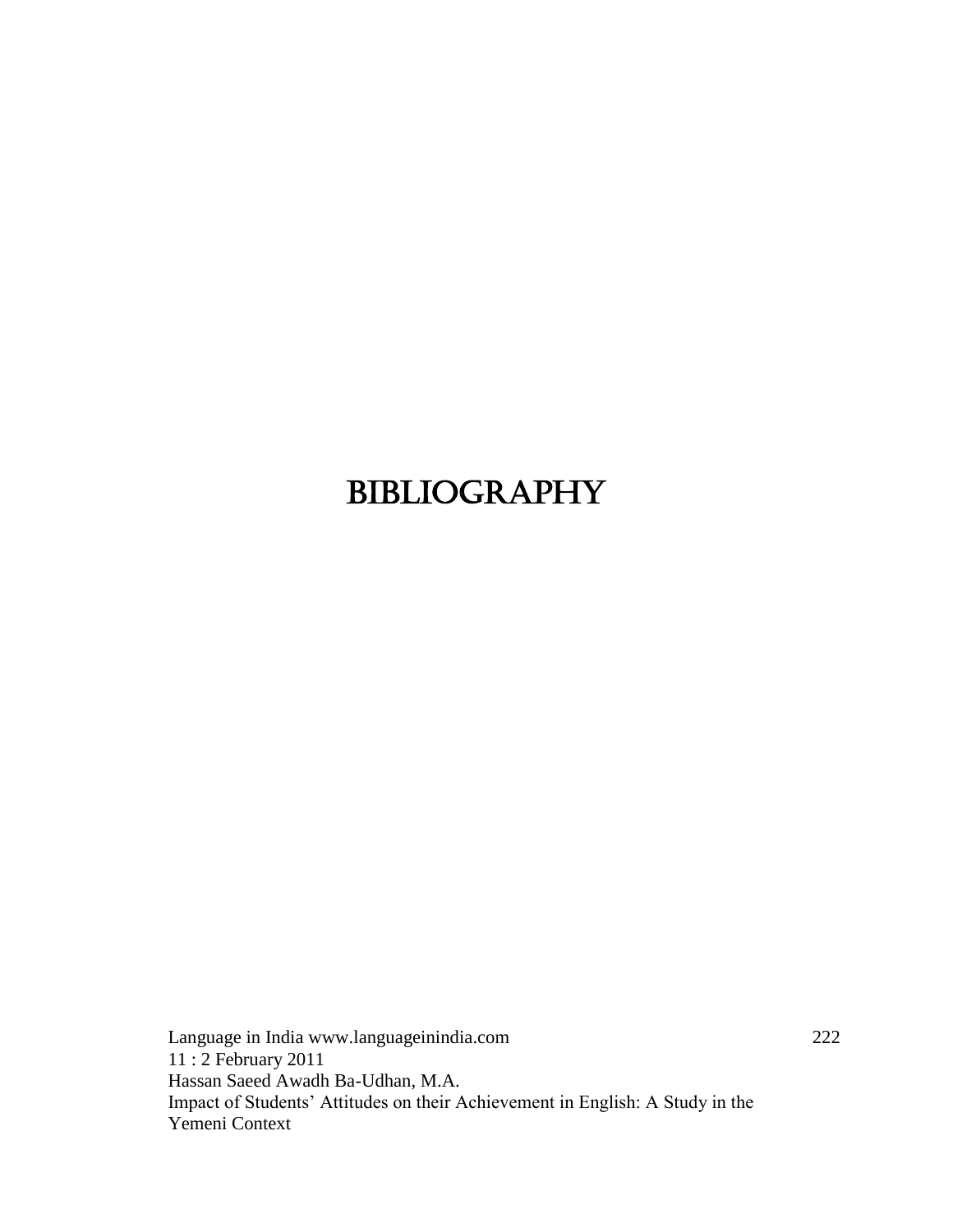#### **Bibliography**

Ajzen, Icek. (1988). *Attitudes, Personality, and Behavior*. Great Britain: Open University Press.

Al-Tamimi, A., & Shuib Munir.(2009). Motivation and Attitudes towards Learning English: A study Of Petroleum Engineering Undergraduates at Hadhramout University of Science And Technology. *GEMA Online Journal of Language Studies, Vol.9 (2)*, 29-55.

Arnold, Jane (ed) (1999). *Affect in Language Learning*. New York:

Cambridge University Press.

Brown, H. Douglas. (2007). *Teaching by Principles: An Interactive Approach* 

*to Language Pedagogy*. New York: Pearson Longman

Buschenhofen, Paul. (1998). Report: English Language Attitudes of Final-

Year High School and First-Year University Students in Papua New Guinea.

*Asian Journal of English Language Teaching Vol. 8.*

Chapman, Elwood N. and Mcknight, Wil. (2004). *Attitude: Your Most* 

*Priceless Possession*. India: Crisp Publications, Inc.

Cook, Vivian.(2008). *Second Language Learning and Language Teaching*.

London: Hodder Education, part of Hachette Livre UK.

Deshmukh, C. D. (1960). *Report on a Survey of the Attitudes, Opinions and* 

*Personality Traits of a Sample of 1706 Students of the University of Bombay*.

India: Orient Longman Private Ltd.

Language in India www.languageinindia.com 224 11 : 2 February 2011 Hassan Saeed Awadh Ba-Udhan, M.A. Impact of Students" Attitudes on their Achievement in English: A Study in the Yemeni Context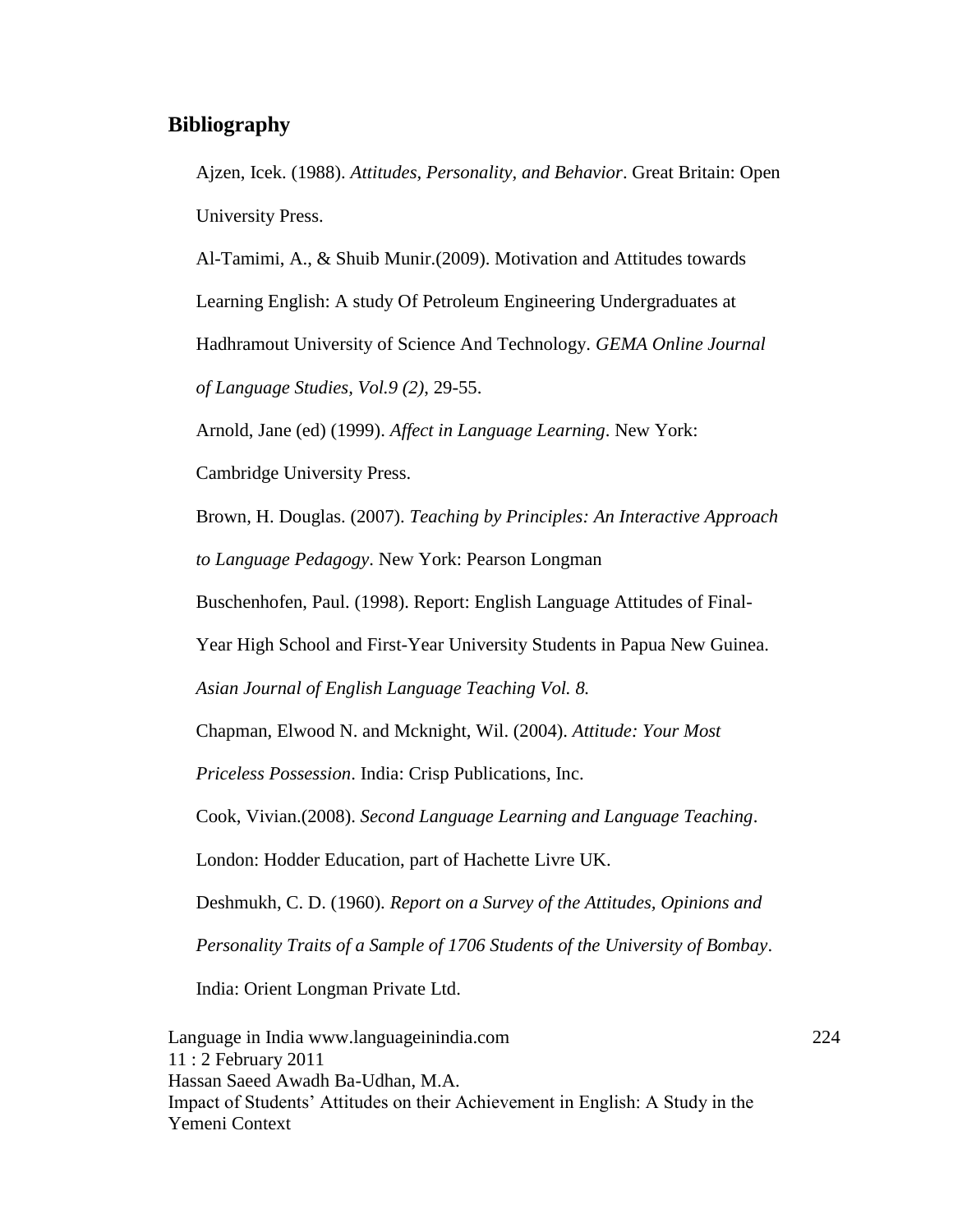Doughty, Catherine J. and Long Michael H. (eds) (2003) *The Handbook of Second Language Acquisition*. USA: Blackwell Publishing Ltd.

Dornyei, Zoltan. (2003). *Attitudes, Orientations, and Motivations in Language Learning.* United Kingdom: Blackw<sub>rn</sub> Publishing, Ltd.

Ellis, Rod. (2008). *Understanding Second Language Acquisition*. Oxford : Oxford University Press

Gardner, R., & Lambert, W. E. (1972). *Attitudes and motivation in second language learning*. Rowley, MA: Newbury House.

Gardner, R.C. (1985). *Social psychology and second language learning: The role of attitude and motivation*. London: Edward Arnold.

Karahan, F. (2007). Language attitudes of Turkish students towards the

English language and its use in Turkish context. *Journal of Arts and Sciences,* 

*7 May*, 73-87.

Lafaye, B. E. & Tsuda, S. (2002). Attitudes towards English Language

Learning in Higher Education in Japan, and the Place of English in Japanese

Society. *Intercultural Communication Studies XI: 3*, PP 145-161.

Malallah, Seham.(2000). English in an Arabic Environment: Current Attitudes

to English among Kuwait Univeristy Students*. International Journal of* 

*Bilingual Education and Biligualism, 3*: 1, 19-43.

Mantle-Bromley, Corinne. (1995) Positive Attitudes and Realistic Beliefs:

Links to Proficiency. *The Modern Language Journal, Vol. 79, No. 3.*

Accessed at *http://www.jstor.org/stable/329352* on 20/12/2009 04:48

Language in India www.languageinindia.com 225 11 : 2 February 2011 Hassan Saeed Awadh Ba-Udhan, M.A. Impact of Students" Attitudes on their achievement in English: A Study in the Yemeni Context